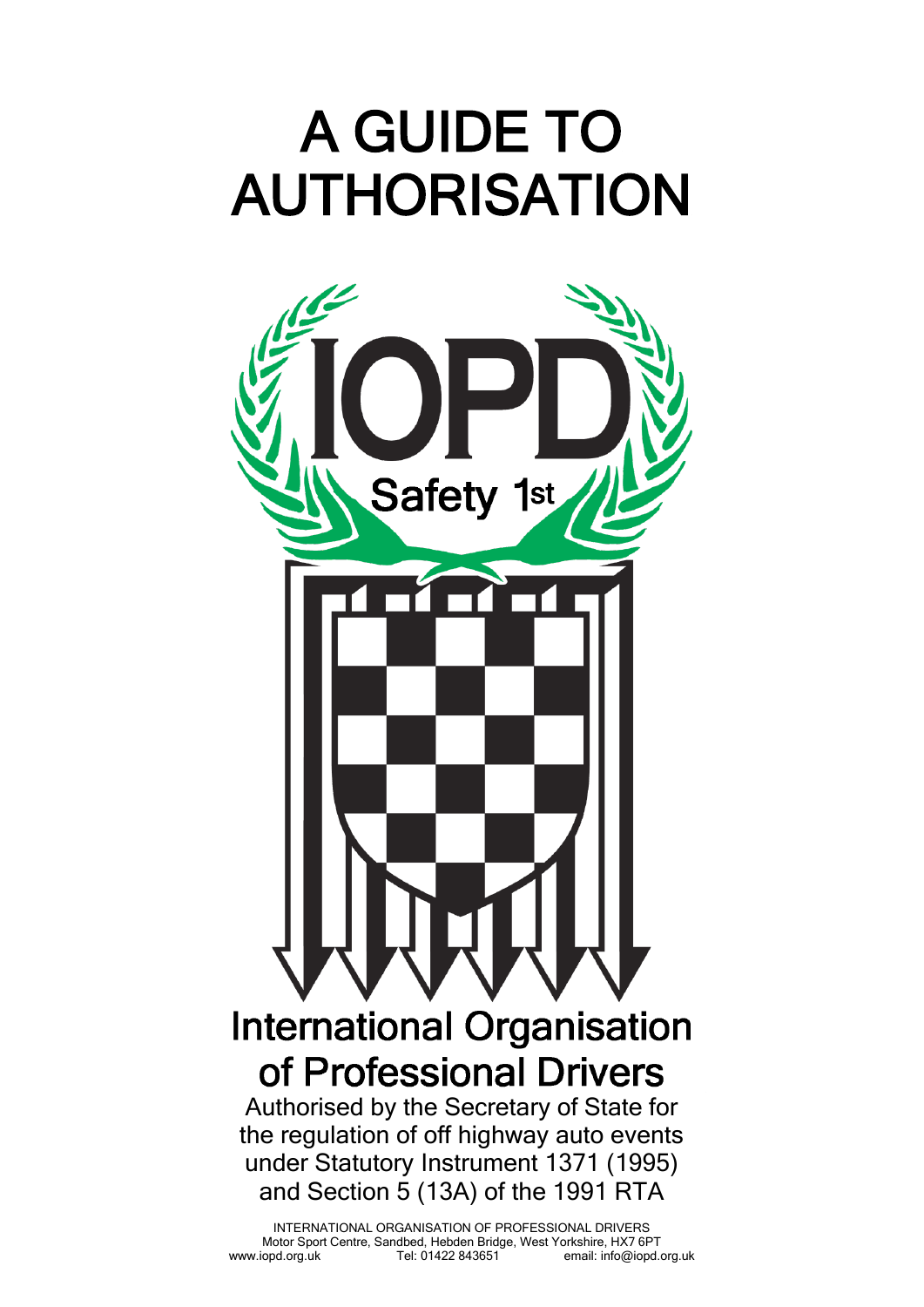This guide is one of a series of occasional guidance notes published by the International Organisation of Professional Drivers **(IOPD)** dealing with important issues that arise from time to time. It strives to achieve consistency of understanding and enforcement. Sometimes there have been long held incorrect interpretations of current legislation that have been corrupted by vested interests or simply the Ostrich Syndrome or 'my mate down the pub says……'

The Guides have been extensively researched and contain contributions from many experts drawn from the Police, Environmental Health, Health and Safety, DEFRA, DfT and the Private Sector. Occasional Guidance Notes are not routinely reviewed and should not be relied upon as definitive. This guide may be used to brief a legal adviser (an insured professional acting within their competence) on recreational auto activity custom and practice and the understandings within the community.

This Guide may be used to evidence Risk Assessment, Event Safety Planning and/or Compliance to Governing Body recommendations as listed in the HSE's 'Managing Health and Safety at Motor Sport Events HSG112' document.

The **IOPD** is recognised by the Department for Transport and is empowered under Statutory Instrument 1371 as an Off-Road Event Authorising Body. It is one of 11 such bodies in England, Scotland and Wales specifically named in legislation. This empowerment grants the IOPD the authority to 'authorise', which is a defence against criminal conviction of participants and organisers under Sections 1, 2 and 3 of the Road Traffic Act. The Department of Transport guidance states:

*"The extension of the Road Traffic Law to Public Places has important consequences for those who take part in or organise events involving motor vehicles in fields, parks or other areas where the General Public is admitted . . ."*

This is to ensure that those people participating in and spectating at the event are protected from unnecessary risk and to ensure that a record is kept of the audit of the standards and procedures of that organisation.

The IOPD was granted this status because of its system of rules, regulations and inspection procedures for both venues and operators. The IOPD is instructed in the Department for Transport's Guidance on Off Road Event Regulations to periodically carry out unannounced inspections of authorised venues and events to ensure compliance.

The IOPD has been engaged as an Expert Witness by major Insurers, the Police, The Coroner's Office and the Procurator Fiscal in cases involving accidents resulting in injury and fatalities at Off Road Events.

The IOPD currently issues authorisation permits for in excess of 19,300 days of recreational motor and motorcycle activities. This involves 37 disciplines (types of activity), around 1,000 Landowners, and over one million spectators and participants per year!

*The contents of this Guide should not be relied upon without verification from your legal adviser. However, this Guide may be used to brief your legal adviser on recreational auto activity custom and practice*.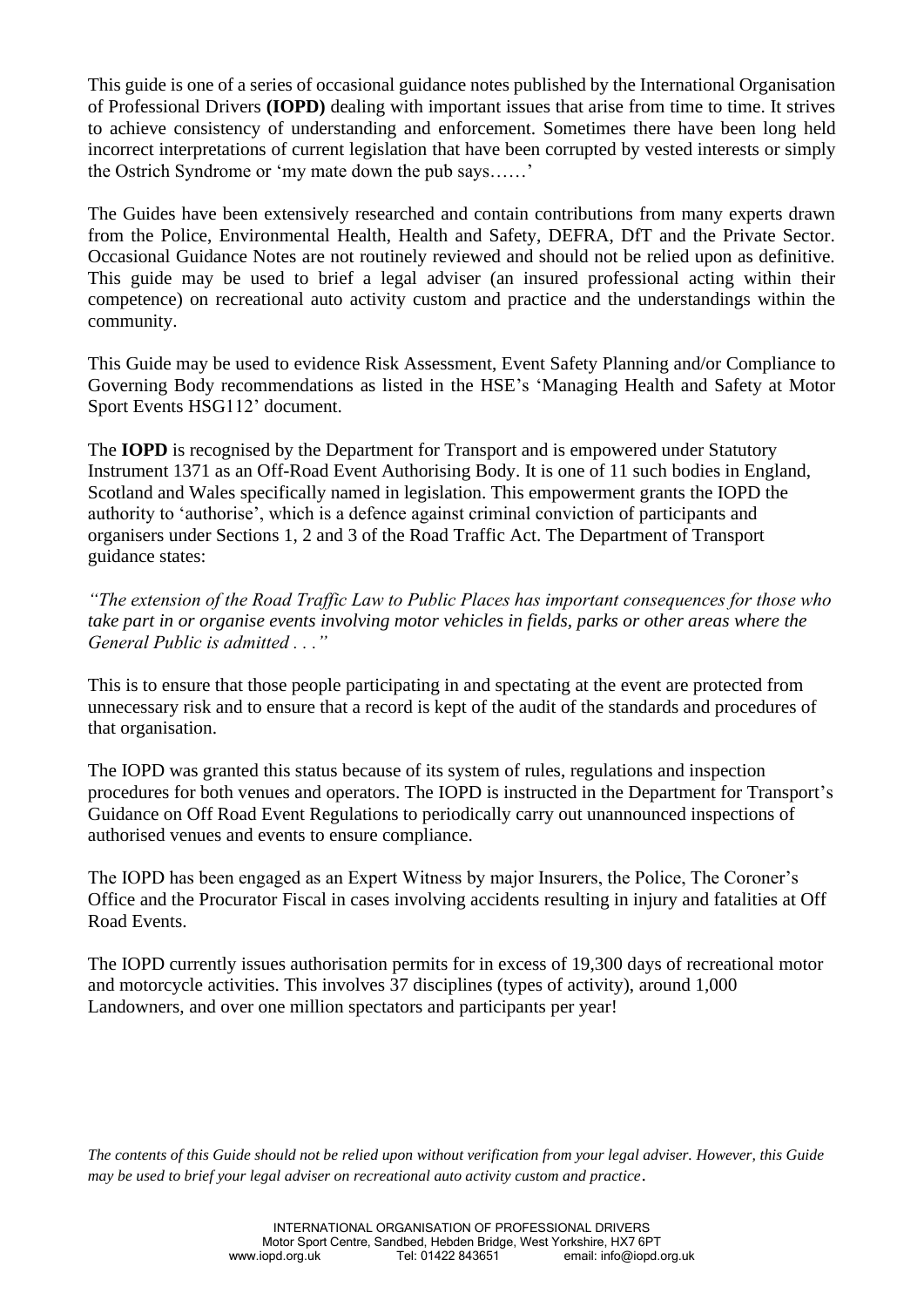**Ever wanted to know how you can enjoy and be protected from prosecution or compensation claims when permitting the use of your land, organising or being involved in auto sport activities?**

Then the answer is simple: **get your events Authorised or take part with an Organiser who is Statutory Authorised.**

#### **Why:**

Because if you are authorised and have a current IOPD Authorising Permit you, your landowner and your participants are disapplied (under section 13A of the 1991 RTA) from criminal offences relating to how a mechanically propelled vehicle is being driven or ridden (dangerously, carelessly, inconsiderately or without due care and consideration) on private land or land under a temporary road closed order (section 1-3 of the RTA).

Because all persons involved are provided with a defence, by a Statutory Empowered Body against HSE /EHO prosecutions which carry lengthy custodial sentences and / or a large five figure fine and similar costs under section (3 and 33(1)(a) to the Health and Safety at Work Act 1974.

Because all persons are provided with a defence under section 143 1988 and the 2006 Road Safety Act relating to the requirement for all vehicles to be Road Risk Insured on privately owned land unless taking part in an authorised competitive activity or a related sport activity (European Parliament Council Directive2009/103/EC 16th September 2009 amendment 14(1a).

Because all persons involved are provided with a defence to Section 87 of the Road Traffic Act 1988 driving a motor vehicle otherwise than in accordance with a licence or underaged.

Because all persons involved, are provided with a defence against Coroners Investigations and recommendations. This when Coroners use the Road Traffic Act and Highway Code Guidance, as a foundation to make judgements and recommendations on incidents within the curtilage of an authorised recreational auto sport activity, rather than the Statutory Empowered Governing Body Rules and Regulations. Coroners Powers paragraph 7 schedule 5 of the Coroners and Justice Act 2009 and Regulations 28 and 29 of the Coroners (investigations Regulation 2013).

Because all persons involved are provided with a Statutory Empowered mediation system to negotiate with the HSE and EHE over prohibition Notices which immediately close any venue for up to two years or indefinitely. This could even extend to purpose built racing circuits and occasionally simply putting an Organiser out of business.

Because all persons are provided with a Statutory Empowered mediation system to defend against Noise Abatement, Planning and Lawful use of Land issues. The event organiser will receive an IOPD Black Safety Pack containing 25 documents required in a Police or HSE Investigation along with compliance requirements of every litigation, letting, insurance and compliance agency in the UK today.

Because the Organiser will receive a response (usually with 24hours) from an experienced adviser from the IOPD who has a direct knowledge of the issues you may be facing as an event organiser.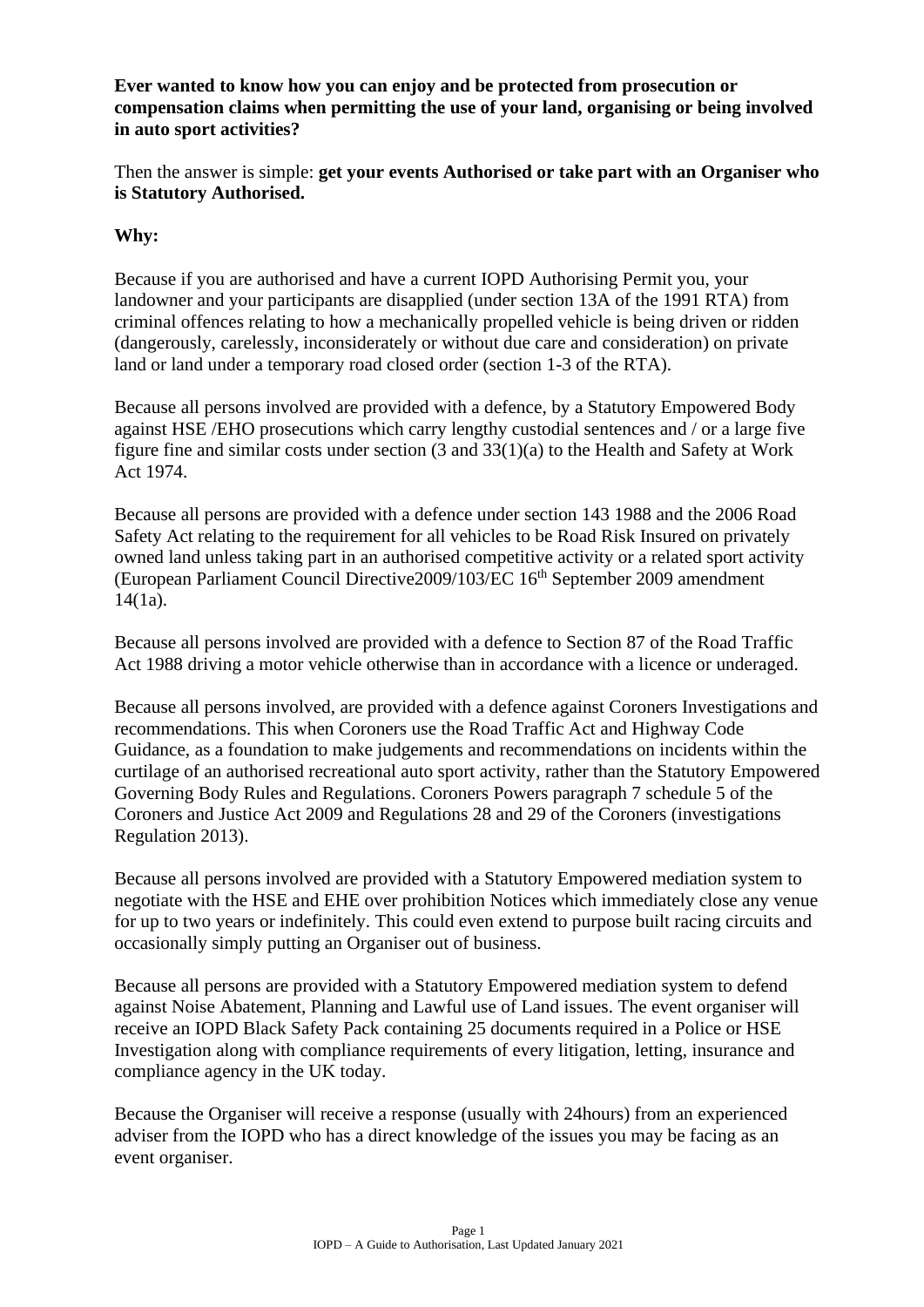#### **Background Information on the IOPD and its Director Steve Murty.**

- 40 years of being called to give expert opinion from Courts right through to High Court of Appeal.
- 30 Years of Statutory empowerment and Governing Body Leadership.
- Liaison with:
	- o The Secretary of State for the Transport Office
	- o The Senior HSE Adviser for Motor Sport
	- o The BLM led future European Motor Insurance Forum initiated by Vnuk
	- o The Heads of Recreational \motor Sport Insurance Companies.
	- o Local Authority Enforcement Officers including HSE, EHE, Planning and the Police.
- The producer of over 24 Guides to help Organisers and Participants understand and comply with current legislation in recreational Autosport.
- The director who designed, built and scrutineered vehicles to ensure maximum safety in an incident.
- The Director who was in the past the Organiser and the 'Controlling Mind' of a Drag Racing Circuit
- The Director who was in the past the Owner and Organiser, both in this country and abroad, of many auto related events.
- The Director who was in the past the holder of the British Land Speed Record for the Standing Start for a none wheeled driven vehicle over 1km.

The contents and the accuracy of the first addition of this Guide published in Jan 1993 were recognised by the Association of Chief Police Officers and individually by the Chief Police Officer for Avon and Summerset who stated, 'it was well researched, accurate and informative.'

Hampshire Police - 'We cannot find fault with the contents and consider it to be useful, informative and well written'.

West Midlands Police - 'the document is clear and to the point and as such request permission to reproduce the document for onward transmission'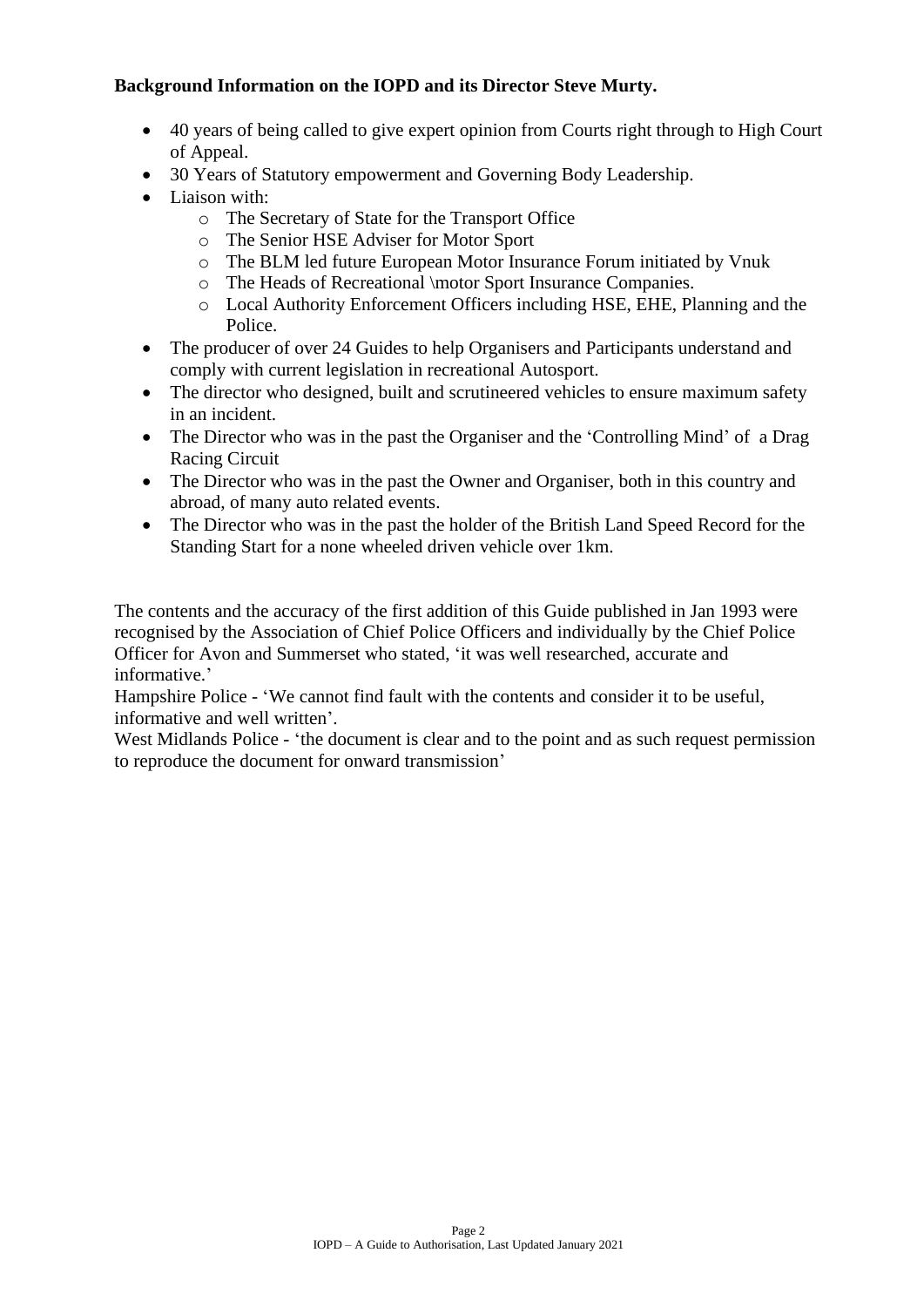# **The Legality of Recreational Motor Sport in Twenty-First Century Society**

The IOPD regulations are a guide to advise on a central course of action between:

- the standards of behaviour required by Society as a whole when in charge of a mechanically propelled vehicle as enshrined in the Road Traffic Act, The Road Safety Act, the Highway Code and the Health & Safety Regulations.
- and at the other extreme the irresponsible, undisciplined excitement seekers who have no regard for the potential outcome, damage, harm and suffering including the possibility of death they may cause with a mechanically propelled vehicle.

A central or mid-course has been recognised by the Law Makers and Government for many centuries with regard to and in the context of permitted and accepted Recreational sports and past times. Examples of this may be Boxing (which is in fact common assault) Horse Racing (Riding furiously) Carriage Driving (Driving furiously) the carry and discharge of a Fire Arm in a Public Place, the driving or riding of a mechanically propelled vehicle, under age without a licence in a Public Place and I guess there are many other sports.

When it comes to the driving or riding of mechanically propelled vehicles which have the potential to inflict multiple deaths and injuries (Brooklands 1933) the Governments and Law Makers have made allowances and provision for what would otherwise be criminal acts committed with motor vehicles carrying long custodial sentences (Of up to fourteen years for the Organiser and Participant) by the provision of The Off Road Event Regulations Act (1991) which was then interpreted in Section (13A) of the Road Traffic Act (1991).

How Motor Sport and associated recreational activities are regulated and governed is 'emanated' or past down from Government to 11 Statutory Empowered Governing Bodies under Statutory Instrument 1371 by the Department for Transport (on behalf of the State).

A Governing Body may govern and regulate as they see fit under these regulations and have the Statutory Authority to disapply Organisers and Participants from the RTA Driving Regulations and prosecutions. The evidence of a Participant and Organiser being Authorised and disapplied from the most serious driving offences is by way of and under the Off-Road Event Authorising 'Permit'.

This Permit allows or 'permits' the most serious driving offences to take place in a controlled space, because at the time it is 'an authorised space'. It means that health and Safety officials have great difficulty in bringing multiple prosecutions for breaches of Societies understood standards of Duty of Care, including Corporate manslaughter, expected from the 'normal' use of mechanically propelled vehicle 'in traffic' on the Highway and on private land which is a 'public place' like a Race Circuit or Car park.

The Authorisation of an 'event' is thus the best and possibly the only defence of charges brought in both Civil and Criminal Courts against Event Organisers by Prosecution Lawyers on behalf of a claimant, the Police, or the HSE/HEO.

Without Authorisation Permits in place any recreational Auto sport activity contra to the Road Traffic Acts, The Road Safety Acts the Highway Code and the Health & Safety Regulation 1974 could be claimed simply to be unlawful and negligent.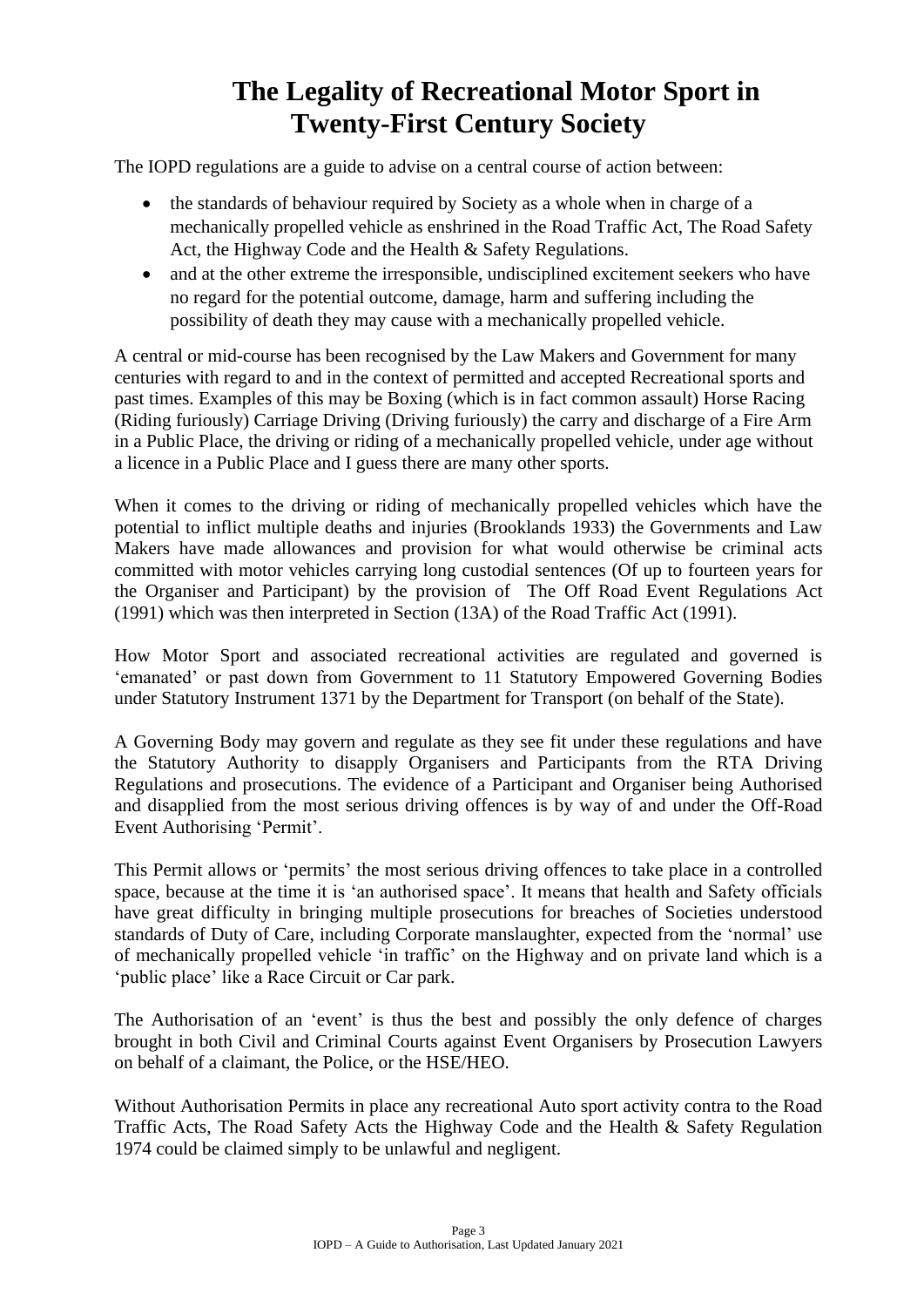# **INDEX PAGES TO CONTENTS IN THIS GUIDE**

| Page 1     | The benefits of having an IOPD Authorisation Permit                                                         |
|------------|-------------------------------------------------------------------------------------------------------------|
| Page 2     | Background Information on the IOPD and Steve Murty                                                          |
| Page 3     | Motor Sport in the $21st$ Century                                                                           |
| Page 4     | Index                                                                                                       |
| Page 5     | The IOPD Classifications of Public Attended Events requiring Authorisation                                  |
| Page 6-11  | Definitions and Terminology including:                                                                      |
| Page 7-8   | <b>Vnuk</b>                                                                                                 |
| Page 12    | Health & Safety                                                                                             |
| Page 12-15 | Bullet Points to the Laws relating to Off Highway Recreational Driving /Riding<br>Including HSE Compliance. |
| Page 16-28 | Authorisation including:                                                                                    |
| Page 17    | Boundary Demarcation of an Activity Area (an Authorised Place)                                              |
| Page 21-22 | <b>Track days and Track Driving Experiences</b>                                                             |
| Page 22    | <b>Stunt and Arena Displays</b>                                                                             |
| Page 23    | Unlawful events                                                                                             |
| Page 24    | Who can Authorise and who is the IOPD                                                                       |
| Page 27-28 | <b>Authorisation Advantages to Insurers</b>                                                                 |
| Page 29    | Health and Safety Algorithm                                                                                 |
| Page 30-31 | Broader implications of Authorisation                                                                       |
| Page 32-35 | Q & A                                                                                                       |
| Page 35    | Landowner's and Organiser's Liability.                                                                      |
| Page 36-38 | Venue provider / Event Organiser Checklist & Permit Checking                                                |
| Page 38-39 | <b>Insurance for Injured Parties</b>                                                                        |
| Page 40-45 | Passenger Rides at Non-Competitive and Competitive Events.                                                  |
| Page 45    | Children & Unlicensed age issues summarised.                                                                |
| Page 46    | Sources of more information                                                                                 |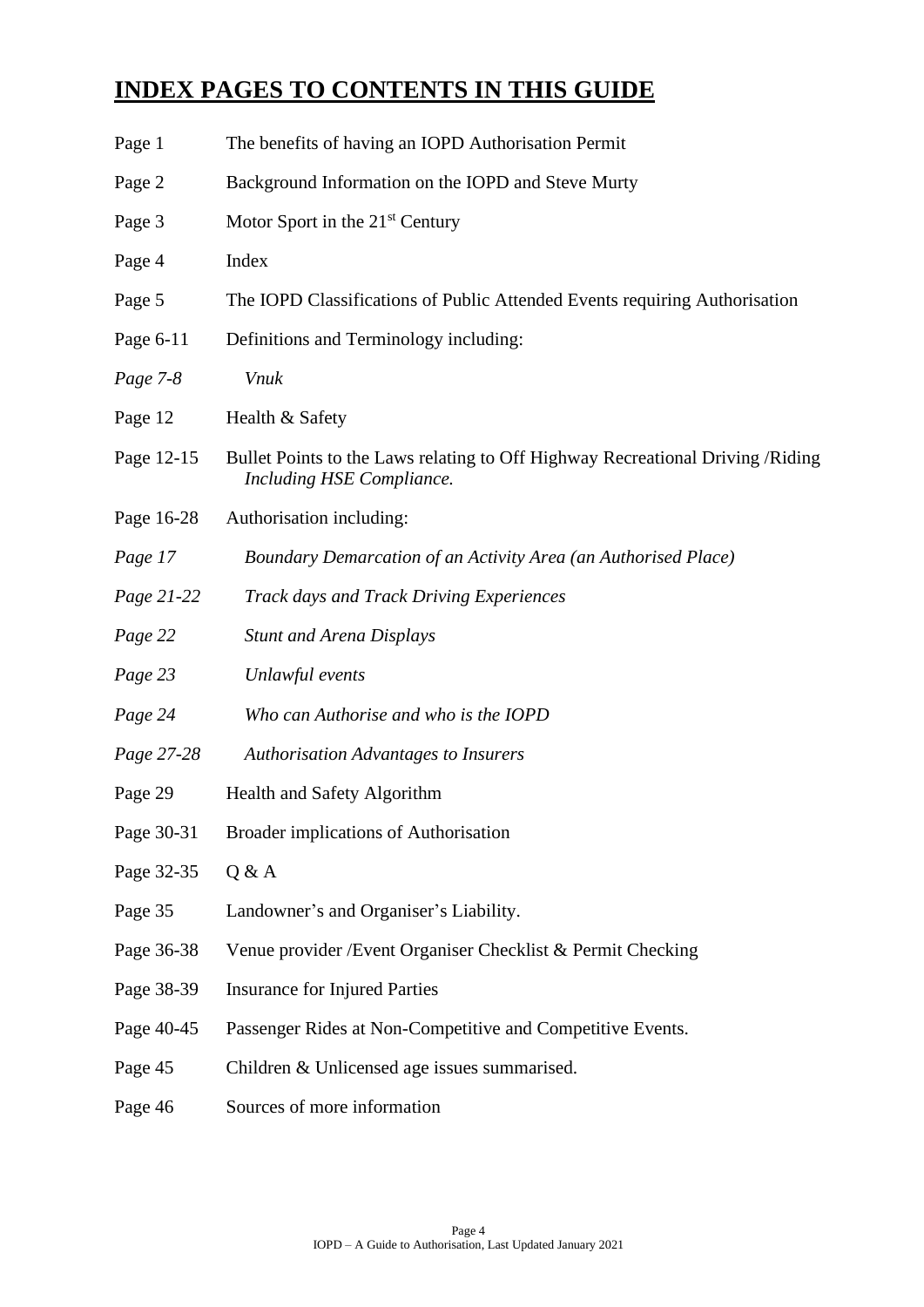The moment a motor vehicle is used for an activity which is part of an 'event' (an occurrence which is noteworthy) then Road Risk Insurance may be made void by the Insurer. (Think driving to work or for a work or working as an example where extra premiums are required in order to remain insured.

#### **IOPD classifications of public attended events**

A) **A Parade**: - vehicles driven to display the vehicle moving whilst conforming to the Road Traffic Act and Highway Code. **An authorisation permit may be required.** 

If any participating vehicle does not conform to the RTA including Third Party Road Risk Insurance relating to this use of the vehicle in an organised event, on a purpose built circuit or track (participants should check with their insurers) then an Authorising Permit and appropriate Public Liability Insurance provided by the Organiser is required in order to disapply the RTA regulations for the duration of the event. Otherwise criminal prosecutions may result should a moving vehicle collision occur resulting in injury or damage to a third party.

B) **A Demonstration**: - vehicles driven to the maximum potential whilst disregarding the RTA and Highway Code (e.g. a Top Gear track test activity)

#### **An Authorising Permit is required to disapply the RTA when the Public are present even when it is at a display which is restricted to a securely fenced off circuit.**

C) **Testing**:- vehicles driven to achieve a bench mark of the vehicles' performance and shortcomings. (whilst disregarding the RTA and Highway Code**) Requires authorisation** as in 'B' above.

D) **Driving Experience**:- vehicles driven to achieve a benchmark of the drivers' abilities and control for personal advancement and stimulation (whilst disregarding the RTA and Highway Code). **Requires authorisation** as in 'B' above.

E) **Driver Instruction**:- vehicles driven in order to instruct a person in the control of a vehicle in order to pass a test or become an advanced motorist whilst conforming to the RTA and Highway Code. **No authorisation required.**

F) **Driver Training**:- vehicles driven to achieve advancement of drivers' abilities and control by training or coaching (whilst disregarding the RTA and Highway Code) including unlicensed drivers. **Requires authorisation** as in 'B' above.

G) **A Time Trial**:-vehicles driven in a way that is paced, judged, or timed where records are kept to show superior ability of the vehicle and driver (whilst disregarding the RTA and Highway Code). **Requires authorisation** as in 'B' above.

H) **Race**:- vehicles driven to the limits of control and adhesion along with others in order to beat the others to a pre determined finish (whilst disregarding the RTA and Highway Code). **Requires authorisation** as in 'B' above.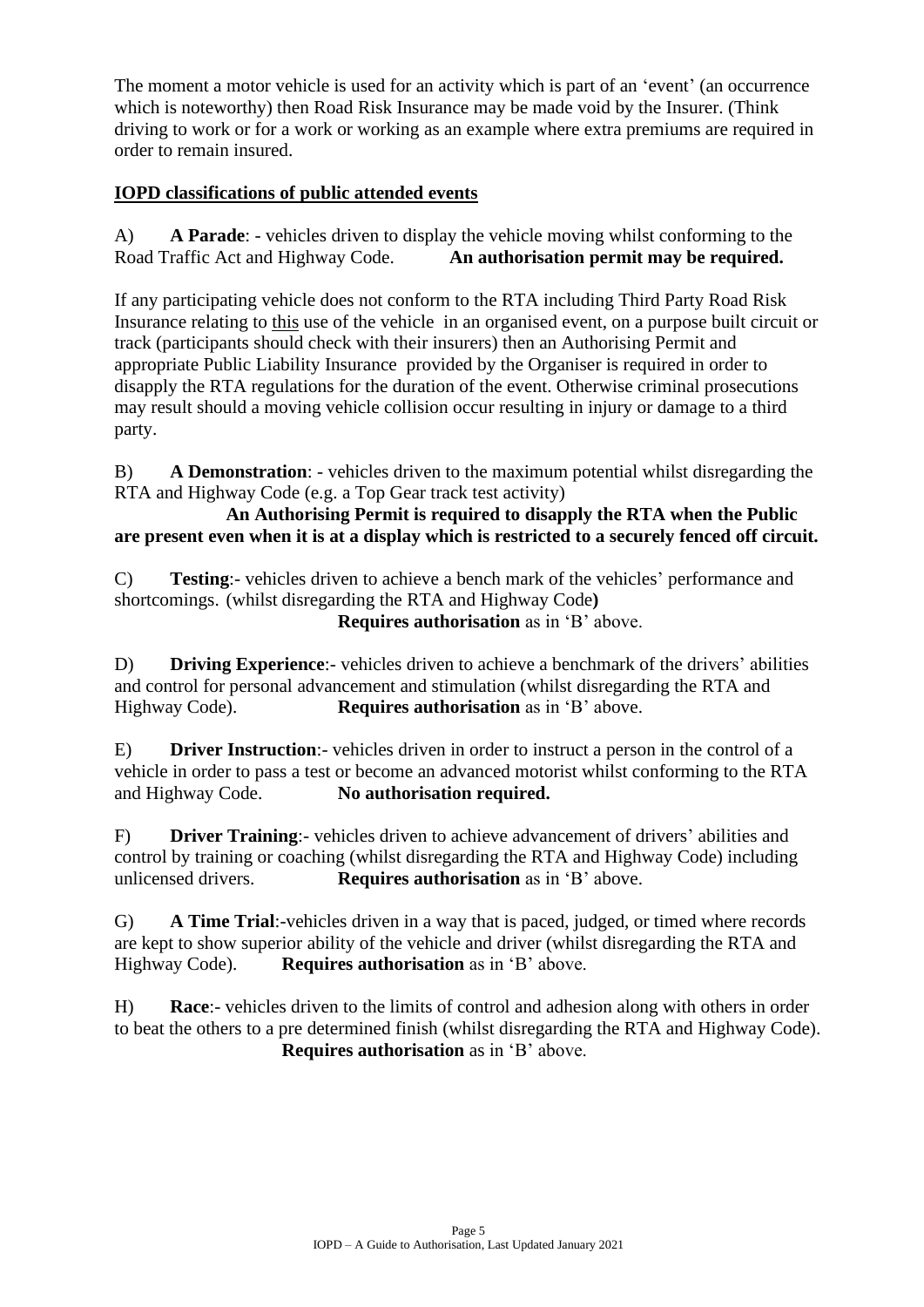#### **Definitions**

#### **What is a Mechanically Propelled Vehicle?**

The Road Traffic Act (RTA) 1991-Section 4 added motor vehicles to a new larger category 'mechanically propelled vehicles'. In effect extending its coverage to almost anything that can be ridden in or on that moves under its own power. So Mechanically Propelled vehicles are ALL vehicles which are propelled in some way other than by human or natural forces, including all purely leisure vehicles as well as those involved in motor sport.

#### **What is meant by the term 'Road' in relation to the Road Traffic Act?**

A road is defined in section 192 (1) as any road to which the public has access. *(For further clarification of public access see what is a public place listed below.)*

A road may be continuous like a circular route or it may come to a termination like a cul-desac (Clark v Kato). It can be a definable way between two points over which a vehicle could pass (Oxford v Austin).

By definition therefore circuits, beaches, stadiums, drag and sprint strips, fields, quarries, woodland, private roads and country estates are all 'Roads' when a definable way between two points has been created for an event.

#### **What is a public place?**

A public place is taken to mean a place to which the public have access and includes a field, park, stadium or circuit including those parts to which public access is denied i.e. the circuit and infields, in Stadiums, Circuits or other venues, in their entirety must be considered a public place.

Ref 1207 Cawley v Frost, Queens Bench division 1976.Lord Widgery CJ Melford Stevenson and Caulfield J.J.

DPP v Coulman and DPP v Vickers

The Department of Transport has provided motoring event organisers with the following guidance:

'…..A public place in terms of motoring events can be taken to mean events organised in fields, parks, beaches or other areas where the general public is admitted either free of charge or on payment of an entrance fee'.

The Department of Transport has also confirmed:

*' research would be perverse if. . . 'public place', while it does not include 'private places', could include private land. To classify a place as a 'public place', depends upon its status at the material time i.e. whether at the material time the public has or is permitted to have access either on payment or otherwise. It is a question of how the land is being used rather than the type of ownership (i.e. public or private) which is relevant to whether a place will come under the definition of 'public place'*

*' . . . events held on, or in private land and premises, like purpose built Stadiums and Circuits and* 

*show grounds; public arenas and exhibition halls are recognised in law as 'Public Places'. . .*

In summary it is probably easier to say 'What is a private place?'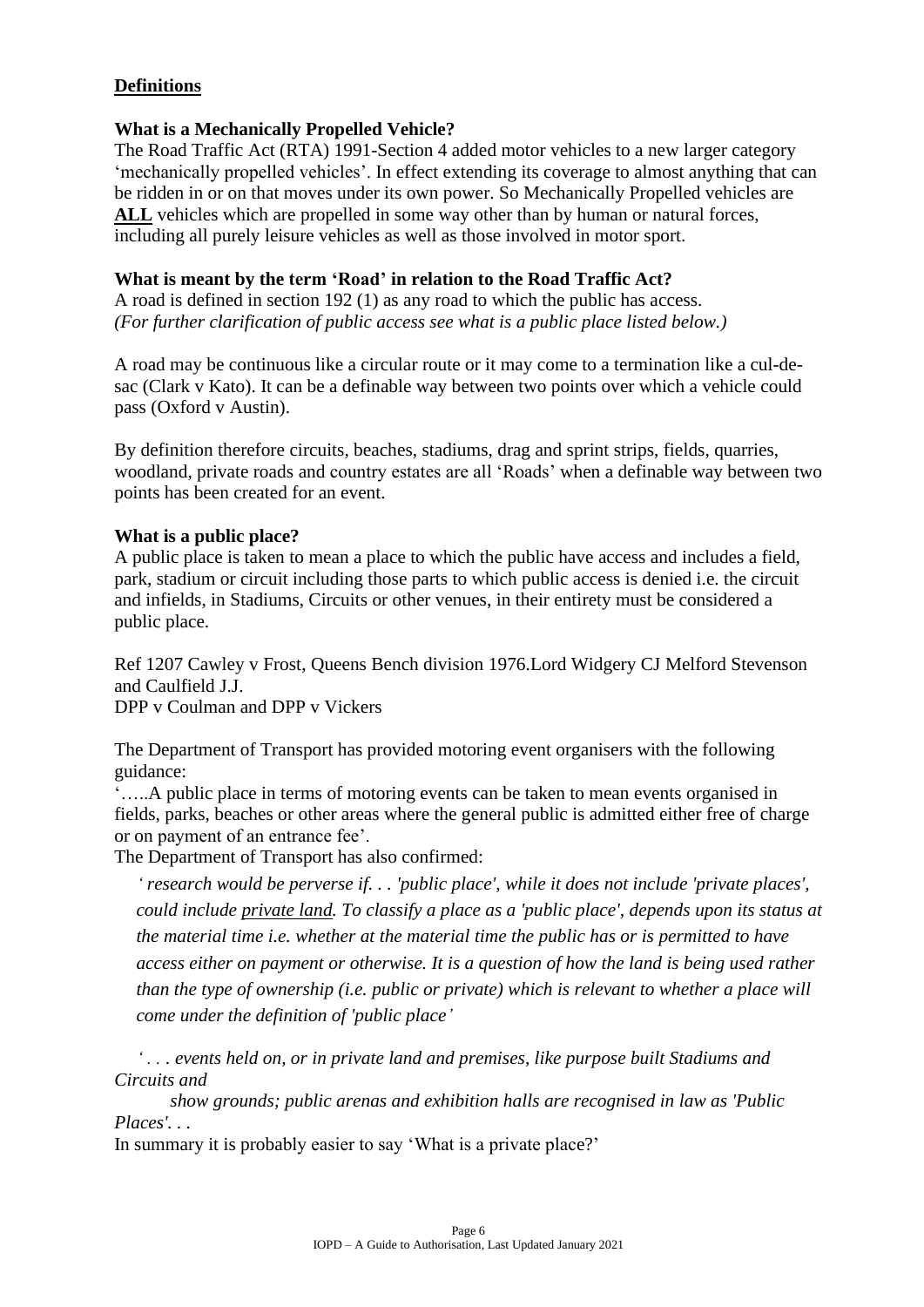#### **What is a private place?**

A private place is a place in which family, friends and relatives, employees and contractors (under contract) are present and all other persons are excluded. In summary therefore every other situation and venue could be deemed a public place.

#### **What is private land?**

When the term is used by the DfT and the police, with all their legal training they are focusing on the term 'private' meaning to them a 'private place' however the 'common man' may be more familiar with the term 'Private Land' within the context privately owned land. Two entirely differing meanings, one with serious implications. If a Police Officer was called to a recreational motorsport event accident, they would most likely radio in stating that the incident took place on 'private land'. The Senior Officer may then make the incorrect decision that it is not a police matter and take no further action. Therefore, it is crucial when reporting an incident to emphasise at every stage that the incident has taken place on 'privately owned land'. EHO and HSE enquiries are however a different matter.

#### **What is Vnuk?**

Vnuk is a European Court Judgement given in September 2014. The European Court ruled that the requirement for compulsory Insurance should now cover any use of a vehicle so long as that use is consistent with the normal function of the vehicle. (also see Lewis v Tindale MIB  $\&$ Secretary of State 2018).

This is interpreted to mean everywhere including on private land, in a private place, circuit, factory etc. This now has the effect of dispensing with any claim as to what is a public place with regard to the requirement for Road Risk Insurance. It is everywhere. No Insurance policy is available to cover such a compulsory obligation for recreational motor sport.

In recreational Motor Sport, even with Brexit, the UK will have to comply with the EU Law currently and until at least March 2019. The Department for Transport is currently drawing up a revised Road Traffic Act to reflect this. It is believed it will be limited to require all vehicles being used 'in traffic' (being used as a form of transport) to have Road Risk Insurance. The IOPD is promoting that vehicles being used for 'recreation' i.e. motor sport under a Statutory enforced Authorising Permit should be formally recognised as the opposite of 'in traffic' as vehicles are not being use for transport but for recreation and training purposes. Vehicles operating under an Authorising permit could be provided with a documented and certified defence to the mandatory Road Risk Insurance requirements which could then be evidenced by the Authorising Body.

A Public Liability and Employers Liability Insurance will already be in place for participants and their vehicles providing a route to compensation for injured third parties without redress to the Motor Insurance Bureau (MIB).

No 'participant- to -participant' insurance is available in Europe as both parties are complicit in acts that without an Authorising Permit may otherwise be criminal offences.

#### DRAFT EUROPEAN PARLIAMENT LEGISLATIVE RESOLUTION (as of the 26<sup>th</sup> October 2018)

on the proposal for a directive of the European Parliament and of the Council amending Directive 2009/103/EC of the European Parliament and the Council of 16 September 2009 relating to insurance against civil liability in respect of the use of motor vehicles, and the enforcement of the obligation to ensure against such liability  $(COM(2018)0336 - C8-0211/2018 - 2018/0168(COD))$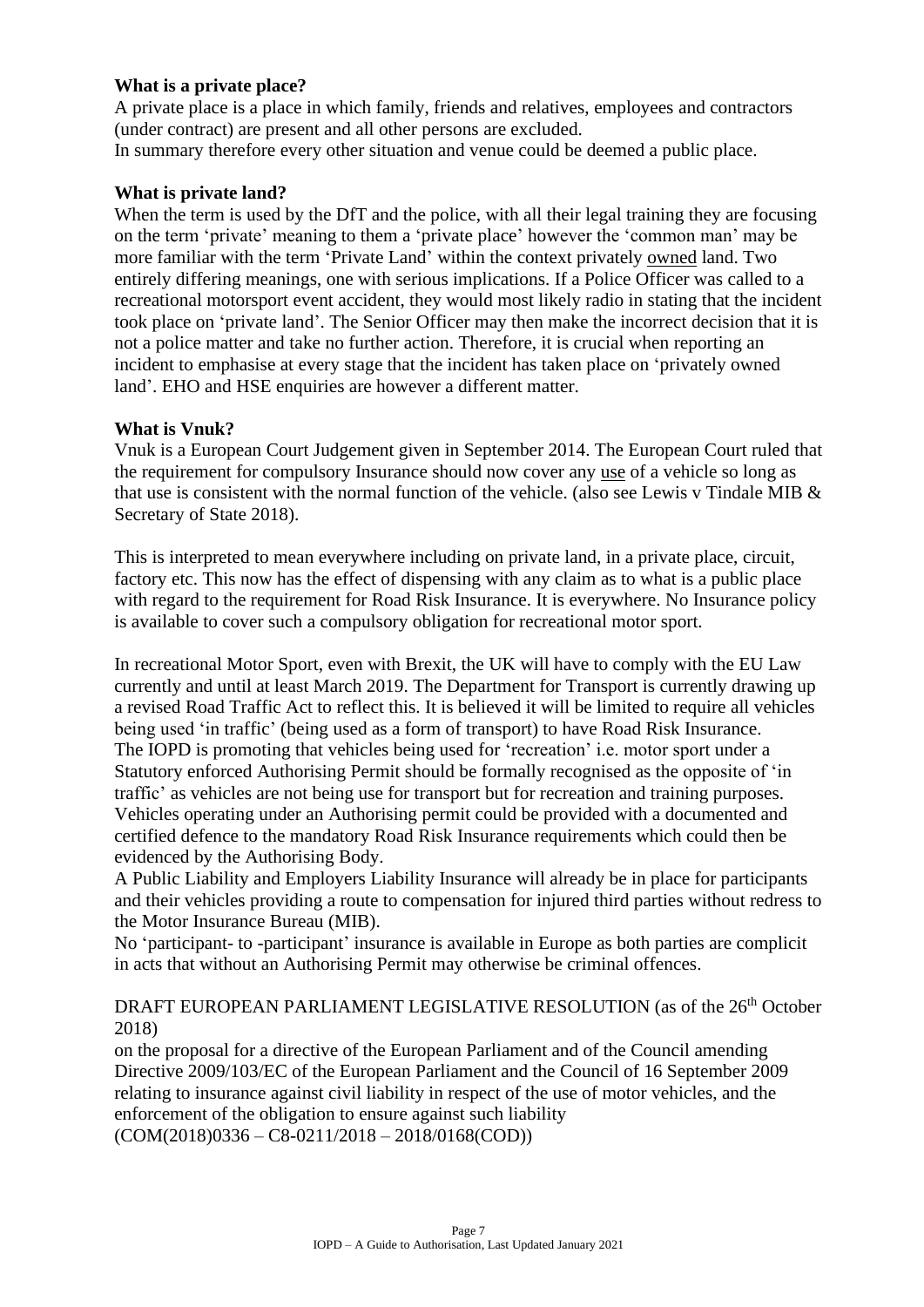Ordinary legislative procedure: second reading Motor Sport relevant paragraphs:

Amendment 4 Proposal for a directive

#### Recital 3 b (new)

 (3 b) It is also appropriate to exclude from the scope of Directive 2009/103/EC vehicles intended exclusively for motorsports, as these vehicles are generally covered by other forms of liability insurance and not subject to compulsory motor insurance when they are solely used for a competition being limited to a controlled track or space,

IOPD NOTE: This can only be evidenced by a Permit of Authorisation.

Amendment 5

(3 c) The use of a vehicle in a closed area, where no access is possible by the general public, should not be seen as the use of a vehicle in traffic and therefore should not lead to an obligation to hold compulsory insurance. Nonetheless, when a vehicle is used in traffic at any point and therefore subject to compulsory insurance, Member States should ensure that the vehicle is covered by an insurance policy that covers potential injured parties, during the contracted period, regardless of whether the vehicle is in traffic or not at the time of the accident, except where the vehicle is used in a motorsports event.

IOPD NOTE: This can only be evidenced by a Permit of Authorisation.

#### Amendment 14 (1 a)

This Directive shall not apply to vehicles that are intended exclusively for use in the context of participation in a competitive sport activity, or in related sport activities, within a closed area.

IOPD NOTE: The addition of related sport activities.

#### Amendment 20

(a) for personal injuries: EUR 6 070 000 per accident, irrespective of the number of injured parties, or EUR 1 220 000 per injured party

Amendment 21

(b) for damage to property, EUR 1 220 000 per accident, irrespective of the number of injured parties

IOPD NOTE: A new maximum fixed level of compensation payable ex costs.

#### **What is an Authorised Place**

An authorised place is a public place where the following prosecutable offences under RTA Regulations and conventions of Society are disapplied (wavered) by Statute (Special Instrument 1371).

#### **What is an Event?**

In the view of the IOPD, an 'event' is any movement, under its own power, of a mechanically propelled vehicle or a motor vehicle, in any place which is at the material time **"a public place"**. Given these factors, an 'event' becomes inclusive rather than exclusive and the IOPD's view is that all movements under power are included. This would include service vehicles, display vehicles, stunt vehicles etc. etc as well as fun, experience, competition and tests of skill in driving and riding.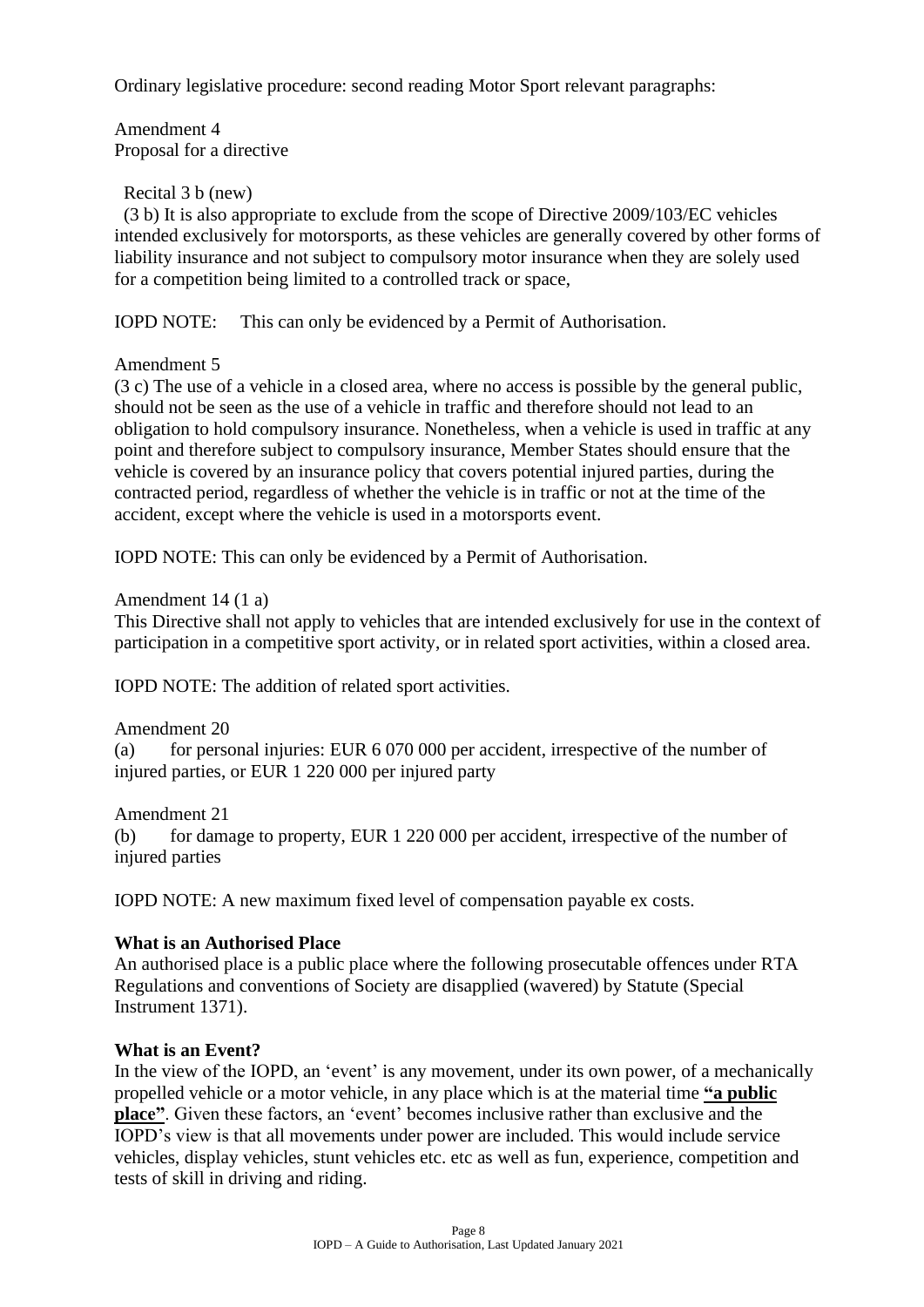#### **What Is an Organiser?**

A person who calls together any gathering of vehicles which is not spontaneous, but is organised, publicised and coordinated by an individual, group, club or company. This person may be deemed to be the 'controlling mind' in law and responsible for any injuries sustained as a result of the activity. This may move to the person in control at the start of the event e.g. the Clerk of the Course or Event Manager.

#### **What is a Motor Sport Bee?**

A Motor Sport Bee (Oxford Dictionary) 'meeting for combined amusement'. There must be no leader, no one person that has called to-gether a group of like-minded people. No elected Officers. Simply a gathering by consensus only. There is no joining fee or registration to one person or persons. (untested in law).

#### **What is Authorisation?**

To Authorise: (from the Oxford English Dictionary) to make legal; the power to enforce obedience; delegated power; to give authority to; to sanction. (A term largely used in the documented legislation.)

#### **What is a Licence?**

It is an official document or certificate of authorisation (giving authority or liberty to do a particular act). Permission is granted by an authorising body, which allows a deviation from a particular convention. Without this permission the act would be unlawful. (A term mostly used in the Commercial sector).

#### **What is an Authorisation Permit?**

It is written permission, a licence given by a competent authority and is mainly used in the Auto Sport sector. It carries legal force to protect against prosecution and gives power to enforce obedience. An authorisation permit must show:

- The dates and times when the events will take place including all Practice Days.
- Where the events will take place, recording the exact curtilage of the site being Authorised, on a plan including the layout and direction of the course. The positions of the marshal positions and fire points must also be shown.
- The name and the signature of the Authorising Agent.
- A reference number issued by the said Government recognised Authorising Body and this must be recorded with the Government recognised Authorising Body.
- The Permit should also carry the address of the Government recognised Authorising Body and a contact number.

All this information should be held by the Government recognised Authorising Body. They must also file a record of the skill, knowledge and experience of those in charge of the event via a certificate of competence 'an examined Person'. Also have recorded the suitability of the venue and hold documented evidence of venue inspections.

Aiding or abetting (now often considered as being in joint enterprise) with a participant, or the organiser or promoter of an activity, which results in an offence as listed above being committed is liable to a penalty: As per offender. Plus negligence is then established. Ref: Accessories and Abettors Act 1861 RTA (sec123). This places Event Insurers in a vulnerable position for a Civil Claim.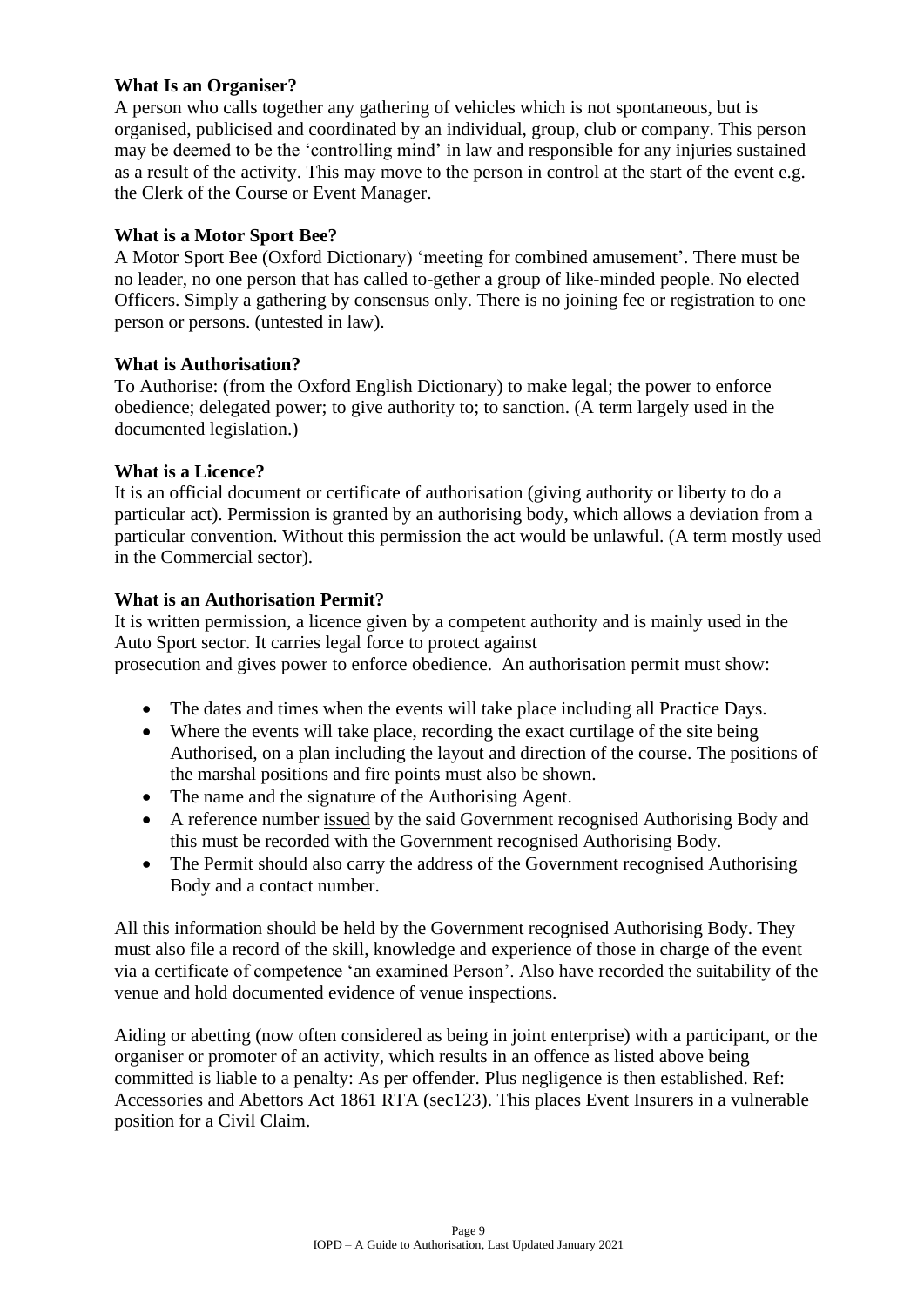Within an 'Authorised Place' the criteria establishing negligent actions with regard to participating vehicles and therefore the grounds for a claim for compensation for insurers to settle are substantially reduced by the disapplication through Statutory Authorisation of all behaviours or actions that would, otherwise, be offences under section 1, 2 and 3 of the RTA 1991 and others that are implied but untested in law.

These offences being:- Death by Dangerous Driving Dangerous Driving Careless and Inconsiderate Driving Driving in a way which falls below what would be expected of a competent driver Driving without reasonable consideration for other persons and aggressively Driving in a way that might be regarded as inconveniencing other drivers Driving at excessive speed Showing off by driving other than carefully Racing Loss of control due to speed Mishandling or insufficient attention to the conditions Wheel spins Handbrake turns Donuts or tire smoking and drifting Wheelies Colliding with other vehicles and obstacles

And, implied but untested : Driving whilst unlicensed Driving whilst under the age for the class of vehicle And the whole class of offences related to construction and use regulations, MoT Tests etc. etc.

At all events the DfT and the courts have recognised that the participating riders and drivers, the support teams, spectators and Landowners are all in Joint Enterprise to varying degrees with the above offences unless authorised. Unlawful negligent driving or riding within the curtilage of an unauthorised site could attract prosecution of the Landowner, the Organiser, the Driver and Passengers.

Authorisation by one of the competent bodies recognised in statute, using its statutory powers, clarifies the areas within the Private Land which are at the same time a public place where RTA third party insurance is mandatory, for example, on all feeder road networks and car parks. It also clarifies where the public liability insurance may take over to provide the same necessary protection, for example the purpose built or marked out tracks, circuits, arenas, pits and paddocks including all specialist 'support site only' vehicles like ambulances, fire trucks, sweepers and maintenance vehicles, which may be un-registered.

#### **What is a Motor Sports Competition Licence?**

A competition licence when used in association with an authorised event conclusively demonstrates a participant's commitment to the rules of that sport or activity.

It sets the holders aside from being classed as public, by recognising special circumstances personal to the holders that may assist in transforming the place of the activity out of the public domain and out of public place offences. (Lord Justice Mann in DPP v Coulman)

It legitimises their participation in risk taking for recreation and stimulation. It also provides a documented commitment to agreed rules and regulations to minimise risks.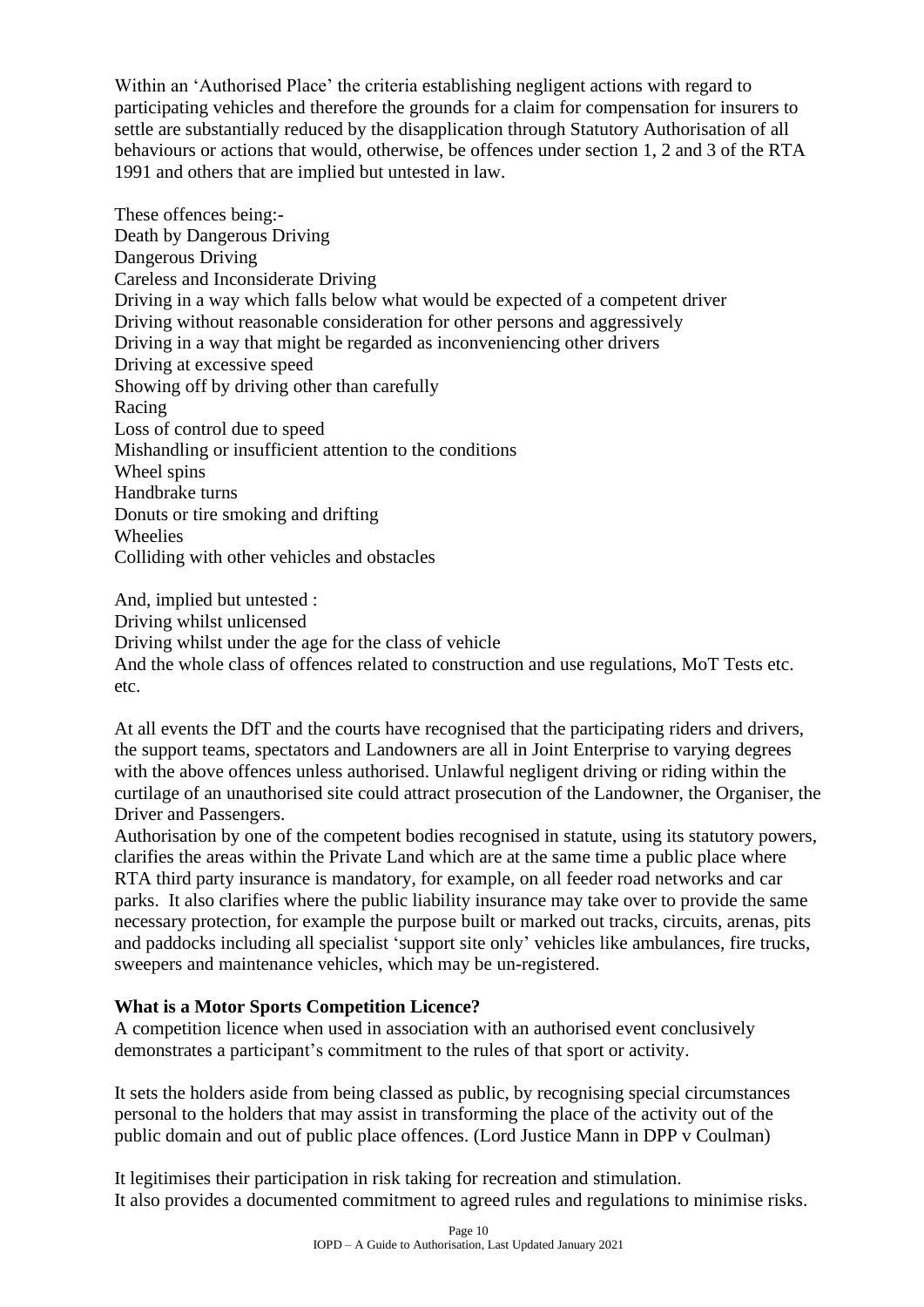A motor sports competition licence also documents the commitment of the participant to a regulatory system which recognises and makes participants aware that a participant may kill or be killed when participating in acts which in 'normal' driving subject to the Road Traffic Acts would amount to dangerous, careless or inconsiderate driving or riding, and which, in conjunction with authorisation of the event in which they are participating, removes the risk of prosecution for dangerous, careless or inconsiderate driving or riding under the Road Traffic Acts.

Any person that is competing against others (a rival) in a formal structured event where participants are required to present themselves and their vehicles at a pre determined time in a committed manner, or against challenging conditions, when the outcome is judged by a third party, published and awards given, will require a Competition Licence. These are available from any one of the 11 Government recognised Authorising Bodies of which the IOPD is one.

A competition licence provides a means to control and discipline driver/riders by the threat of its removal and its privileges.

#### **What is Volenti?**

The term Volenti non fit injuria meaning states that if someone willingly places themselves in a position where harm might result, knowing that some degree of harm might result, they are not able to bring a claim against the other party was established in 1933 at a motor racing event at Brooklands racing circuit. This was as a result of a major racing incident. It is still used to-day in defence of establishing negligence and liability on the part of participants in an authorised motor sporting activity. It is accepted that there can be no insurance provider for driver to driver or passenger's injury claims or vehicle to vehicle damage claims. This can also affect the liabilities held to spectators and officials at an authorised event.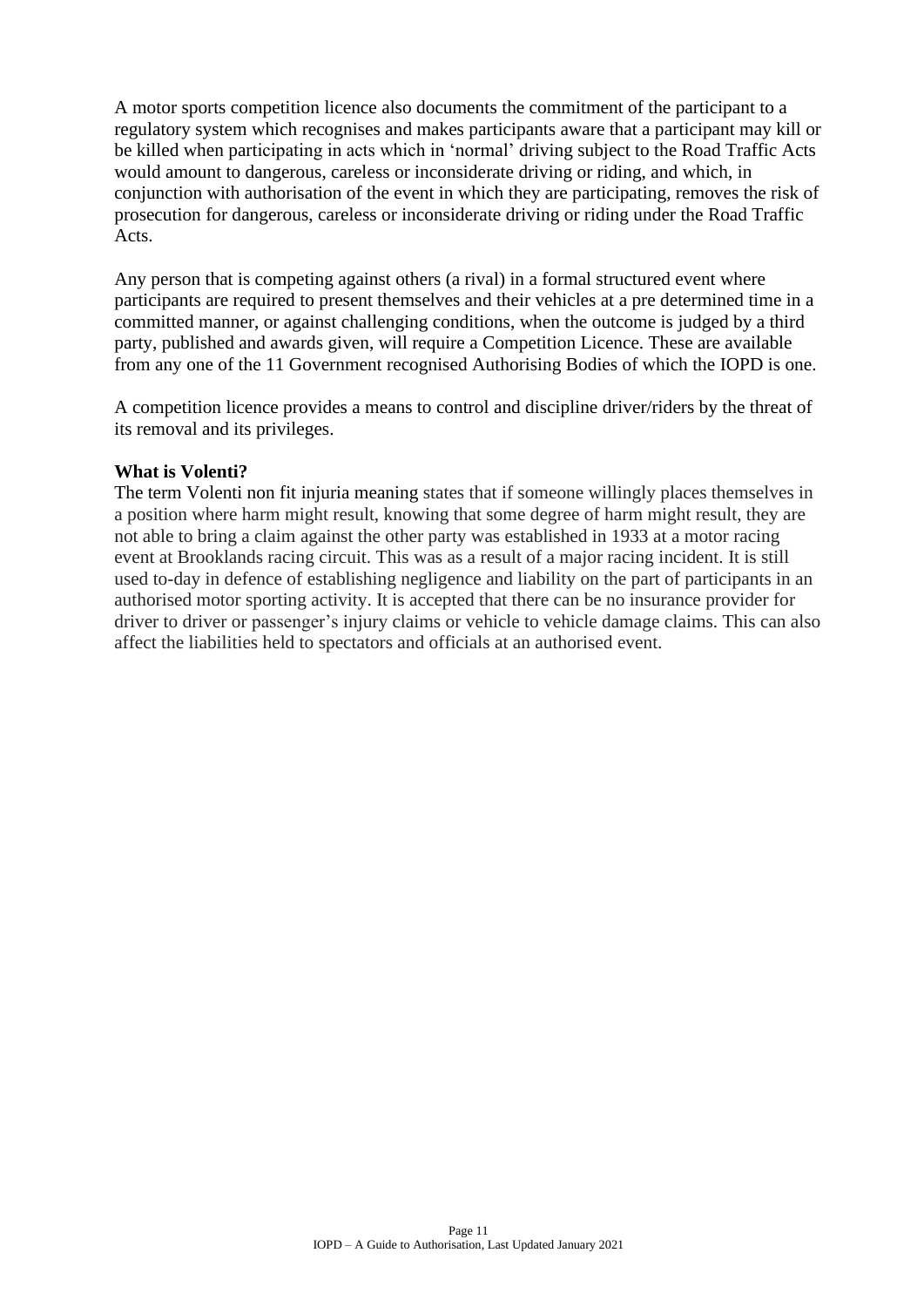#### **How can Health & Safety Regulations affect Recreational Activities?**

Landowners & Event Organisers Liability The IOPD have now received undisputable evidence in the form of a copy of a summons that environmental Health and HSE Officers will bring prosecutions against Landowners and Organisers that allow Autosport and recreation activities on their land without first checking the organiser's safety insurance and industry regulative procedures (as covered by authorising permits). This may also extend to Companies that advertise, promote and sell Driving and Riding Experiences.

To evidence this undertaking it needs to be covered by a simple contract signed and dated by both parties, a copy of the Authorising Permit and Organisers Insurance. All should be retained by the landowner and seller of the Experience.

The landowner's and organiser's' duty of care' (under Health and Safety at Work Regulations), is to guard against charges of *'failing to conduct your undertaking in such a way as to ensure so far as was reasonably practical that persons were not exposed to risks to their health and safety'.* Contra to Section 3 &33(1)(a) to the Health and Safety at Work Act 1974.

Prosecutions of this type are not covered by Landowners or Organisers Public Liability Insurance and may also result in substantial fines of up to £20,000 and a possible custodial sentence of 12 months. The IOPD has provided defence documentation to the HSE in six separate cases over the last four years resulting in no further action in five of the cases as the organisers were 'Authorised'. The sixth case involved a non-authorised organiser, and this has progresses to a prosecution. The final outcome is to be announced following an appeal Further information is subject to confidentiality agreements at this stage.

#### **Bullet Points to the Laws relating to Off Highway Recreational Driving /Riding**

The Road Traffic Act states that it is an offence to drive or ride a mechanically propelled vehicle in a public place in the following ways:

**(a)** Dangerously, carelessly or in a way likely to cause alarm, distress or annoyance. *Penalty:* A fine, disqualification or imprisonment. Offending vehicles may be seized and destroyed. Ref: RTA 1991 RTA/Home Office Guide Magistrates Guidance Notes (4<sup>th</sup> August 2008) states:-

(1) Dangerous Driving is speeding, showing off, aggressive driving, racing, overtaking inappropriately. Driving in a manner that a competent and careful driver would consider as dangerous and the standard of driving falls far below that which would be expected of a competent and careful driver (The RTA 1991 Section1-2A).

Examples would be:

An incident involving excessive speed or showing off e.g. above the speed limit. Aggressive driving, such as driving much too closely to the vehicle in front. Racing. (Racing is taken to mean competing against a rival, against a time or against challenging conditions). Inappropriate attempts to overtake. (e.g. On the inside). Cutting in after overtaking. Even the act of abandoning a vehicle in an inappropriate place can lead to a charge.

*Penalty:* Imprisonment, disqualification or fine. Offending vehicles may be destroyed.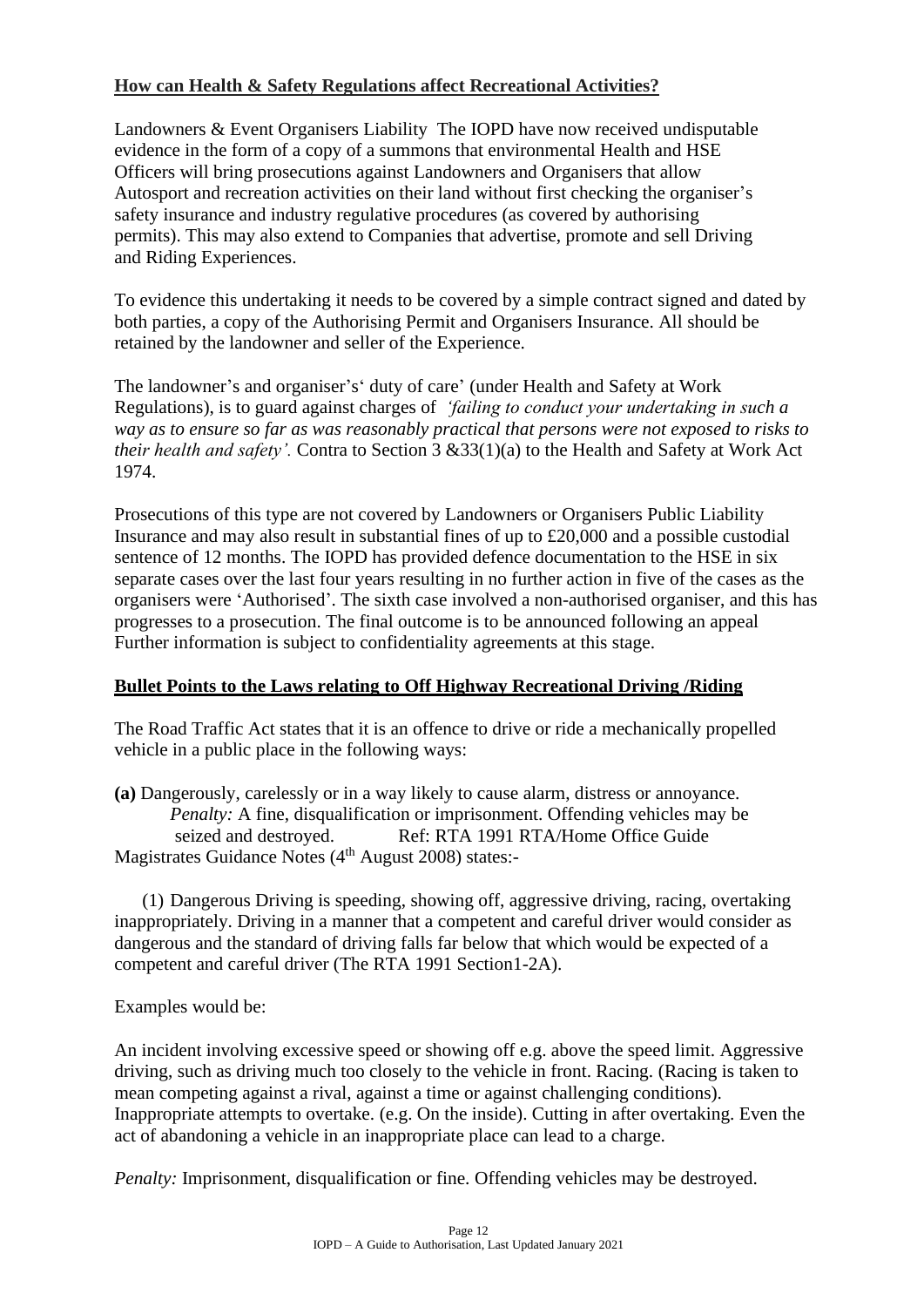#### Factors indicating high culpability

Causing death by careless or inconsiderate driving. *Penalty:* Up to 14 years imprisonment. Driving other than in accordance with a valid driving licence. *Penalty:* 3 to 6 points. Up to 6 months imprisonment. Driving without insurance. *Penalty:* a fine, 8 points, may be disqualified, vehicle may be destroyed. More than one person was killed as a result of the offence. Serious injury to one or more persons in addition to the dead.

**(2)** Careless or inconsiderate driving (driving without due care and attention). If a person drives a mechanically propelled vehicle on a road or other **public place** without due care and attention, or without reasonable consideration for other persons using the road or place, he is guilty of an offence (The RTA 1991- Section 2).

Examples would be:

Inconveniencing others. Loss of control due to speed. Mis-handling or insufficient attention to the road conditions, or carelessly turning right across oncoming traffic. Injury to others or damage to property. (As of  $1<sup>st</sup>$  September 2013). Tailgating. Failing to give way at a junction. Overtaking and pushing into a queue of traffic. Being in the wrong lane. Inappropriate speed. Wheelspins. Handbrake turns. Donuts/drifting. Wheelies

*Penalty*: Disqualification, fine or community service order.

Which causes death.

*Penalty:* Up to 14 years imprisonment Ref: RTA 1991 (section1,2&3) Without 3<sup>rd</sup> party Road Risk Insurance

*Penalty:* A fine, 8 points, may disqualify. Vehicles may be seized & destroyed. Ref: 2006 Road Safety Act, Amending the 1988 RTA (section 143) Home Office Guidance 2006 (page 21-23)

Without an appropriate Driving Licence and or not being of an appropriate age, or whilst disqualified.

*Penalty:* A fine, 3 to 6 points, up to 6 months imprisonment. Vehicles may be seized & destroyed. Ref: Home Office Guidance 2006 (section 164-165 RTA) Without a current M.O.T. and registration plate(s)

*Penalty:* A fine. Ref: D.E.F.R.A. Guidance 2006 10/7 RTA (section165) Aiding or abetting a participant, organiser or promoter of an activity, which results in an offence, as listed above, being committed.

*Penalty:* As per offender. Plus negligence is then established. Ref: Accessories and Abettors Act 1861 RTA (sec123)

More than 15 yards from a road without lawful authority.

*Penalty:* £30-£1,000 fine. Ref: RTA 1988 (section 34)

Factors indicating greater degree of harm (therefore increased penalties): Injury to others. Damage to other vehicles or property. Overtaking manoeuvre at speed resulting in a collision of vehicles or driving on the border of the dangerous.

HSE Compliance and Health & Safety at Work offences involving Organisers and Landowners who fail to conduct their undertakings in such a way to ensure that persons were not exposed to risks to their health and safety section (3) and 33(D&L). this may be as simple as allowing access land and walking away without ensuring that the user has an Authorising Permit in place. This offence may carry a six-month custodial sentence.

The HSE Newsletter No 6 Oct 2005, to all Local Authorities states:- If an event is not authorised then it is **unlawful** and a police officer can be requested to stop it at once.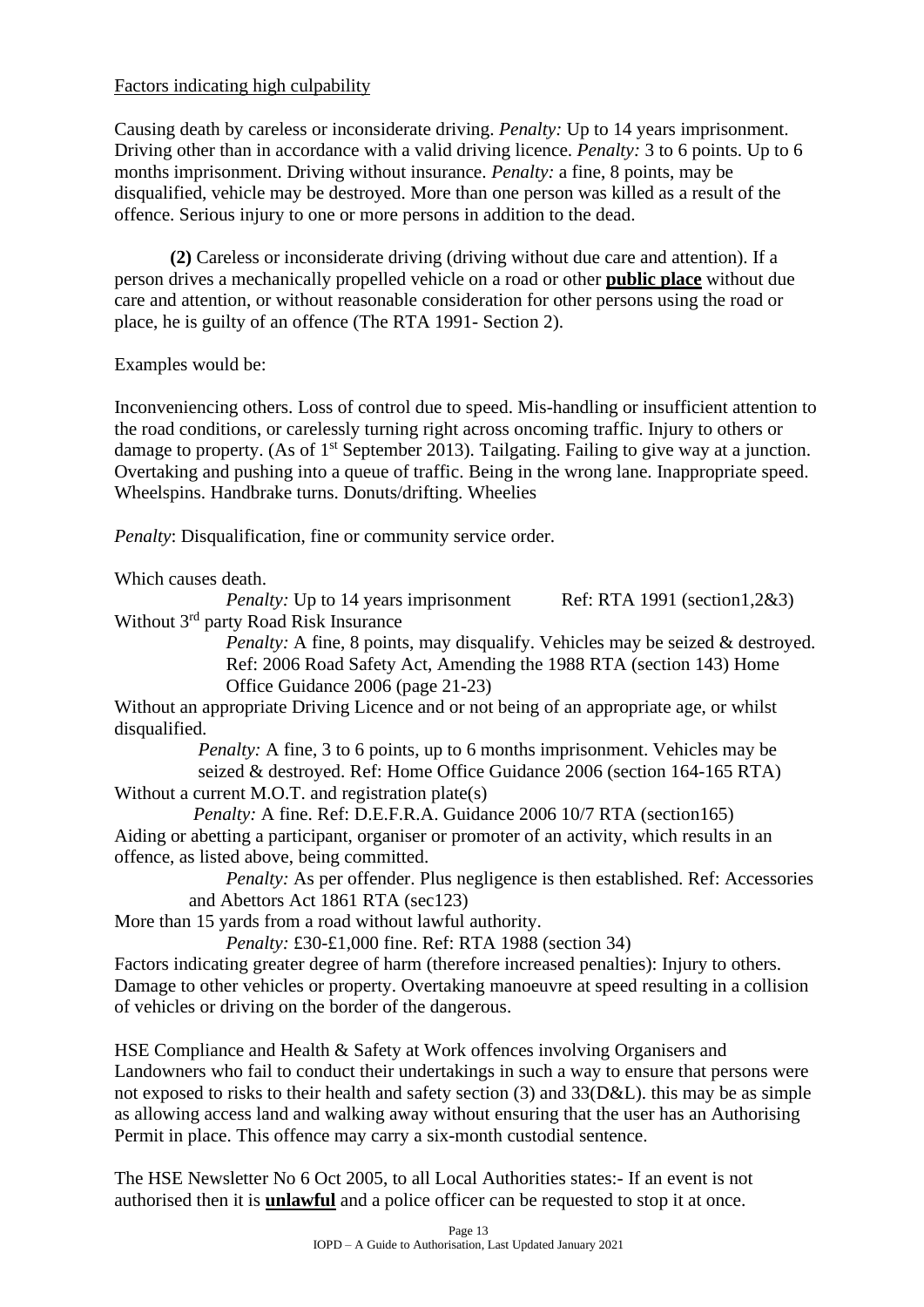Section 59 of the Police Reform Act 2002 states:- a Constable may seize a vehicle in a public place and remove it if he has reasonable grounds for believing it has been used in contravention to section 3, 87 and 143 of the RTA 1988 (driving carelessly or inconsiderately, without a licence or without insurance).

Council of the Association of Chief Police Officers and its members ref ACPO/TC/27/93/GG confirm:- event organisers, landowners, marshals and officials may be joined in prosecutions under Aiding and Abetting or under Joint Enterprise, resulting in large fines and custodial sentences (IOPD case number 58)

1207 Cawley v Frost Queens Bench Division 1976 Lord Widgery CJ Melford Stevenson and Caulfield JJ stated:- All parts of a circuit or stadium in their entirety, including the infield, must be considered a **public place**.

The RTA states under section 13A a person **shall not be guilty** of an offence under section: 1 (a person who causes the **death** of another person by driving dangerously in a public place) 2 (driving dangerously in a public place)

3 (driving carelessly or inconsiderately in a public place) if he shows that he was driving in accordance with an authorisation given under regulations made by the Secretary of State.

Kenneth Carlisle (Secretary of State) under special instrument 1371 states:-The International Organisation of Professional Drivers may if it sees fit grant an authorisation under section 13A of the RTA 1988.

Defence of prosecutions in criminal or civil cases brought against all those involved with vehicle events are extremely compromised if the activity is seen to be unlawful at the outset (HSE N/L No 6 Oct 2005). Several major motor sport insurers now only insure authorised events thereby limiting their exposure to claims as venues are then **'Authorised Places'** in law where **certain prosecutable transgressions of the conventions of our society are disapplied by statute**.

The purpose and benefit of Authorisation to Recreational Autosport Organisers and Promoters has significantly changed over the last quarter of a century as the State (The Government) extends its thrust and financing of Health and Safety Regulation and thereby prosecutions.

HSE /EHO (Environmental Health Officer) training and Instruction is simple. If someone is injured in the 21<sup>st</sup> Century, it should not have happened. Therefore, someone must have been negligent in some way. (Initially this is never normally perceived as the injured person). Well it stands to reason in our super safe society nobody deliberately and knowingly puts themselves in danger, do they? So, the enforcement officers' assumptions are:

- a) That there must not have been sufficient warning signs or barriers
- b) There must have been un-necessary hazards
- c) Insufficient PPE (personnel protection equipment)
- d) Insufficiently trained staff and insufficient instruction
- e) Inadequate intervention to stop people hurting themselves and others by limiting how fast they may travel, where they may travel, over what they may travel or how close they may travel.

All these cited are covered under the Road Traffic Acts and Highway Codes as negligencies. All this is very laudable of course but what about Recreational Motor Sport? People take part for the thrill of being allowed to place themselves in danger with and against others. They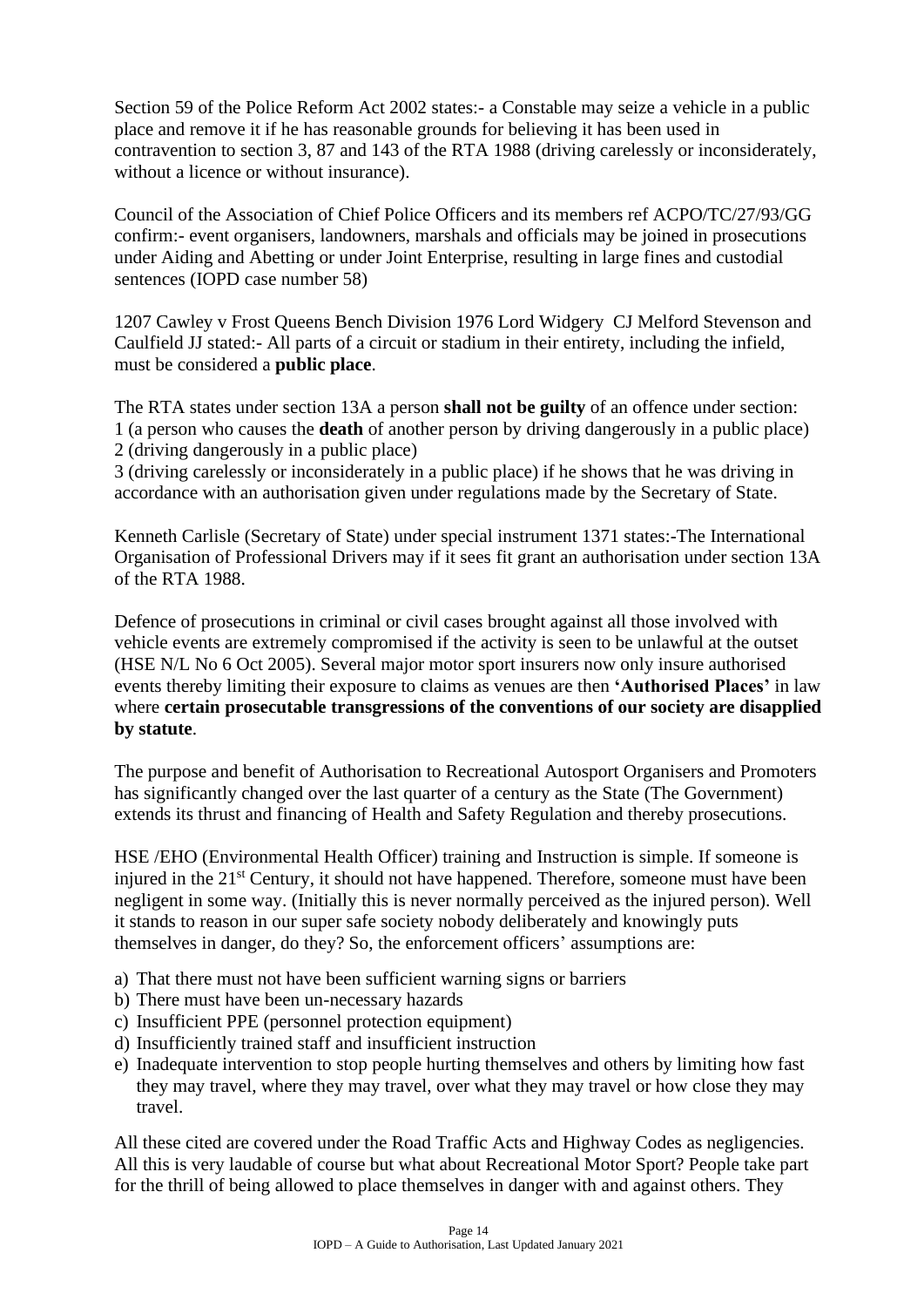want to challenge their skills. Push themselves to the limit and often beyond. They know they may be killed or seriously injured. They know they may suffer losses both physical and/or financial. They may even injure or accidently kill others.

The State recognised this one unique case in the 1991 Road Traffic Act, Off Road Event (off highway) Regulations where laws relating to offences carrying custodial sentences of up to 10 years and beyond are disapplied in relation only to **authorised** motor sports and associated activities. It legislated for the exemption of motor sport from the State's control of mechanically propelled vehicle risks covered in this case under a disapplication of the Road Traffic Act regulations. This little-known exemption disapplies the offences relating to how vehicles are driven under Section 13A covering authorised auto sport and associated activities. Initially this fact appears incredulous to Enforcement Agencies who do not normally come across this unique exemption to widely understood Safety Laws covering all other places in society. Therefore an Authorisation Permit from a Recognised Governing Body is now crucial to avoid prosecution and being sued for negligence. To enjoy this amazing unique privilege an event organiser must put in place simple and obvious risk reduction procedures. The IOPD have branded this as **'DIMSIS'**

- **D** Discipline of all involved within the curtilage of the event.
- **I** Inspection of all vehicles involved on the course prior to the activity starting.
- **M** Marshalling of all within the venue.
- **S** Segregation of vehicles by type, power, skill and age and segregation of vehicles from each other and from marshals and spectators.
- **I** Instruction of all parties involved by rules, regulations and briefings.
- **S** Safety seats, belts, crash and roll over protection including the wearing of helmets and fire protection.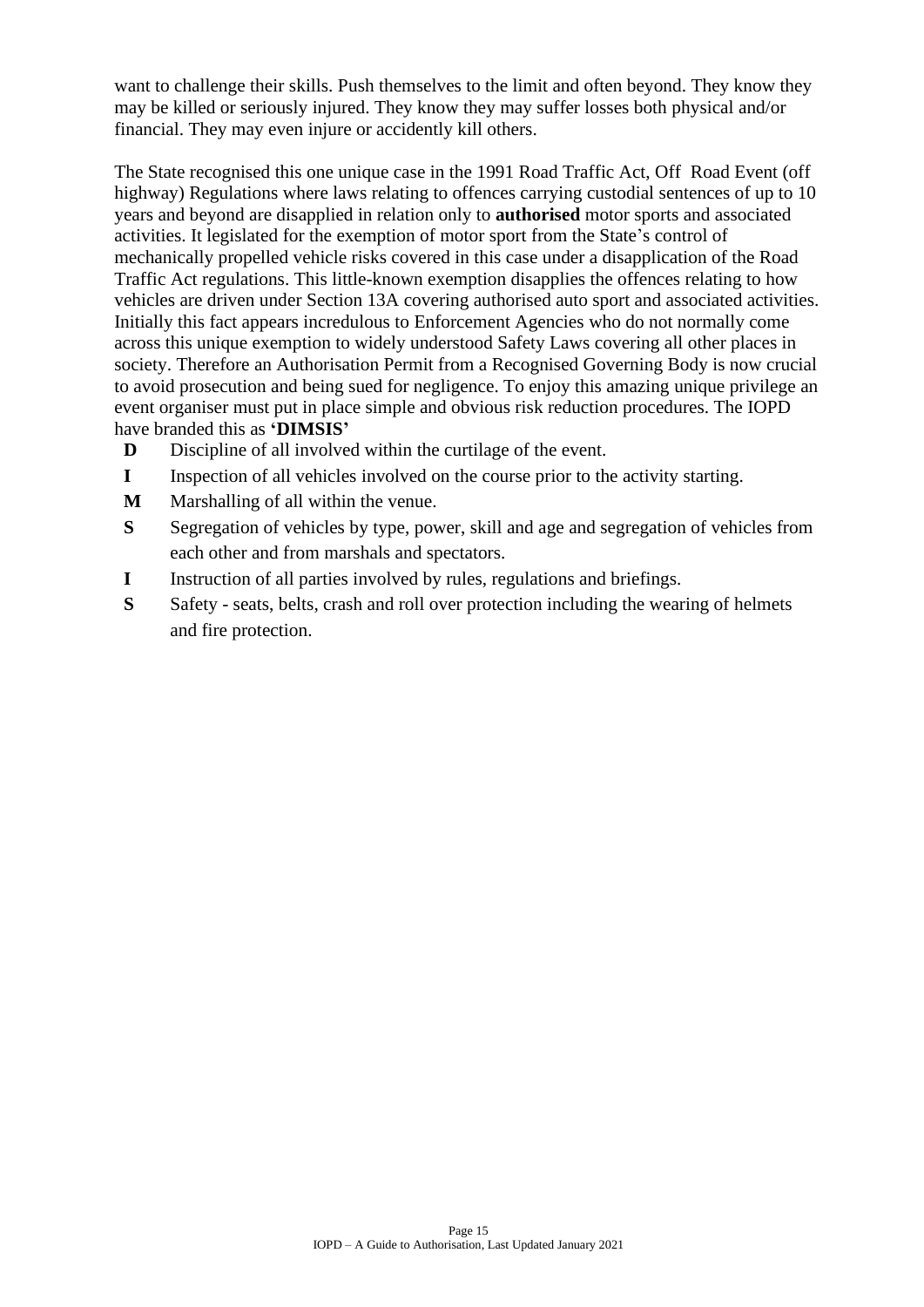#### **An outline of how 'Authorisation under the Off-Road Regulations' came to be, what it is, what it entails, who can provide it and how!**

The following is a summary of what the IOPD sees as a common-sense analysis spelling out the implications of the Road Traffic Acts (RTA) and the Magistrate's Guidance on recreational driving, testing, training and other recreational activities using mechanically propelled vehicles at an event, in a restricted environment (off highway) on all Private Land when the Public are Present, including Purpose Built Stadiums, Circuits, Public Arenas, Showgrounds, Circuits Tracks, and Exhibition Halls. (DFT 28-6-07)

#### **Background to Authorisation**

When the Road Traffic Act (RTA) was re-enacted some three decades ago it attempted to apply the usual and generally well understood 'road law' of dangerous, careless and inconsiderate driving to all mechanically propelled vehicles in all 'public places'.

This change in the law, lobbied for by the Police, had the entirely laudable purpose of enabling the prosecution of people acting irresponsibly in parks, open spaces and all other 'public places' where they might injure or inconvenience the public!

However, an unforeseen situation arose as the RTA also made almost all challenging activity and sport involving MPVs effectively unlawful whether properly conducted or not as, by definition, most activities and sports took place;

- in venues that, in law, are 'public places' even if on private property,
- using MPVs that did not meet road going specification,
- often driven or ridden by people without driving licences,
- with behaviours, speeds etc. and performance of manoeuvres, use of equipment / trailers etc. that were not permitted on the road . . .

#### **What is an Authorisation Permit or Licence and why is there a need for one?**

After a short period of consternation, a way to re-legitimise sport and activity by providing for a system of 'authorisation' was devised. An update of the RTA was passed that referred to 'The Motor Vehicles (Off Road Events) Regulations' which were first enacted in 1992 and then, with revisions, in 1995.

1,The Department of Transport guidance note HGV92227 states:- The organiser of an event will need to obtain authorisation under section 13A of the Road Traffic Act 1988 if the event necessarily involves the driving or riding of vehicles in a manner that could be considered dangerous or careless

The Department for Transport Guidance note HGV92227 states:

*'The Organiser of an event which includes the use of mechanically propelled vehicles in a public place will need to obtain authorisation under Section 13A of the Road Traffic Act 1988 if the event necessarily involves the driving or riding of vehicles in a manner which could be considered dangerous or careless* as per RTA section 1,2 and 3 (1991).

*'* i.e. contra to the Road Traffic Act and the Highway Code.

Section 13A - (1) of the R.T.A. now states

*'…..A person shall not be guilty of an offence under section 1,2 and 3 (dangerous, careless and inconsiderate driving) of this Act by virtue of driving a mechanically propelled vehicle in a public place other than a road if he shows that he was driving in accordance with an authorisation for a motoring event given under regulations made by the Secretary of State (Statutory Instrument No: 1371)'*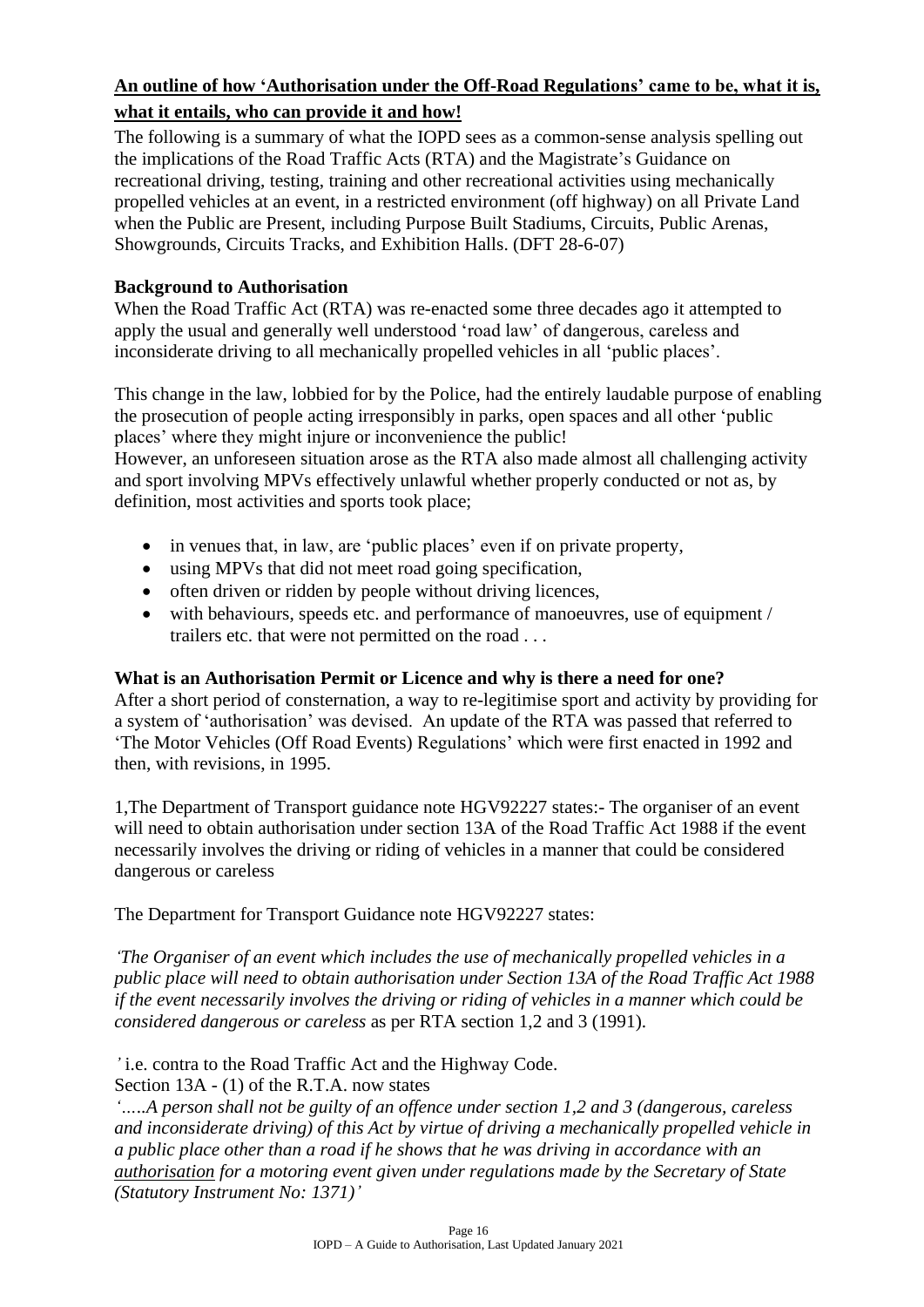#### **This in effect created a third 'place' in Law - an 'Authorised Place'**

This meant that 'authorised events' could take place without having to conform to the requirements for driving and for vehicles laid down in the RTA. In effect a person shall not be guilty of an offence if it can be shown that he was driving or riding in accordance with, and within the curtilage of a **Road Traffic Act (Off Road Event) Authorisation Permit** issued by an Authorising Body under Road Traffic Act Regulations 1991.

The permit or licence of authorisation defines the curtilage or perimeters of the site or venue and changes the legal status within the curtilage of an Authorised Auto Event (which is in a public place) taking it outside the scope of certain Road Traffic Act Regulations and the Road Safety regulations, by placing the activity under the Off Road Event Regulations of 1992 into an 'Authorised Place' and clarifies exactly where the RTA ceases to apply, particularly with regard to criminal offences such as death by dangerous driving.

In order to comply with the spirit of HSE LMD 2015 Regulation 13 (a) and (g) the Course or Action Area and Safety Zones must be clearly defined both on a track plan and also on the ground by means of fencing, taping and signage stating, 'Prohibited Area'.

The minimum boundary demarcation on large open sites like airfields, beaches etc is a clearly visible open space of at least 50 metres from the course, controlled by marshals with signage stating 'Prohibited Area'.

For activities where speeds are below 50 mph, this may be reduced to 15 metres.

For exclusion zones round the course or action area where the public could enter because there are no permanent barriers, entry must be made to be 'restricted' and defined as 'a controlled Track or Space' (2018/0168 COD). This can be done using at least 25kg and 60mm width blue and white striped plastic tape mounted on stakes, trees or large road cones at a height above the ground of ½ metre. The barrier tape should state 'Prohibited Line do not cross' (as per police scene of crime boundary marker tape). See also specific event type Authorising Body regulation on track or course boundary demarcation which may extend this regulation. (For suppliers of this tape please contact the IOPD.)

The process of 'authorisation' creates an entirely new class of 'public place' in law where the requirements of the RTA are suspended and an activity may take place that includes elements of risk! The quid pro quo of this privilege is that all reasonable steps must have been taken to minimise risk to that which is obvious and necessary and that the three categories of participants present (i.e. riders or drivers, direct support teams and venue personnel, and the spectators) must be aware of the increased risk and must be present and participating of their own choice having proceeded past appropriate warning signs.

The process of 'authorisation' ensures that these activities may take place lawfully by providing for a structured system to minimise risk, an inspection system to discourage negligence, insistence that best practice be recorded and applied and that the interests of all the persons possibly put at risk are maintained so far as is reasonably practical. The Department for Transport Guidance note HGU 92227 states:

*'… Each Authorising body should carry out periodic, unannounced spot checks, to ensure that the procedures are operating properly. They should keep a register of these spot checks.'*

These irrefutable reports have proved invaluable to the courts to prove a history of independently certified inspections of best practice on behalf of an event operator by a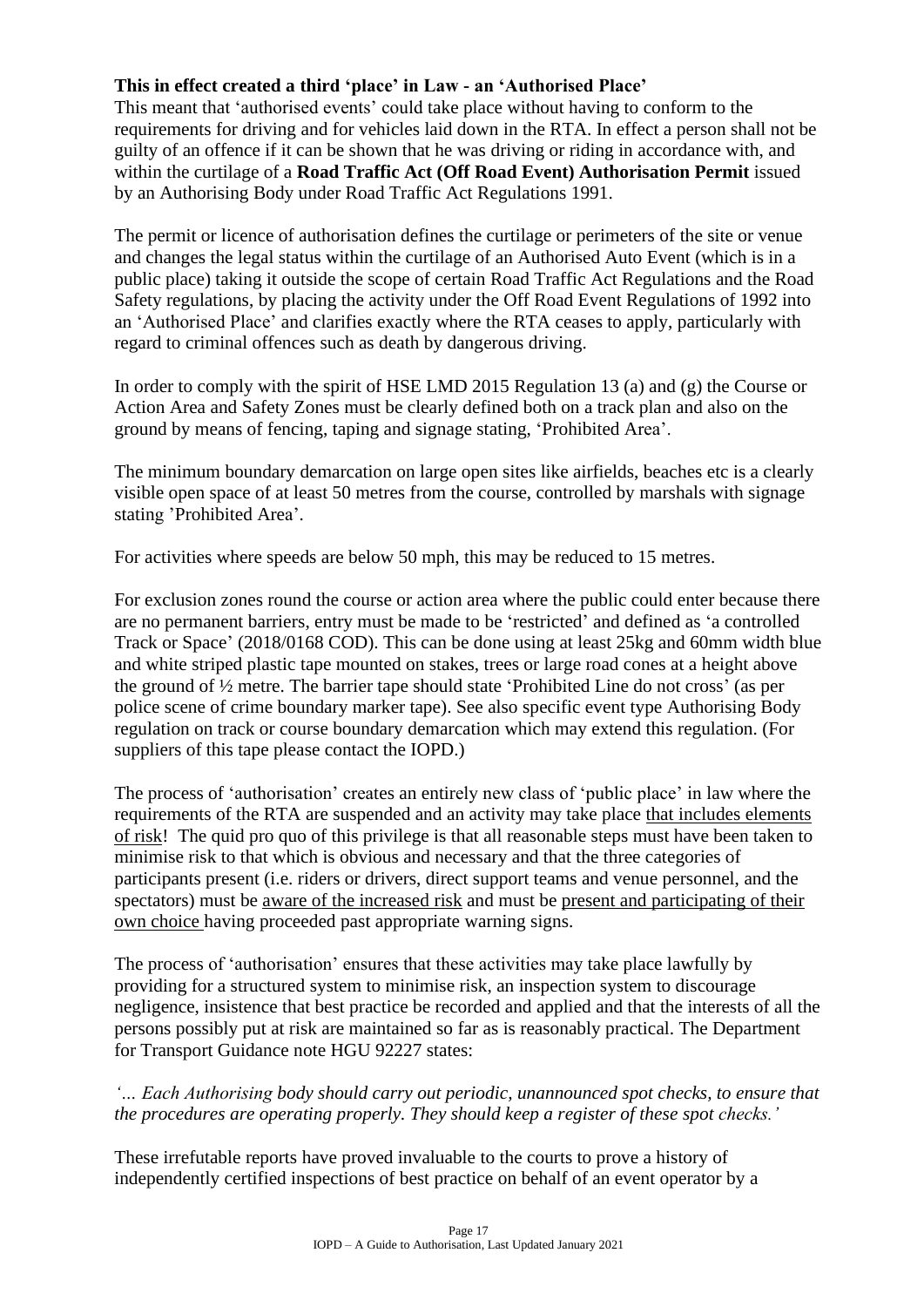government empowered inspectorate thus helping to exonerate them from accusations of poor standards or persistent negligence.

To obtain a 'permit or licence of authorisation' a club or an organiser must prove that they have the necessary skills, experience and training and they have assessed the risks to the three classes of participants, riders or drivers, direct support teams and venue personnel, and the spectators and have taken all necessary steps to minimise those risks and to provide against mishaps with control, communication, first aid etc. and with adequate insurances.

The importance that is placed upon an event being authorised can be better comprehended by understanding that, when an Authorisation Permit or licence

is withdrawn (as a result of a failure to comply with safety conditions), then the DfT guidance states:

*'…….the police should be notified as soon as possible of the revocation by means of a standard form stating the time and date that the notification was signed and handed to the organisers……'*

#### **When is Authorisation not needed?**

There are a number of situations in which authorisation is **not** required and they can be summarised as:

#### **A. Events occurring in a private place rather than public place. This is not the same thing as private property and public property!**

An event in a 'private place' would be one closed to all others but employees and contractors of the same business or organisation or members of the same family and their immediate circle of friends.

Examples might be staff of a motor manufacturer, or a vehicle related museum or of a rigorously exclusive club on their own closed premises, carrying out testing etc. but not subdivisions of premises, circuits, test tracks etc. in or on which 'the public' are present at the time – (see Cawley v Frost 1976).

Or, members of a family and their normal circle of friends on their own land to which there is no public access enjoying powered leisure or competitive activities in private.

All other places where an 'event' is taking place will almost certainly be 'public places', see below for the limited range of exceptions.

#### **B. Events occurring in a public place when all vehicular movement is carried out lawfully under the 'roadgoing' provisions of the Road Traffic Acts.**

Such an event might include an owners club meet in the grounds of a farm or stately home where only registered, tested and RTA insured vehicles were present and all driving complied with normal road going behaviour and standards except for the possession of road tax.

Or, an agricultural show at which all vehicles and machines participating or being exhibited complied with all road going compliance requirements (except possession of road tax) and at which mechanically propelled vehicles that were not registered or not capable of being registered were excluded.

Or, a 'diversionary activity' for young persons, allowing constructive and controlled access to and use of motor vehicles at which all vehicles supplied complied with all road going compliance requirements and at which all participants who drove or rode were appropriately licensed and insured to RTA standards.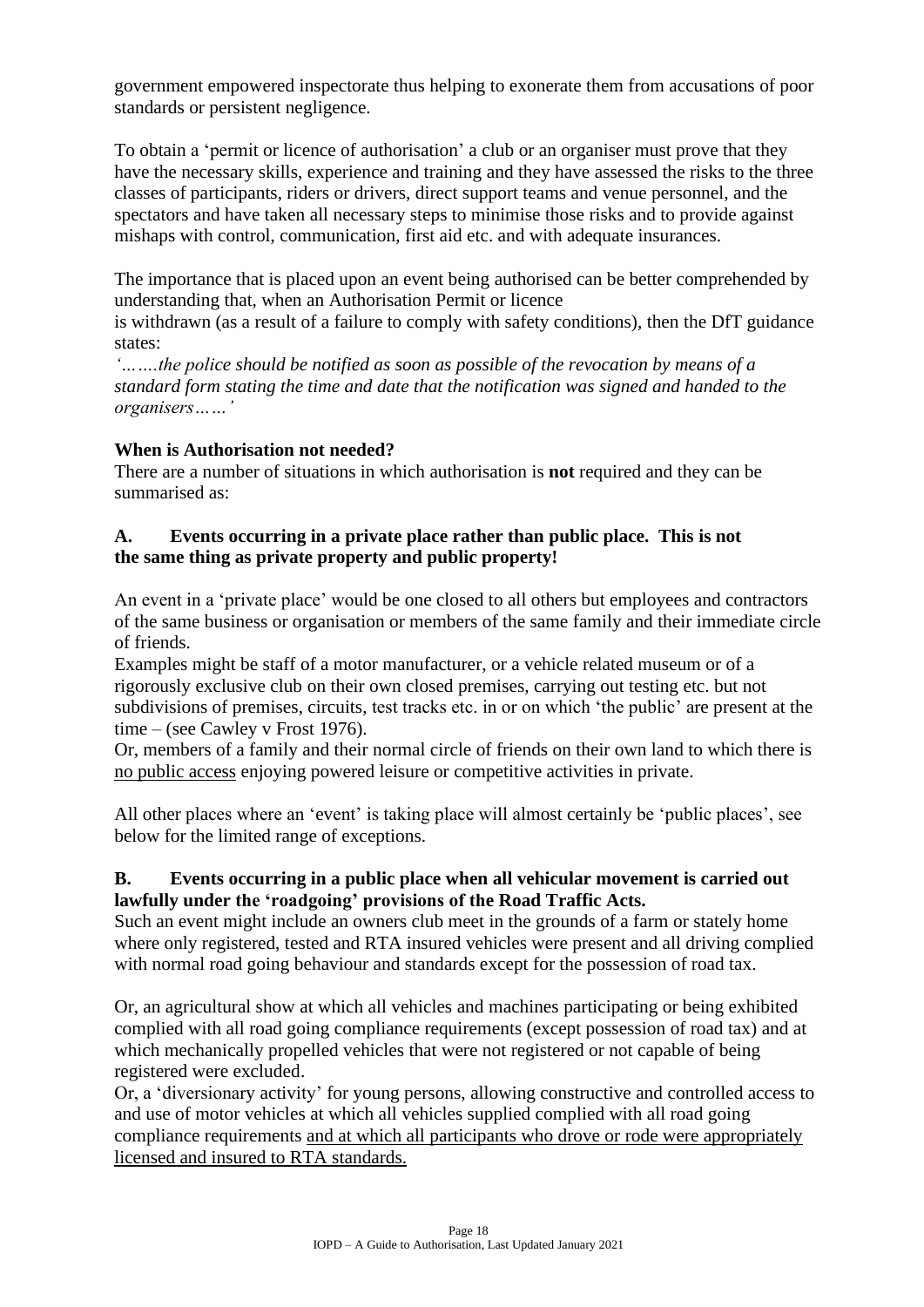#### **So is 'authorisation' compulsory for an off-road event in a public place?**

All other types of 'event' in 'public places' which includes both public open space and private property or premises to which the public have access whether on payment or otherwise (and including those parts to which access is denied – Cawley v Frost 1976) require authorisation or are otherwise likely to result in one or more offences being committed!

If this activity is not authorised then despite whatever planning has taken place the Road Traffic Act applies and all driving behaviour must comply with the normal requirements of driving on a road or other public place i.e. driving according to the conditions, no speeding or 'risk taking' -

This is not likely to be the expectation of the participants. They may well not realise that their driving should be 'normal', cautious road driving.

It is important to emphasise that authorised and unauthorised events are not entirely synonymous with legal and illegal events.

**In summary there is the need for Authorisation of ALL Non Road Legal Activities in ALL Public Places.**

The Department for Transport guidance states:-

**'The organiser of an event which includes the use of mechanically propelled vehicles in a public place will need to obtain authorisation under section 13A of the Road Traffic Act 1988 if the event necessarily involves driving or riding of vehicles in a manner which could be considered dangerous or careless.'** *i.e. contra to the Road Traffic Act and the Highway Code.*

#### **Further qualification**

Authorisation legitimises what would otherwise be potential criminal auto activities within an event. (**An event being any group of like minded people that are called together advertised and promoted.)**

Even non-competitive events taking place on the highway are required to be authorised in order for them to be lawful. This is clearly when road legal vehicles are driven in a road like manner, but yet are subject to some form of a test of ability or Trial. (See section 13 of the 1988 RTA).

It was the Government and the DfT intention to set a policy which would once and for all tidy up all the loose ends as to what, where and how vehicle activities are and are not lawful and this they believe they have done.

Since the introduction of the Off-Road Event Regulations in 1992 there have been constantly updated opinions and guidance by many other Government Departments. The 2006 Road Safety Act further amends, strengthens and grants the police more power whereby they may seize and crush offending vehicles from any premises other than the home of an individual (home meaning house and not adjoining garage.)

The 2006 Road Safety Act also clarifies the liability of Event Organisers in permitting vehicles to participate in activities in a public place without Third Party Road Risk Insurance under section 143 of the RTA.

The DEFRA guide also further clarifies these issues and interpretations.

The DfT felt all driving in an unconventional way i.e. contra to the Highway Code or with an unconventional mechanically propelled vehicle should now be 'Authorised'. It instructed the 11 Governing Bodies to take this on board by authorising any activity which was safely organised.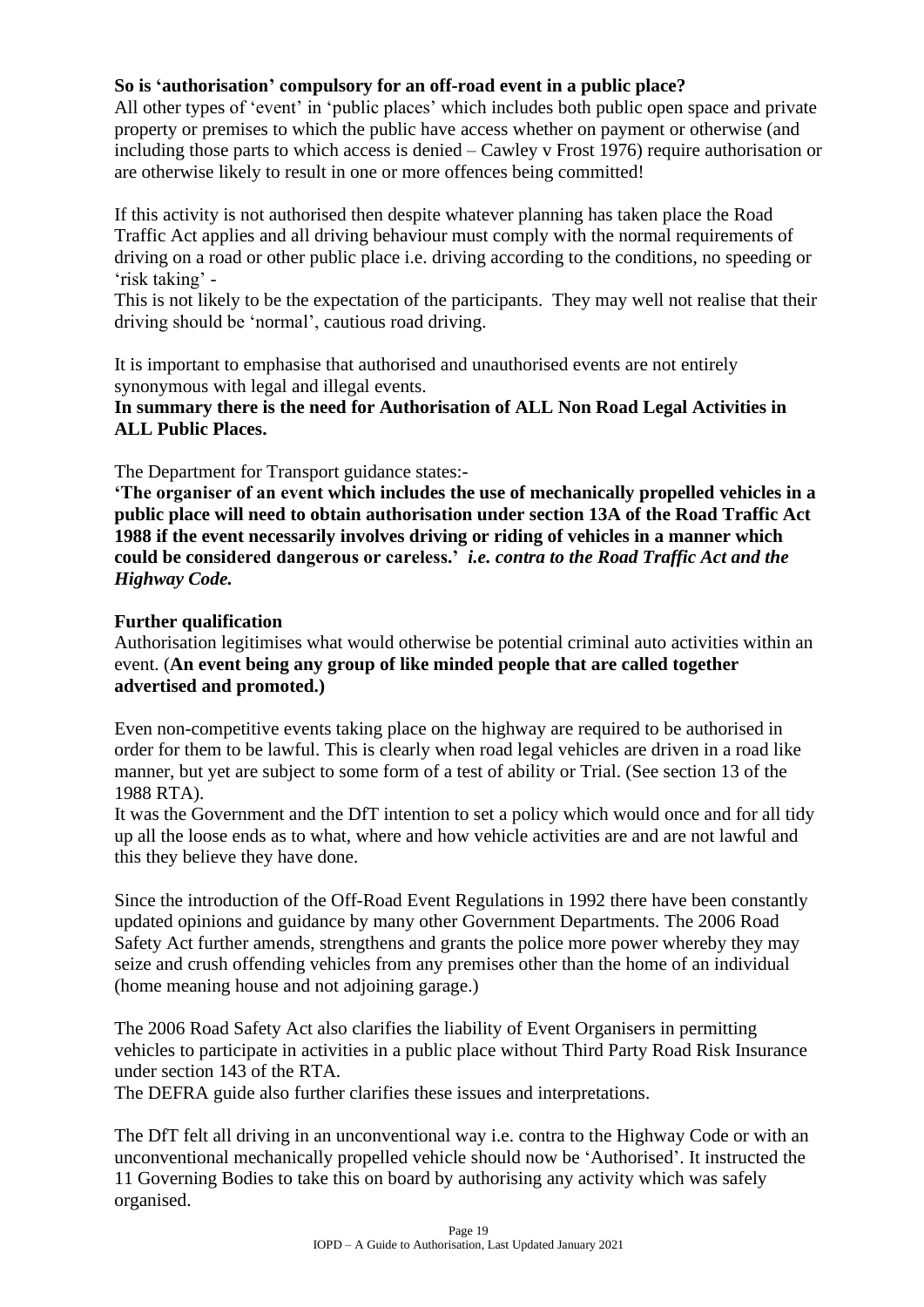Authorised Governing Bodies and Authorised Event Organisers have made provisions to fulfil these requirements, as the only providers of fully Authorised moving vehicle events. Putting it simply, subsequent to the enactment of the Off Road Event Regulations, all Off Highway vehicle activities and competitions would either need to be authorised under the Road Traffic Act Regulations by one the 11 Governing Bodies, or would have to conform to normal 'on highway' driving standards. (The Highway Code) including 3<sup>rd</sup> Party insurance.

#### Consider this Simple Test:-

'*if it can not be shown that riders /drivers of mechanically propelled vehicles participating in an event carry third party motor insurance (which must comply with the requirements of part VI of the RTA 1988) whilst participating in the activity and produce evidence of this to the appropriate authority, then the activity should be authorised and insured on an appropriate Public Liability Insurance Policy.*'

Events may go ahead in Public Places without authorisation, if all participating vehicles are insured and are driven in accordance with the Highway Code and the Road Traffic Act. These include events like Vintage Car Rallies and Enthusiast Rallies etc.

All those events where unlicensed and uninsured vehicles are driven/ridden contra to the Highway Code and within the curtilage of a venue, to which the public are present, must be Authorised so as to provide evidence of compliance to the Off Road Event Regulations 1991 which in turn provides a defence against attempted prosecution. This is because participants and organisers:

*"shall not be guilty of an offence under section 1,2 and 3 of the 1991 RTA "if he shows that he was driving in accordance with an authorisation"*

**Authorisation is the best defence for claims, in both the Criminal and Civil Courts, for negligence without which activity contra to the Highway Code could be claimed simply to be negligence and therefore compensable by the Insurers.**

#### **Venue Operators**

If a venue owner or operator conducts any kind of activity themselves, perhaps a go-kart circuit or mini quads as a children's amusement then either:

All vehicles must be registered and entirely road legal, the drivers / riders fully qualified and each vehicle covered by a Road Traffic Act (RTA) insurance . . .

 $-$  or  $-$ 

The event must be covered by an authorisation issued by an authorising body which will specify the safety precautions, public liability insurance etc. in place of the protection of the RTAs.

**If a venue owner or operator provides or rents any part of their premises or land to others for any purpose that includes use of mechanically propelled vehicles (MPVs)** of any kind for instance, mini quads at a children's activities fair, demonstration drives at a vehicle show, use of an exhibition hall for a competitive motor event or a stunt display (including in a subsidiary or support role – quad bikes for security staff at a festival for instance) then the venue owner or operator should make it an explicit part of the contract that the user of the premises or land either: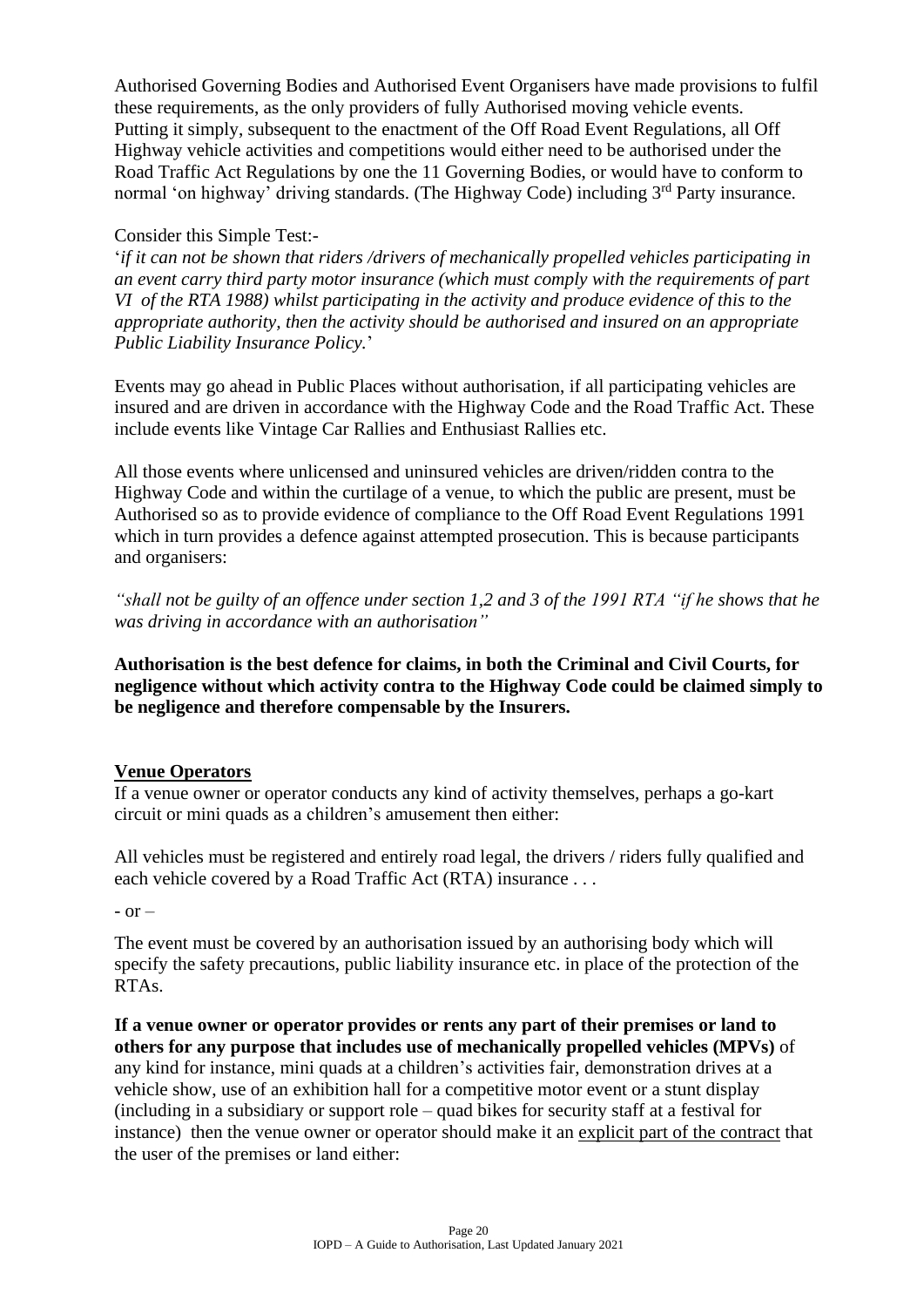ensures that all MPVs, their drivers / riders and manner of driving / riding are in compliance with the Road Traffic Acts,

 $-$  or  $-$ 

the user of the premises or land obtains an authorisation from one of the authorising bodies and ensures compliance with its conditions.

So long as the contractual condition is explicit and the management of the venue asks for a copy of the authorisation then they should be protected against prosecution for aiding and abetting any offences committed and being joined in any civil action or claim should anything go seriously wrong!

**Custom shows, meets or similar require the same consideration**. If every vehicle movement is by an entirely road legal vehicle then fine . . . if not, say the presence of a motorcycle stunt team, manufacturers demonstrating unregistered vehicles trailered into the event, enthusiasts showing vehicles or machines that are not fully road legal then the organisers should complete a risk assessment and apply for a permit of authorisation.

#### **The Liability of Motoring Event Organisers**

Courts could be asked to consider the liability of a motoring event's organiser should a participant be prosecuted for dangerous, careless or inconsiderate driving:

*Whosoever shall aid, abet, counsel or procure the commission of any indictable offence….shall be liable to be tried, indicted and punished as a principal offender (The still widely used Accessories and Abettors Act 1861, also covered by the Health and Safety Act)*

#### **What about Festivals and 'Shows' and 'Showgrounds'?**

In a nutshell the situation for showgrounds is no different to anywhere else. When any part of the showground is a 'public place' the RTA should be assumed to apply over the entire property – including otherwise 'private' service areas etc.

Indeed, where once showgrounds were occasional venues for things agricultural they are now hosts to a much wider range of activities. Even agricultural shows seem to have little to do with farming anymore and 'entertainment' activities are very much in evidence. There is a common misconception that authorisation is not necessary or, indeed, not available for the protection of the public and participants from prosecution should offences be committed against the RTA or related legislation, especially if these come to light as the result of an incident.

Looking at the apparent three component parts the following can be said:

**First Component** – Actual competitive events: (competing against a rival, being judged) The first component part consisting of actual competitive events is advertised as being under the rules of the appropriate Governing Body and notice is given that permits of authorisation have been applied for.

As noted above, so long as the authorisation has actually been issued this section can be presumed to be 'outside' the Road Traffic Act and to be a properly conceived and set up part of the event. Unless observation indicates otherwise it can be assumed that this part of the event will be properly and lawfully run.

**Second Component** – General Public – 'Have a Go' (participating)

The second is possibly more problematical. The general public are invited to participate in an 'Experience type drive' along a special course.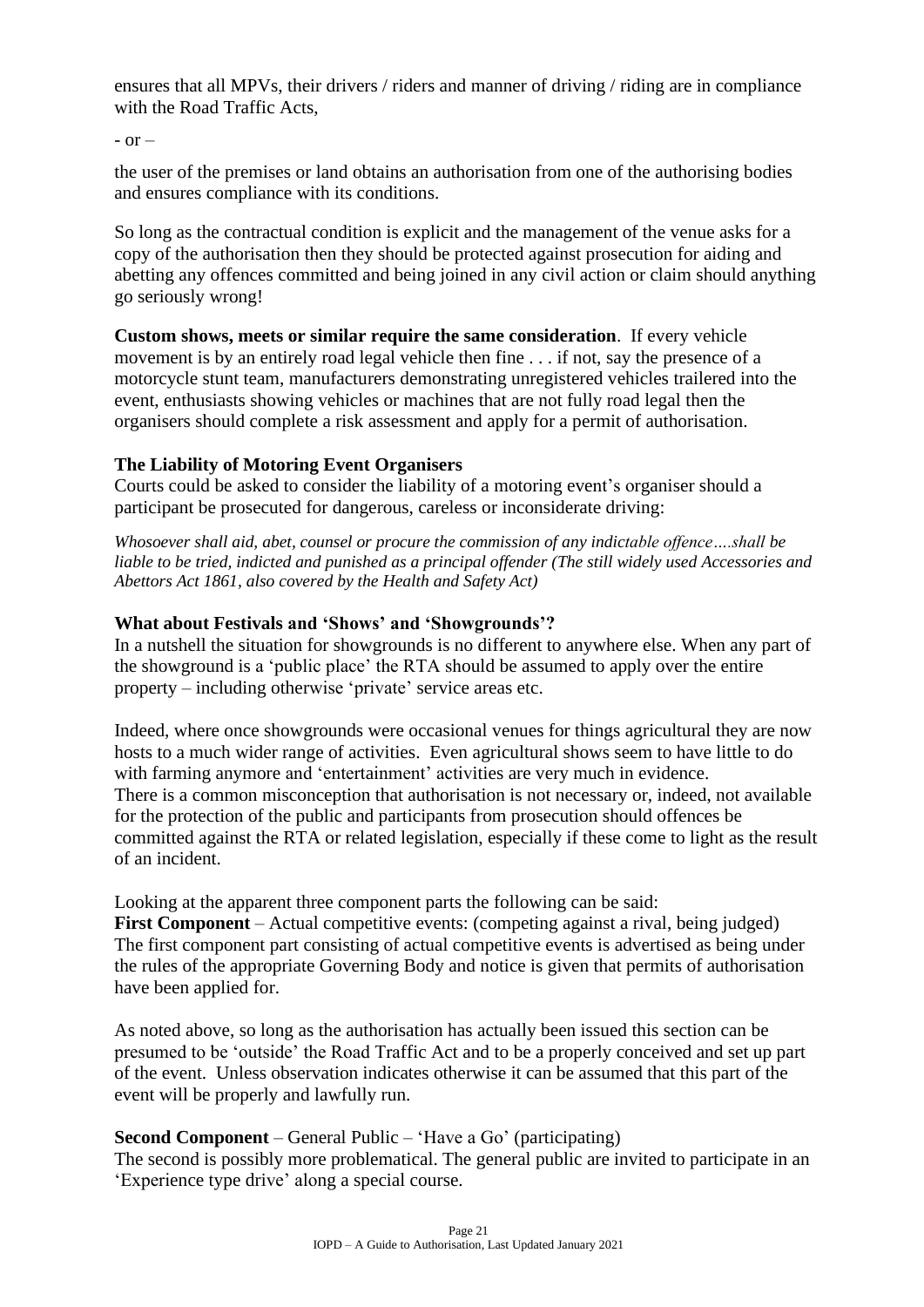Mention is made of expert scrutineers and expert level medical support yet it is mentioned that there is no requirement for participants to be licence holders or to have membership of or recognition by any other recognised organisation. More crucially, no mention is made of authorisation by the Governing Body (or, indeed, any other Government recognised Authorising Body).

Often under insurance – It will state that the Organiser has Third party Public Liability Insurance covering any one incident up to £5 million. You and your passenger will be required to sign an indemnity prior to commencement of the "Special Sessions". Details of this are on the application form. You can take out specific "Track Day" Insurance covering accidental damage to your car.

This paragraph suggests that the organisers realise that the normal RTA insurance possessed by participants will be void – if this is the case then in the absence of authorisation the RTA insurance requirement for vehicles moving in a public place may not be being met.

For the purpose of this event the 'public place' would appear to comprise the entire Show Venue. *Precedent Cawley v. Frost [1976] 1 W.L.R. 1207* Clearly the opportunity for 'special type' driving is being offered to the general public and not just to members of an affiliated club or clubs and that the event may be

dangerous is indicated by the requirement for helmets and the 'Insurance' paragraph. If this is indeed the case it is possible that 'dangerous driving' may take place in a public place.

The question to be asked is whether or not this part of the event is authorised, as it clearly should be, by one of the Governing Bodies. It should be, but is it? If the Governing Body were asked but declined then they should already have notified the appropriate Police Authority - *Department of Transport Guidance Note for those Authorising and Organising Events (Document HGU 92227)*

#### **Third component** – Displays and Stunts

'Auto sport demonstrations' and other displays may also be described as precision and stunt driving displays.

'Stunts' speak for themselves; the 'displays' would depend on the vehicle, the driver and what was actually done in terms of driving behaviour.

As with the second component if no authorisation covers these activities then vehicles, drivers and activity must be RTA compliant and all activity should be carried out by road legal vehicles covered by an RTA compliant policy of insurance. These invariably prohibit other than 'normal' use and driving. *See standard sections under 'Exclusions' found in every RTA compliant insurance policy.*

#### **In summary:**

As in most composite, 'festival' or 'show' type events it seems that the requirement for authorisation is understood where competitive events are concerned but the requirement for 'authorisation' of other 'activities' of a display, participation or 'experience' nature in which any one or combination of vehicle, driver / rider or driving behaviour are not entirely RTA compliant may have been overlooked - and it is in these areas that problems may remain. Not only may participating and spectating members of the public be put at risk by the possibility of driving behaviours outside the RTA, including the risk of prosecution for those driving, but it might also be assumed that 'employed persons' are present who may well have been trained for the hazardous situation but who in the absence of full compliance with the RTA are exposed to the risk of prosecution by the failure to comply with the law.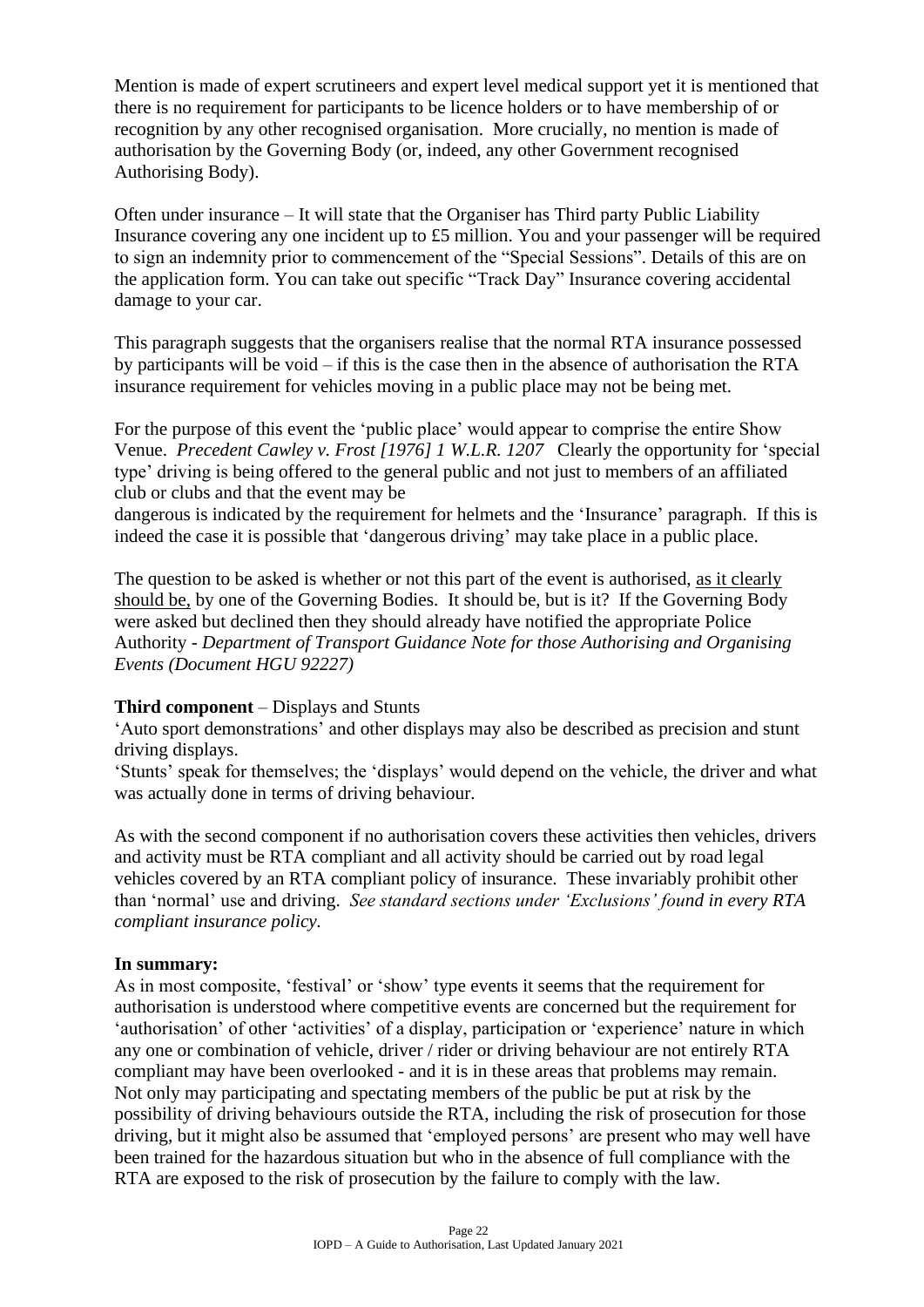**Assuming that no comprehensive and detailed authorisation is in place** – it would seem that the remedy is relatively simple. Proper authorisation of the entire event and not just any competitive element.

This would of course, in the process of being assessed and granted, ensure that the necessary training, precautions, plans etc. were in place for all the events that did not conform to the RTA in any one or multiple aspects of **full vehicle conformity, full driver conformity and full driving behaviour conformity.**

Where the owners / operators are leasing or renting facilities it is strongly recommended that they consult with their lawyers to make sure that the agreements and documentation transfer the 'interest in land' to the lessee or renter for anything to do with motor vehicles or mechanically propelled vehicles.

This should be drafted to make the lessee or renter responsible for being satisfied that the ground conditions etc. are satisfactory for their purpose. It should also remind them of their obligations as regards H&S etc.

Where the lessee or renter intends introducing mechanically propelled vehicles other than entirely road legal vehicles driven by properly qualified drivers in an entirely road safe manner then the contract should insist upon authorisation and beyond that copies of compliance documentation to the venue manager as well.

Only by doing this carefully and with attention to detail will the venue owners transfer their liabilities, actual and potential, to the lessee or renter.

#### **What happens to unlawful events?**

In practice not much if they pass off without incident.

If, as occasionally happens, a complaint is made a Health and Safety or Environmental Inspector may take a view that there is danger present and may summon a Police Officer to stop the event. Theoretically vehicles that are not road legal may be impounded and even crushed and this has happened. In reality though so long as no one has been hurt a caution is more likely!

. . . Until things go wrong. If there is what may be described as a 'serious risk' or an actual incident resulting in damage to property, injury or death the repercussions may be severe. Everybody is now aware that when an incident takes place that may result in a death, or a serious injury to a minor, the venue now becomes a police investigated " scene of crime" even though it may have taken place on private land or in a stadium.

There has been a case where an Environmental Health Officer inspecting the plans for a large motoring event due to attract over 15,000 visitors asked for proof of authorisation for an arena stunt show and sprint strip. The organisers were unable to obtain authorisation in the 48 hours available and had to cancel the main moving vehicle activity at the event for fear of severe repercussions.

In cases of 'serious risk', for instance where children are riding Quads that do not conform to The All-Terrain Motor Vehicles [\(Safety\) Regulations](http://www.opsi.gov.uk/SI/si1989/Uksi_19892288_en_1.htm) 1989 the 'supplier' may find themselves in very deep water indeed. The children or young people themselves may be open to prosecution for unlicensed driving and the organiser / proprietor for aiding and abetting!

Where an incident involving property damage and more particularly injury or death occurs the incident must be reported under the RTA. Then very undesirable things may happen.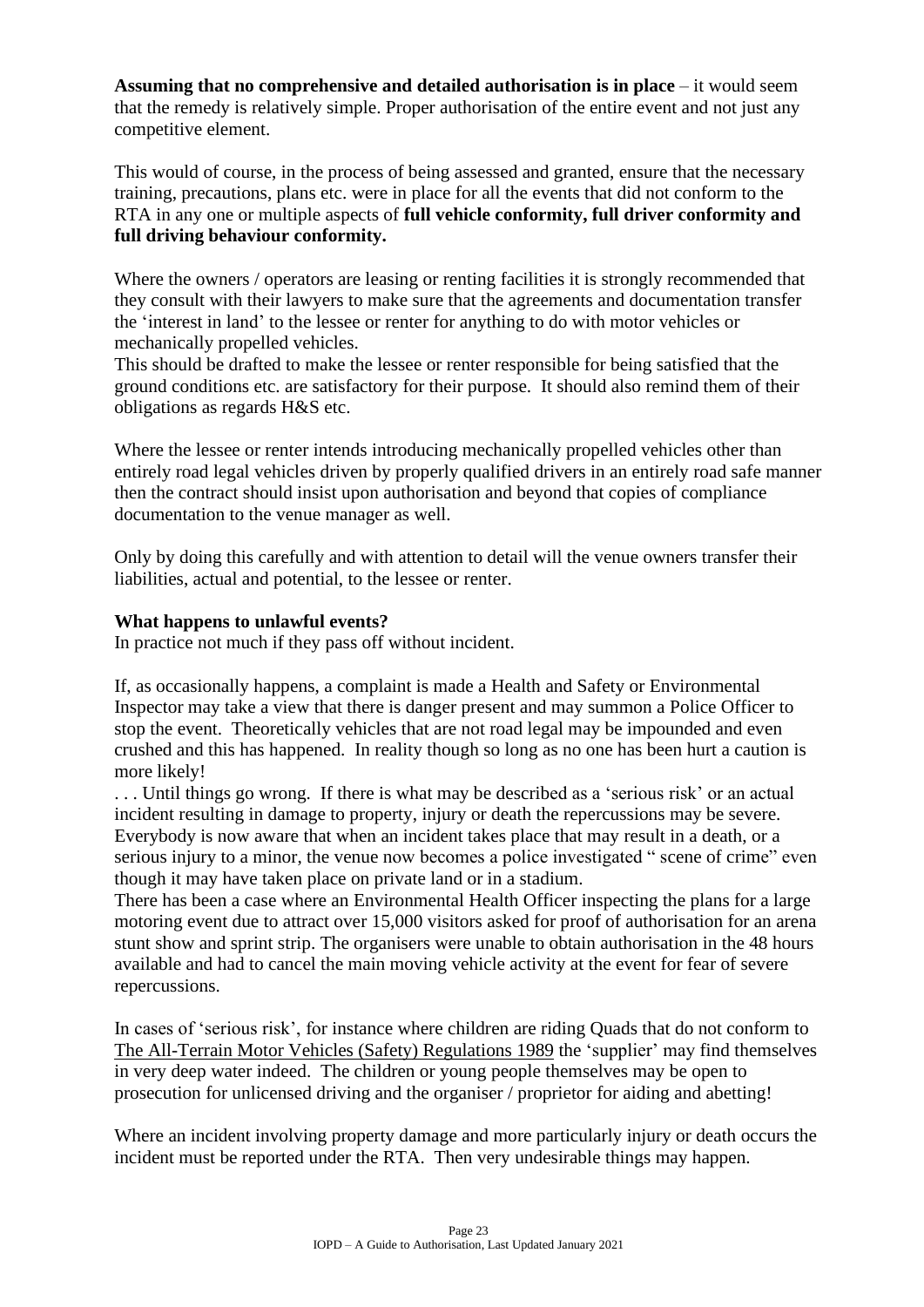Directly in the 'firing line' for a potential criminal prosecution will be:

- The person driving or riding the MPV that caused the damage. They may be charged with dangerous or careless driving depending upon the severity of the result. They may also be charged with any other motoring offences that become apparent, driving without RTA insurance, driving without an appropriate licence etc. Punishments depend on the charge and the verdict and may range from a few points to imprisonment.
- The person identified as 'in charge' of the event. They may find themselves answering charges ranging from aiding and abetting to corporate manslaughter! (This has happened in approximately 6 cases in recent years.)
- The land or premises owner may be held responsible for allowing the event to happen and so 'aiding and abetting' the primary offender whether that is the rider / driver or the organiser . . .'

And that is not the end of it. IOPD knows of many incidents that have been followed by hefty civil claims for damages. Once again those most likely to be claimed against are:

- The rider or driver of the MPV that caused the injury or damage.
- The organiser or organisers identified as being in charge of the event.
- The landowner

It is not unusual for a criminal prosecution to be followed up by a civil claim for damages and once the first has succeeded it is unlikely that any defence can be effective against the second!

#### **Who 'authorises'?**

There are 11 Government recognised Authorising Bodies who are recognised by the Department of Transport under the terms of the Road Traffic Act 1991. All are Empowered by Statutory Instrument by the Secretary of State to inspect, approve and sanction off -highway venues and issue Authorising Permits.

- 1.The Royal Automobile Club (now Motorsport UK),
- 2.The Amateur Motor Cycle Association Ltd,
- 3.The Association of Land Rover Clubs Ltd,
- 4.The Auto Cycle Union Ltd,
- 5.The British Schoolboy Motorcycle Association,
- 6.The International Organisation of Professional Drivers Ltd,
- 7.The National Autograss Sport Association Ltd,
- 8. NORA 92 Ltd,
- 9. National Traction Engine Trust,
- 10.The Youth Motorcycle Sports Association (YMSA) Ltd
- 11. The Scottish Auto Cycle Union Ltd.

#### **Who is the IOPD and what do they represent.**

As mentioned above The International Organisation of Professional Drivers (the IOPD) is one of the 11 Authorising Bodies and was incorporated in January 1990. The IOPD is recognised by the Department of Transport under the terms of the Road Traffic Act 1991 and is empowered by the statute to inspect, approve and sanction off highway venues and issue authorising permits under the Road Traffic Act legislation given under regulations made by the Secretary of State. The IOPD by issuing such a permit is empowered to change the legal status within the curtilage of an Authorised Auto event (which is in a 'public place') taking it outside the scope of the Road Traffic Act Regulations and Road Safety Regulations, by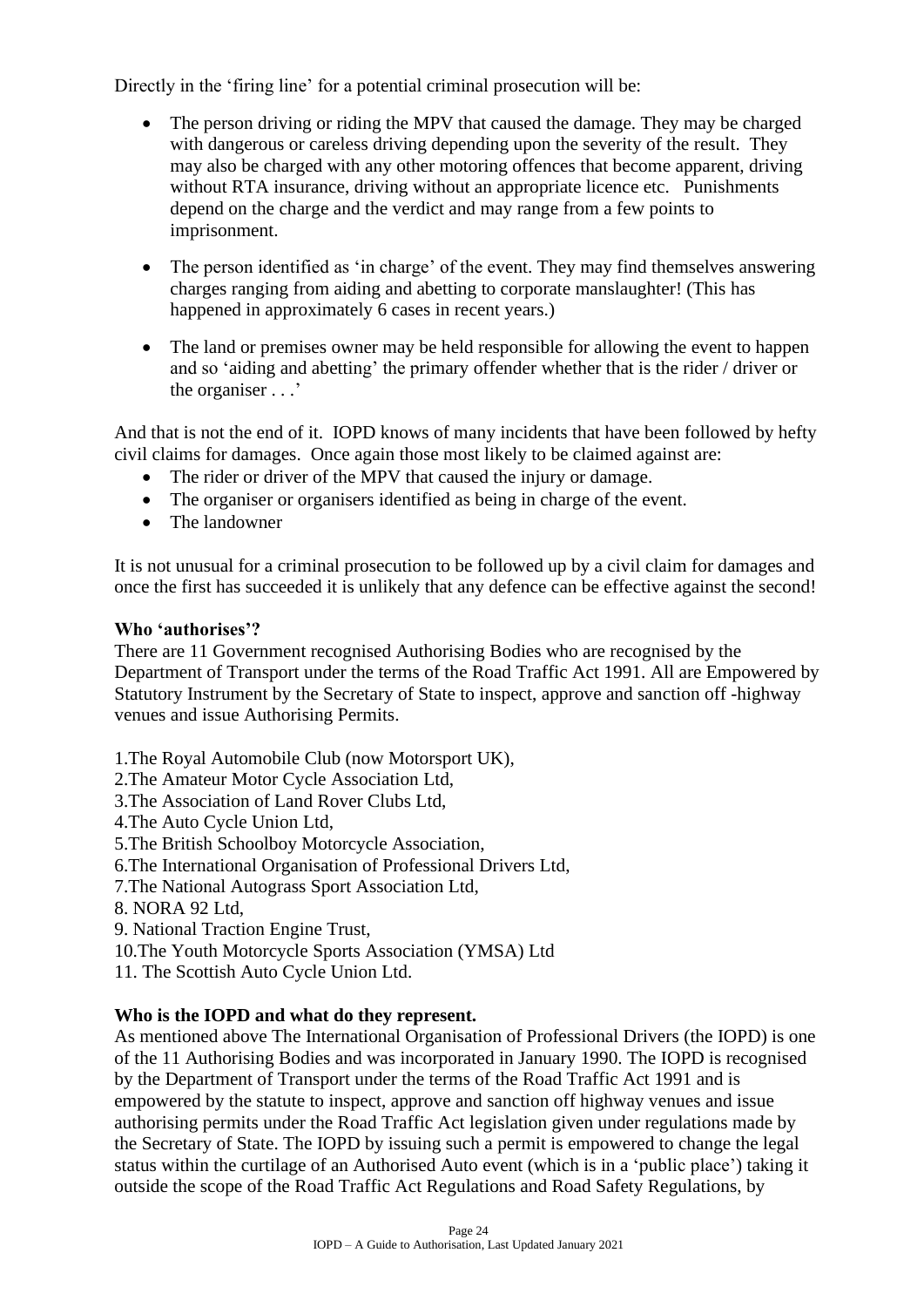placing the activity under the Off Road Event Regulations of 1992. All authorising bodies are instructed by the Department of Transport to notify the appropriate police authority if they revoke or refuse an authorisation permit when safety standards are not met.

The IOPD was specifically asked to attend the needs of commercial auto leisure providers, manufacturers, event and circuit operators in addition to sporting and competitive activities not belonging to the 'franchises' of the FIA/FIM governed by the RAC/MSA and the ACU.

Unlike the traditional 'clubman' organisations the IOPD does not require membership – authorisation can be a purely commercial transaction – however membership is encouraged and an association in membership can enjoy significant benefits from a status that effectively provides for a large measure of self-government under the 'umbrella' of the IOPD.

Since the Empowerment of the IOPD under the 1991 Road Traffic Act (Off Road Event Regulations) in pursuing the remit the Department for Transport asked us to take up we have slowly increased the number of days of Authorised Activities permitted under IOPD rules, regulations and inspection systems to the point that the IOPD is now covering around 19,300 days of Auto leisure activities per year at over 1,080 venues, for an estimated one million participants and over one million spectators.

High profile organisations affiliated to and authorised by the IOPD include six of the international motor manufacturers with 'off highway' driving experience programmes based in the UK including Landrover and Range Rover. Along with the National Motor Museum, The Brooklands Museum, and Mercedes-Benz World at Brooklands UK Ltd. The IOPD also authorises Landrover Experience Centres along with The British Off Road Driving Association, amongst others.

These types of off road activity are of immense economic importance to the nation operating as they do almost every day of the year.

The IOPD issues authorising permits / licences for activity days at some 16 motor racing circuits, 7 county showgrounds, and over 100 country estates and farm venues.

The IOPD has been following very closely the legislative and guidance changes, which might impact on the Off Road Auto Activity Leisure Industry, most recently the 2006 Road Safety Act and the publication of the DEFRA Guide to the use of Motor Vehicles Off Road (Dec 2005).

In 2006 the IOPD established and funded an online information website to inform off road event operators of the relevant legislation which may affect them and offered to advise on how they might become authorised under the regulations.

This site received an average of around 250 hits per month in mid-Summer 2006. This quickly rose to 3,000 a month by October 2006 and topped 6,000 hits in February 2007. This was probably as a result of the publication of the DEFRA Guide and the 2006 Road Safety Act.

In February 2007 the IOPD funded a Major Conference at Mercedes–Benz World at Brooklands to promote understanding of these evolving regulations and consistency of enforcement. The Guest List for the conference was extensive and included the Motor Sports Association, many non-authorised Auto Leisure Associations, representatives from Health and Safety, Environmental Health, and the Association of Chief Police Officers. There were also representatives from the main Insurers and Journalists from the main Auto Sports News groups. At the Conference the IOPD launched a number of Information Guides that were supplied to the Press, the Insurers, the enforcement agencies and IOPD affiliates.

The IOPD has supplied expert witnesses in recent court cases and has also attended Coroners Courts as an expert witness to fatal auto sports accidents.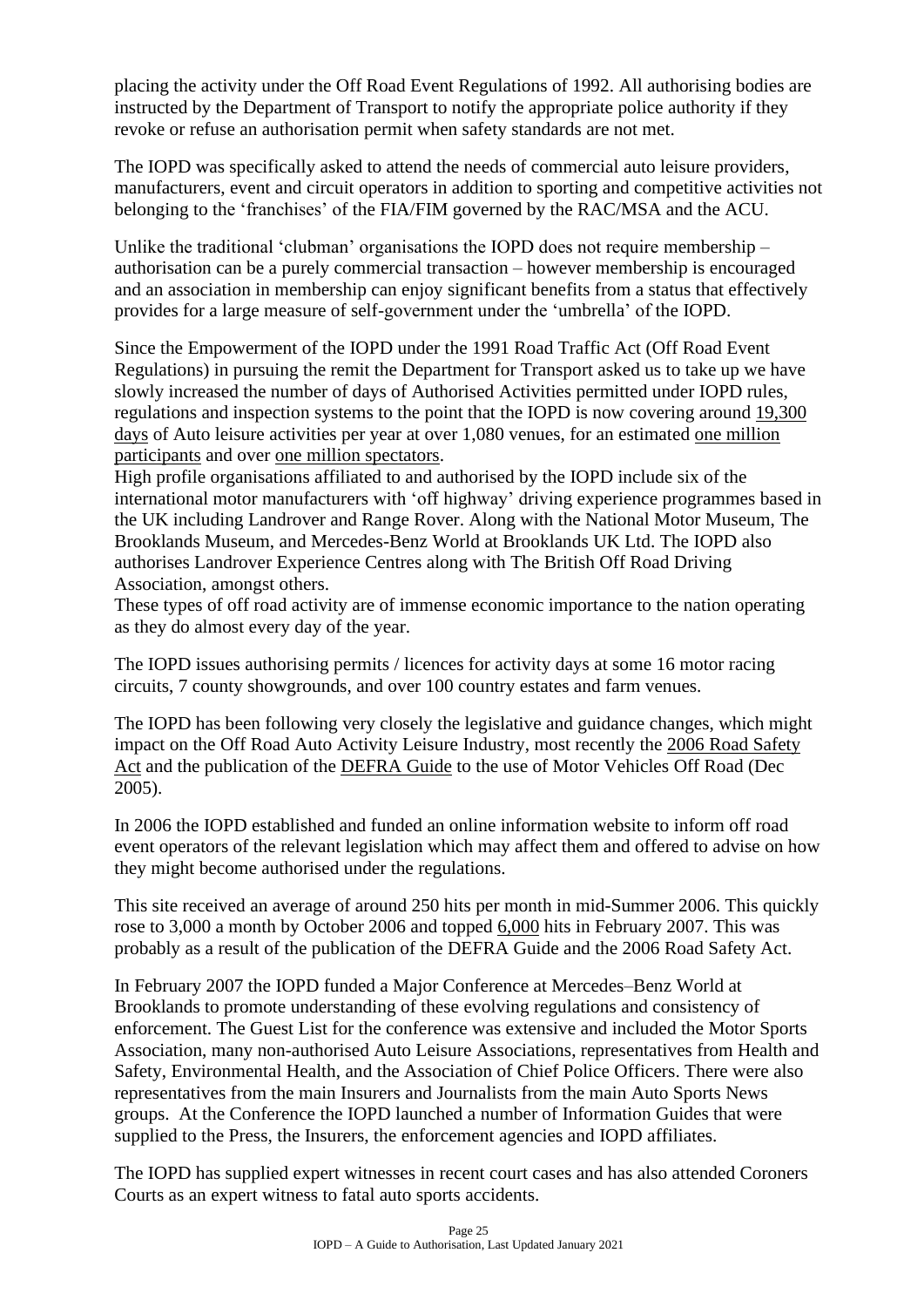#### **How does the IOPD make this process work?**

There are slightly different methods used for individual venue or activity providers and for associations or clubs.

#### *Where a venue, operator or centre is not in a club or association:*

(They may be a sole trader, partnership, limited company or local authority etc)

The IOPD will provide support and materials to help the understanding of the requirements for 'authorisation'. Once an operator or responsible person feels they are ready an inspection will be made to thoroughly audit and check every aspect of the operation.

Where necessary recommendations may be made and issue of the 'permit of authorisation' made contingent on compliance. Once all is found well the venue or the operator is deemed 'authorised'.

Usually certification is for fixed sites. However, for an operator, someone like a stunt or display provider or who delivers 'corporate entertainment', who travels from site to site or who uses different customer venues the process by which they organise and set up will be tested.

In all cases, permanent venues or temporary sites, a 'Permit of Authorisation' in the form of a certificate will be issued covering the venue,  $date(s)$  or period (of up to one year), specifying the authorised activities and, so long as its conditions are met, effectively suspending the RTA.

#### *Associations:*

The IOPD encourages associations who wish to be part of this process to get together in whatever form is appropriate, to adopt a set of rules or a constitution that requires a 'best practice' approach and to define and publish what that is in the form of **standards or codes of practice** (some times referred to as operational rules and regulations). These should be available to its members and mandatory in use to protect the safety of all participants.

IOPD will provide access to models, introduce useful contacts, suggest consultants etc. at no cost. Assistance can be given (at a cost) to help with the detail of this process if necessary.

Once an agreed set of Codes of Practice or rules is in place IOPD will inspect each home venue and go through the application of the Codes of Practice in detail. An experienced and senior member of the association, to observe and participate in the inspection process should accompany this initial visit. If all is satisfactory the venue will be 'authorised' i.e. licensed against the specification requested by the IOPD.

As each principal venue is 'authorised' i.e. licensed and each event organiser demonstrates their understanding and practical competence, so the privilege of being trusted to assess and specify other venues – often temporary or one day – for the purposes of authorisation will be extended.

After an initial period the skills of inspecting, assessing and advising authorisation for new members and checking compliance by existing members can be passed to a cadre of the association's own respected and trained members. IOPD will conduct occasional notified or un-notified inspections to check the system and to validate it.

#### *Individuals:*

The IOPD also offers other support to individuals, businesses, clubs and associations involved in auto sport and auto leisure provision.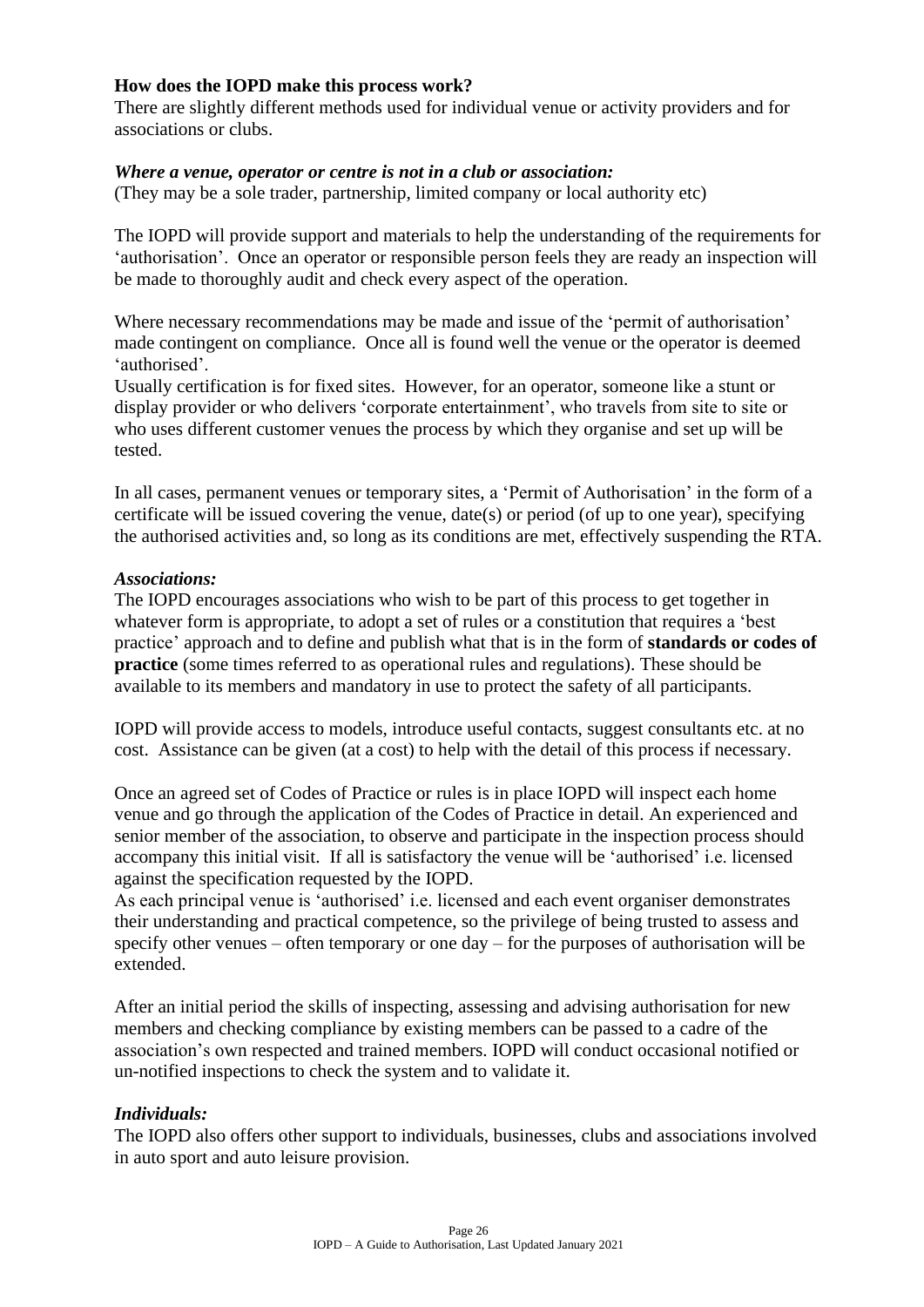This includes assistance in finding best quality and value insurance, advice with business problems, advice in dealings with regulators and assistance in the event of a serious incident at an authorised event. Attending Coroners hearings, providing expert witness reports etc.

The IOPD also provides a lobbying platform and weight and credibility when representations need to be made to officialdom or politicians.

There is also in development a structured training and qualification system to meet the certification needs brought about by regulators, planning consents, insurers etc. You will find that in future Clerks of the Course, Organisers, Marshals etc. will need to be trained and/or assessed.

Because the IOPD is the governing body for many small, amateur, semi and fully commercial organisations, minority interest activities etc. there is often a contact available with someone who understands exactly what an unusual problem is and how it can be dealt with.

#### **Advantages of Authorisation Permits to insurers of auto related events:**

1. Authorisation is a zero-cost service with all costs being initially born by the insured.

2. Authorising Bodies set codes of good practice for organisers to follow. (A requirement of the Department for Transport [DfT] and Health & Safety regulating Governing Bodies). Codes of Practice are borne out of many decades of experience across multiple disciplines of auto activity. Governing Body Codes of Practice reflect Crown Court, High Court and House of Lords decisions on past negligence case judgements. Confirmation of compliance of Codes of Practice reduces likelihood of negligence claims.

3. Authorisation of events provides for a legally recognised and DfT guided inspection system of venues and operates under Special Instrument 1370 of the Road Traffic Act [RTA]. This ensures the continual compliance to governing body codes of safety and good practice. Official verification reduces likelihood of claims of negligence.

4. Authorisation permits provide a system to legally withdraw authorisation (under Special Instrument 1371) from organisers when inspectors feel that risks to participants, marshals or spectators are being recklessly disregarded. This acts as the ultimate threat to conform as a police officer must be called to attend the event, to verify the disregard to safety and caution or charge the offenders.

5. The withdrawal of authorisation permits allows for a legally documented cessation of unacceptable risks to insurers from a specific point in time which is clearly defined and beyond which there is no liability to the insurer that has made being Authorised as a condition of cover.

6. Authorisation provides a system where any person, including insurers, may approach the appropriate Governing Body and request an unannounced inspection should they have grounds to suspect that a disregard for safety is taking place.

7. Authorisation formalises and registers Off Highway events, their curtilage and their place in law, as an authorised place. This authorised place is then a place where certain sections of the Road Traffic Act are suspended and special characteristics or reasons personal to those present (which is not possessed by the public at large)

can be shown to exist. If not then it is a public place (Lord Justice Mann in DPP v Colman See also DPP v Vickers)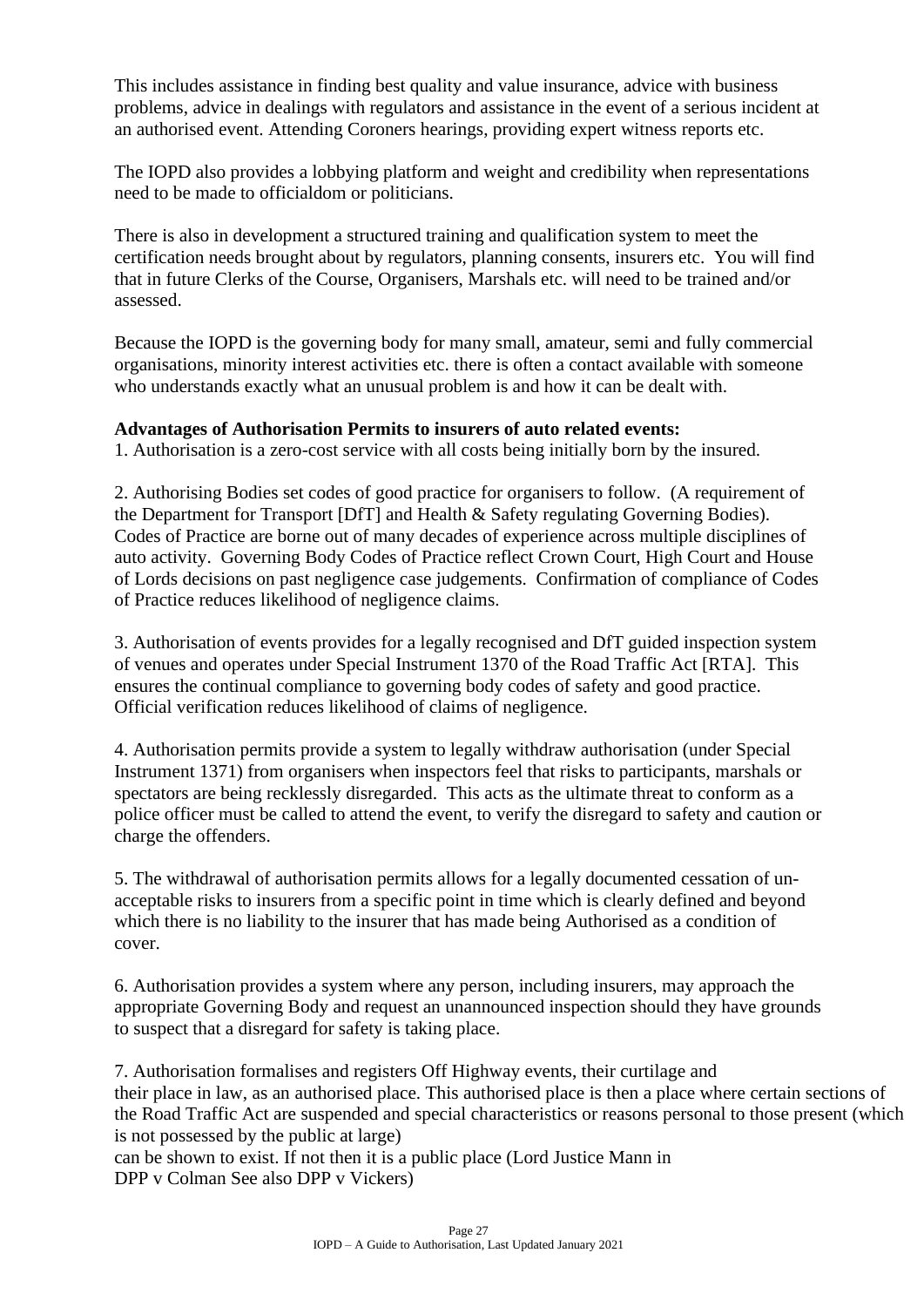8. Authorisation provides for a direct link and working relationship with the Chief Police Officer of the county. The police must be informed if authorisation is withdrawn from an organiser and in reciprocal legislation the police may contact the Governing Body if they have any anxieties regarding safety at an event.

9. Authorisation provides  $3<sup>rd</sup>$  party impartial system of verification of periodic inspection of operators and venues to establish that there is no substantial material change to the declared operational parameters of an activity.

10. Authorisation provides an accident report and inspection system to assist coroners and their agents establish the facts in respect to an off highway mechanically propelled vehicle death.

11. Authorisation legitimises risk taking for recreation and stimulation using mechanically propelled vehicles in off road auto related activities. Even when participants are involved where there is a death by dangerous driving the RTA recognises the need to exempt participants and organisers from prosecution for the six most serious charges relating to mechanically propelled vehicles.

12. Authorising Governing Bodies provide indisputable documented verification of adherence to codes of good practice as a defence against negligence claims.

13. Authorising Governing Bodies provide a system of networking to inform and update organisers on police, planning, environmental, insurance, Health & Safety and legal issues.

14. Authorising Governing Bodies provide a liaison system between organisers and Health & Safety inspectors, insurers, solicitors and barristers to explain established traditional procedures and confirm 'custom and practice' in auto related activities.

15. Authorising Governing Bodies provide a system of experts recognised under DfT regulations available to help, advise and offer opinions to the courts and the Health & Safety Executive.

16. Authorising Governing Bodies provide accident reports and venue inspection reports to assist the Coroner and their agents.

#### **What are the main criteria required to achieve IOPD Authorised Status?**

- D Discipline
- I Inspection
- M Marshalling
- S Segregation
- I Instruction
- S Safety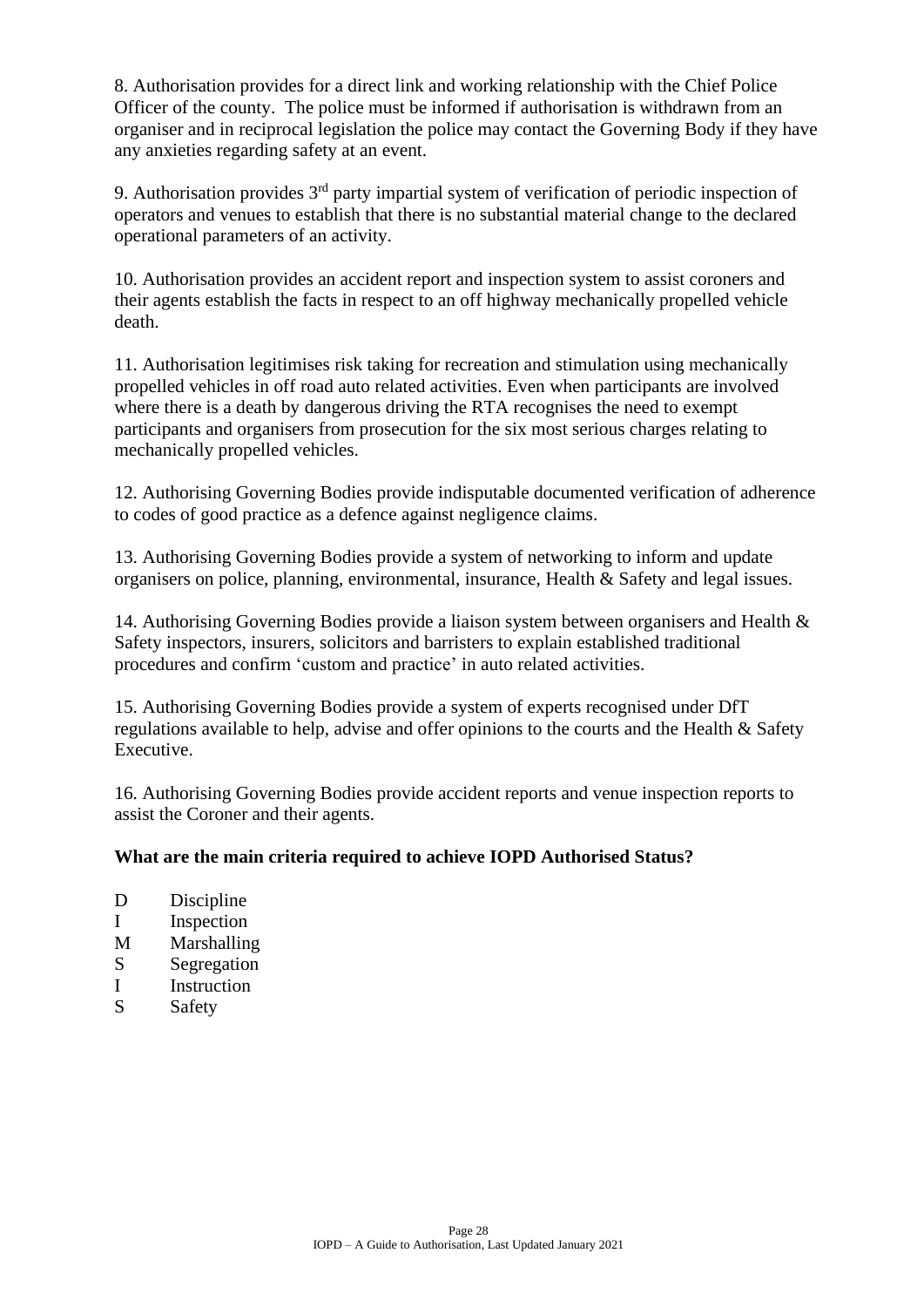**QUESTION 1, PLACE - Is the place a Public Place at the material time?**

### **YES – It is A PUBLIC PLACE NO – It is A PRIVATE PLACE**

**NO –**

# **Authorisation Not Needed**

If one or more Motor Vehicle or Mechanically Propelled Vehicle moves then consider authorisation

#### **QUESTION 2, RTA COMPLIANCE - Are all Vehicles, Drivers and Behaviours fully RTA compliant?**



#### **YES –**

 $\bullet$ 

**Authorisation probably not needed** (eg Owners club meet) There is no problem if everything is compliant but there may be issues that the RTA does not cover

**QUESTION 3, AUTHORISATION - Is there a Permit of Authorisation issued by one of the Statutory Bodies?**

YES - Organiser or Operator will together with information to **The Most Common Common Common Common Common Common Common Common Common Common Common Common Common Common Common Common Common Common Common Common Common Common Common Common Common Common Common Common Common Common Co** conditions. If the terms are not authorisation has no validity. be able to produce evidence demonstrate compliance with its conditions. This will permit non-RTA vehicles / drivers / behaviours within the terms of its being complied with then the

**NO –** An offence or offences may be being committed under any or all of compliance of vehicle(s), drivers / riders and driving behaviour.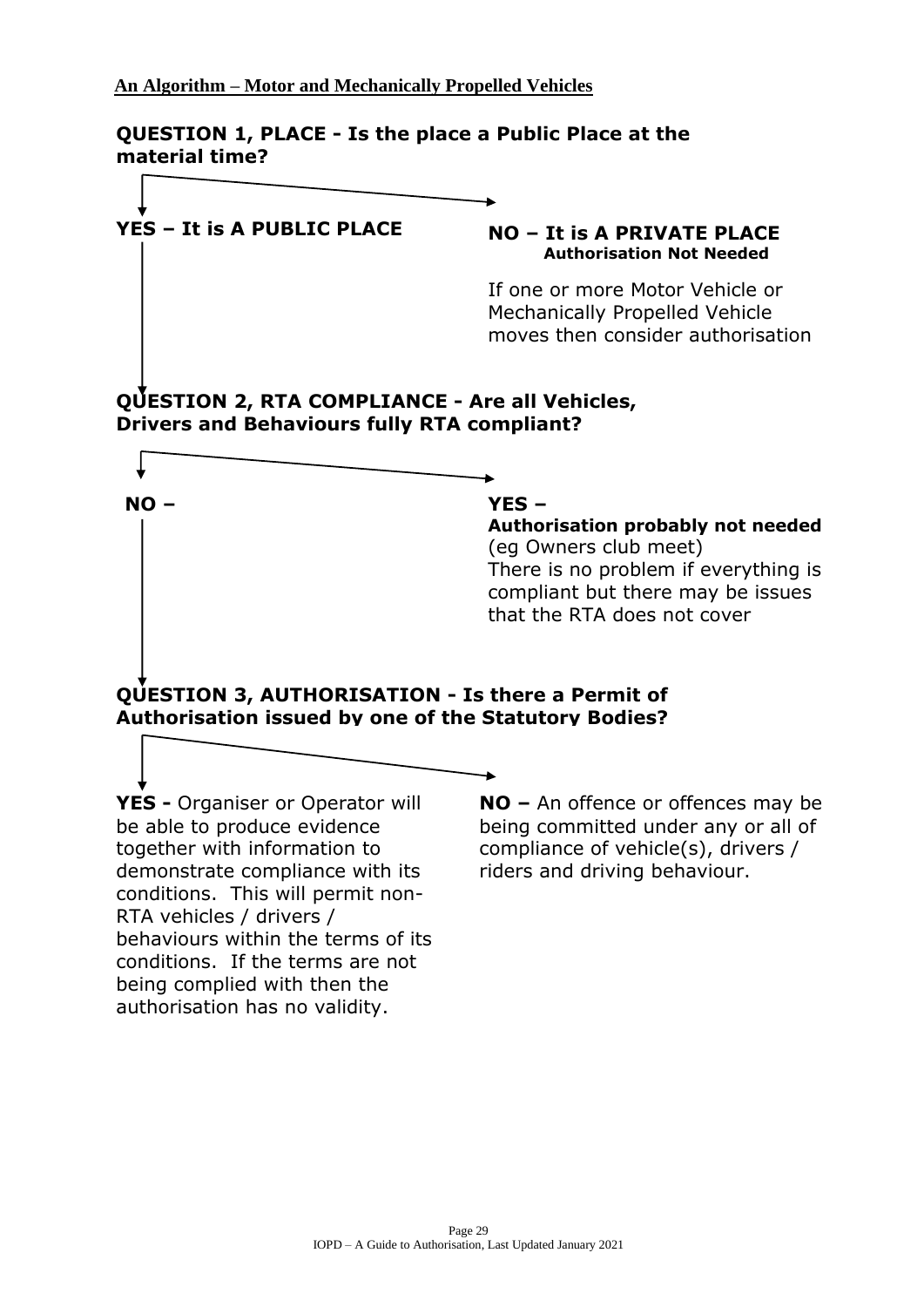#### **The Broader Implications of being authorised by a Government recognised Authorising Body**

- The Risk Assessment provided by the authorisation system brings to the fore all the factors that must be considered and implemented.
- The decision to become authorised is an indicator 'of care' in itself.
- Recognised Authorising Bodies have Rules and Regulations (Governing Body Rules) which are bound in their Statutory Authorising Procedures. These Rules have now become the recognised Industry Standards and all unauthorised Event Operators may be judged against these Standards. Should an incident occur at an event, any breaches or procedures found, which are contra to the recognised Industry Standard Rules i.e. Governing Body Rules may be used by prosecutors or claimants to show/ prove / claim negligence.
- The questions asked by all Enforcement Agencies are: '*were there significant breaches of the recognised industry standards or rules?* And *'is there evidence of inspection and audited compliance to these standards'*

The fact that an unauthorised operator was unaware of these Industry Standard Rules would not be a defence. The authorised sporting club will be aware of the motor sport rules and permit process.

- The Rules and Regulations and the implementation of those rules gives a practical expression of the 'duty of care' of the Authorised Entity i.e. the Organisers. The rules and regulations would be seen as a safe system of work along with method statements etc. The business promoter will be assessed to ensure he provides a safe system of work but needs to understand that failing to do this leaves them open to criminal prosecution in addition to the civil negligence claim.
- Authorisation creates a third category of 'place' to that of a 'private place' and 'public place' as it creates an 'Authorised Place' by changing the status of the land. In so doing it gives a defence to a mechanical propelled vehicle operator against the myriad of requirements to comply with normal vehicular operating conditions, thus neutralising claims of a negligent operation as a result of non Highway Code approved activity. The Highway Code and the most important sections of the Road Traffic Act now apply to Private Land which is at the same time a Public Place.
- Outside of Authorisation the Public's safety on Private Land is protected by the Police, EHO, HSE etc. These Enforcers will judge situations against normal Transport criteria i.e. the Road Traffic Act and the Highway Code. Within an authorised site there is a contract of Conditions of Entry between the Operator and the Public. This places conditions and expectations on those entering within an authorised site. Once a place is authorised those within it become subjected to the disciplines of the conditions of Authorisation and the Rules and Regulations of that specific venue and outside the guidance laid down in the Highway Code and the Road Traffic Acts.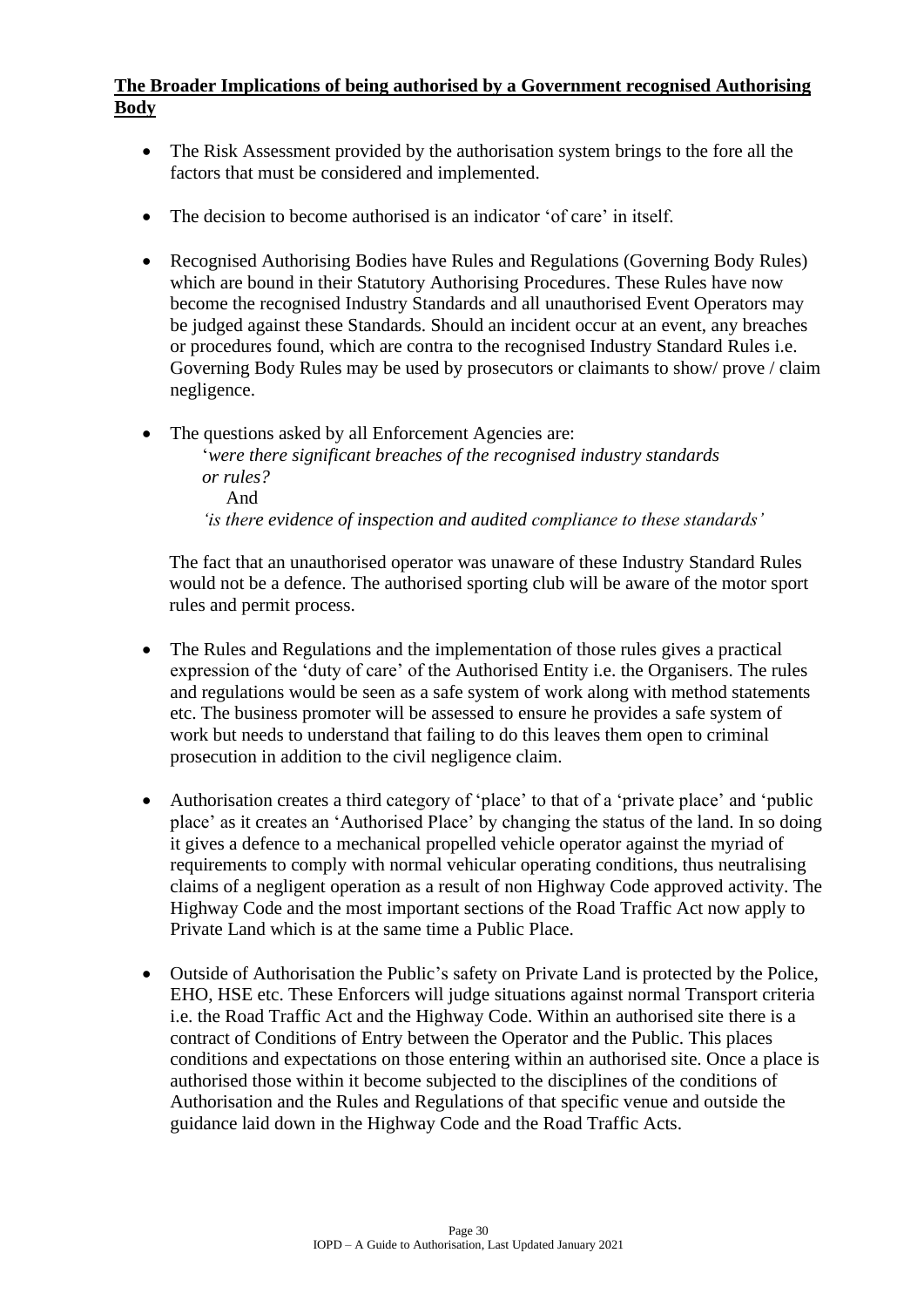- Outside Authorisation the public or participants (in moving vehicles activities) are protected by people who may only have knowledge of non competitive (meaning also competing against the elements for recreation) moving vehicle hazards. They may not fully understand the risks and regulations of mechanically propelled activities. And so these well meaning enforcement agencies may seek, and do, to bring prosecutions based on normal road standards, which make dangerous, careless and inconsiderate driving or riding, overtaking on the inside, losing control, using communication systems, showing off, driving whilst uninsured, unlicensed and underage, a criminal offence in a public place. This in turn makes all concerned potentially open to claims of negligence when their actions are scrutinised and substantial fines.
- When authorised, these exact same moving vehicular activities have a statutory recognised defence in that the R.T.A. precludes a person being guilty of the six most serious offences and therefore by inference lesser charges may also follow similar exemptions.
- Authorisation therefore legitimises activities which could otherwise result in the 'Controlling Mind' (the Organiser, his agents Trainer or a Participant) being prosecuted or found negligent. (If a person is found guilty of such an offence that person or accessory may face up to 5 years in prison, or up to £30,000 fine per charge. This fee cannot be met or covered by insurance and once established leaves the person's insurers liable to settle any subsequent civil claims with little defence.)
- A trainer instructor, coach or Event Organiser including all who aid, abet, consul or procure (no matter how well certificated I.E. ADI, LANTRA, BORDA or Police Trainer) would more likely be found culpable for the outcome of a trainee or participant losing control if the event was not authorised. Authorisation gives the greatest protection against negligence claims as a result of the possible consequences of Risk Taking for stimulation or training by the very nature of the fact that the Organiser has sought to become authorised.
- The role of the Authorising Body ensures that the process is independently supervised and audited. Authorised Event Organisers have access to the pool of knowledge of unforeseeable risks available to the Governing Body via the recorded incidents available to them.
- The IOPD along with other authorised Governing Bodies are independent arbitrators and give force to the 'Waiver of a Duty of Care.' This is because participants and spectators become knowingly complicit in the Risk taking activities when entering into an authorised place and pass beyond the standard 'Motor Sport is Dangerous 'signs. This is also the case for Participants and Marshals when they 'Sign On'.
- Authorisation clarifies what is truly a Volunteer Organisation. One which takes it outside the Health and Safety At Work Act legislation. And more importantly the prosecution system involved with work activities.
- It assists Organisers who are clearly a business to register and conform to Industry Standards, because Governing Bodies set the Industry Standard.
- Unauthorised Event Organisers would not normally have access to the Industry Standards therefore they may inadvertently be breaching these standards or be unaware of them. Unaffiliated businesses would lack an independent auditing system verifying their standards.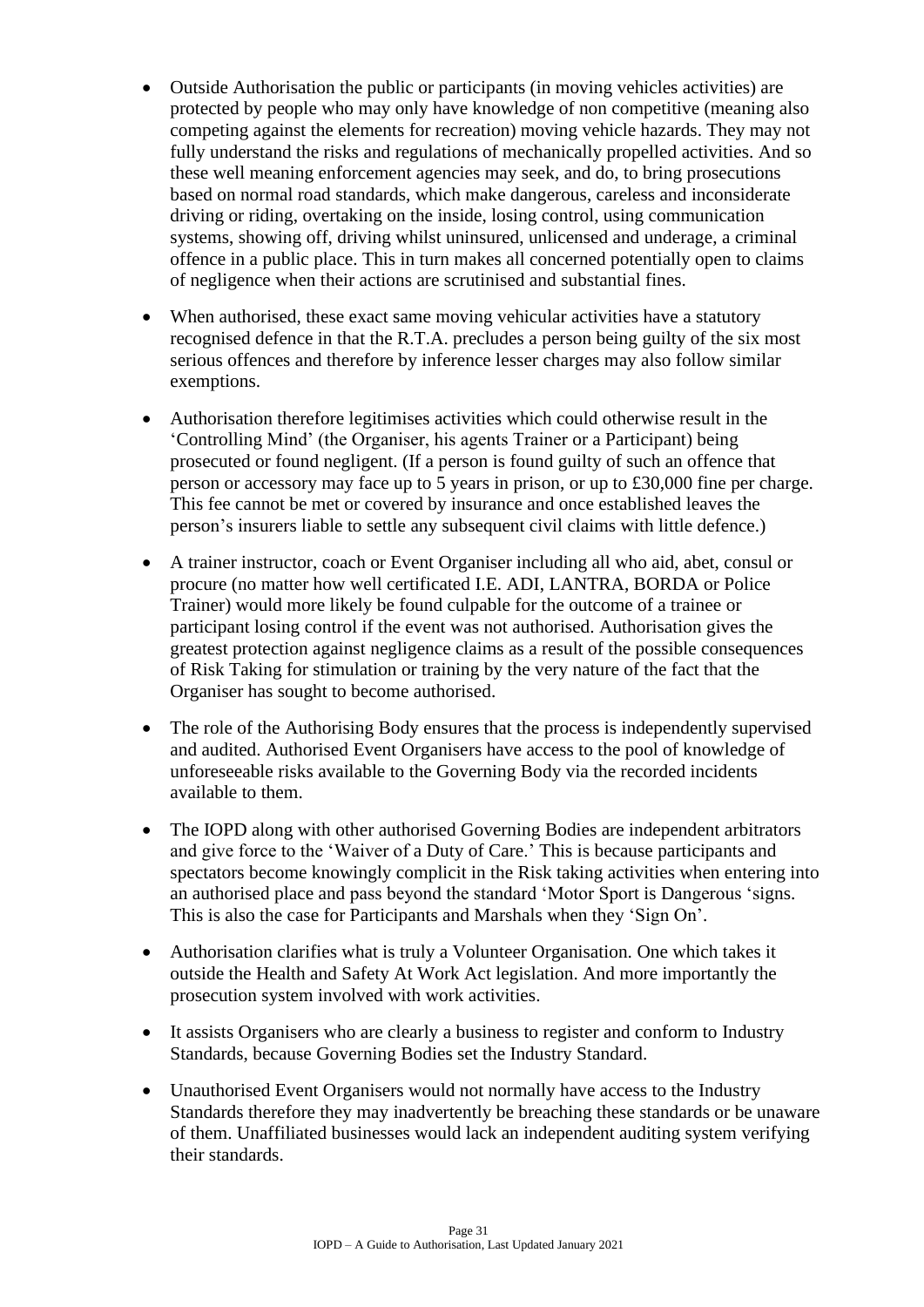#### **A Selection of some of the most commonly asked questions:**

(Approved by Senior Police Officers)

The following questions were submitted to the Association of Chief Police Officers and their members in 1992. Copies of their endorsements of the IOPD opinions are available on request.

#### *My relationship with the police is excellent. So, where is the relevance to my organisation or motoring events?*

All legitimate organisers of motoring events should actively canvas a good relationship with the police in their area, particularly as the police have a wealth of information that is very pertinent to an organiser, namely public order and safety.

However, consider the most horrific of motoring event scenarios, an accident involving injuries and a death. Here, the organiser is duty bound to contact the police and in all cases, a police report must be filed for consideration by an immediate superior if not, to take this example to the extremes, the public prosecutor.

The suggestion that an excellent relationship with the police of your area would somehow exempt your organisation and participants from considering the law suggests very short sighted and potentially dangerous views.

#### *Could a conviction of dangerous, careless or inconsiderate driving while participating in a motoring event affect my ability to drive on UK roads?*

Yes. It is important to realise that the recent changes in the law do not distinguish between dangerous, careless or inconsiderate driving taking place on a road or private land which is a public place. The Regulations treat them as one and the same.

This being the case, if a participant in a motoring event is convicted of such an offence, penalty points would be the least that would apply. If the penalty is simply points, these would be added to any previously existing points. The law states that any points over 12 are an automatic ban from driving a mechanically propelled vehicle on a road in the United Kingdom.

To take this possibility to an obvious final conclusion, you could find yourself facing a driving ban without ever committing an offence on HM's roads.

#### *Could my road insurance be affected by penalty points received during a motoring event?*

Obviously, the final answer must come from your insurance company. However, it would be extremely unlikely that insurance companies would make a distinction between points received while on a UK road or a motoring event in a public place, particularly as the law does not.

#### *Are drug or alcohol related motoring offences also exempted from prosecution if an event is authorised?*

No, the Department of Transport, referring to the amended Road Traffic Act is quite clear: -

*Those taking part in an event should be made aware that an authorisation does not exempt them from prosecution for offences which are drug or*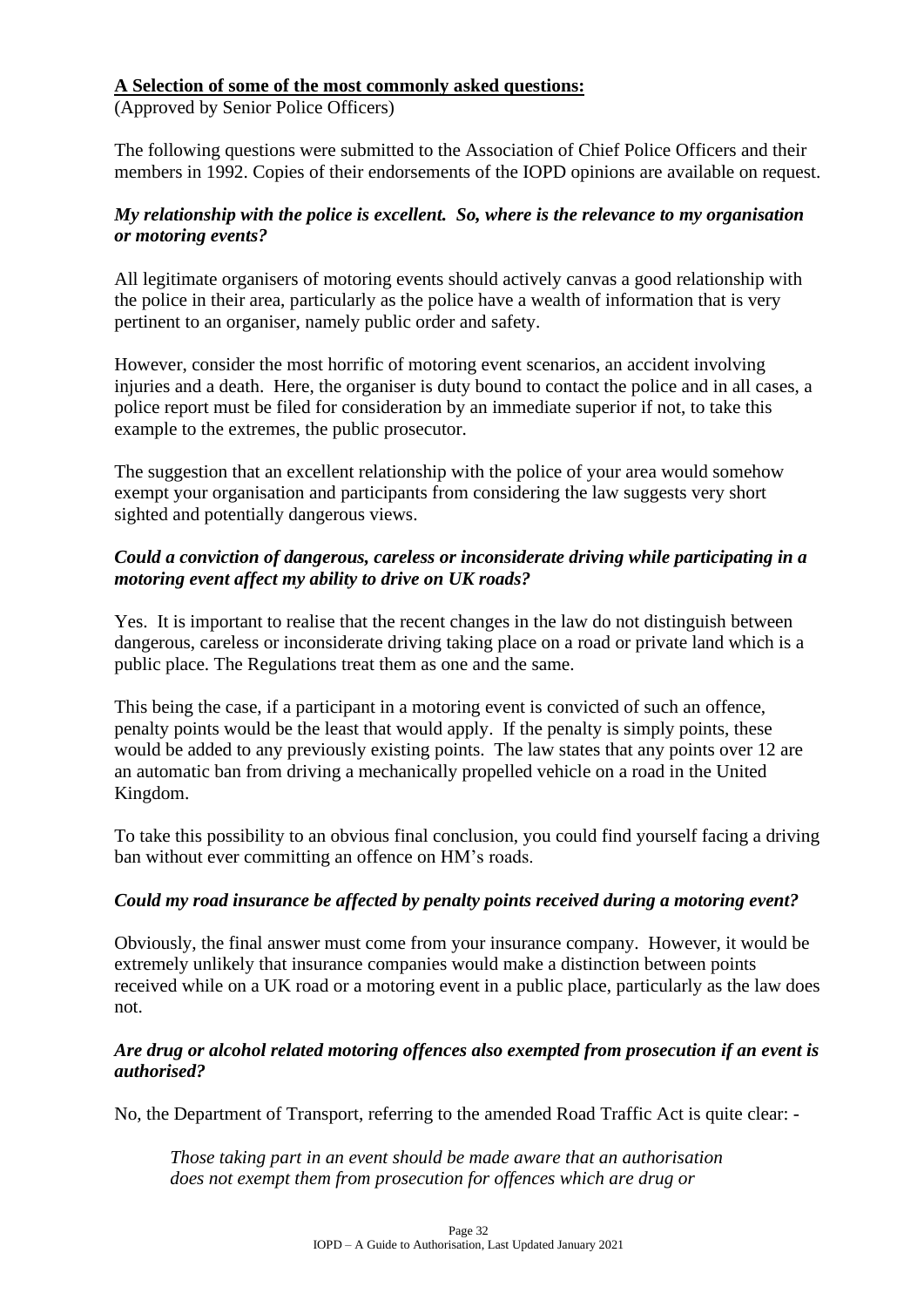*alcohol related – i.e. causing death by careless driving when under the influence of drink or drugs or driving under the influence of drink or drugs. Section 3A and 4 of the Road Traffic Act 1991 [Guidance Note For Those Who Authorise And Organise Motor Vehicle Events].*

#### *I am a motoring event participant, not an organiser. Can I be authorised and therefore exempted from prosecution for dangerous, careless or inconsiderate driving in an unauthorised motoring event held in a public place?*

No, the law stipulates that only the event may be authorised.

#### *Could every motoring event be affected by the amended Road Traffic Act?*

Yes, if only as awareness unfolds, organisers may need to be well versed as to the parameters and implications of the new legislation particularly when dealing with concerned participants, sponsors, investors, insurance companies and the police.

#### *Most motoring event organisers have had problems with participants that take unacceptable risks, for example driving or riding dangerously in an event's pits or camp site. As an organiser, I feel that such a person should not be exempted from prosecution. Does authorisation protect such a person?*

No. In an authorised event, only those participants who drive or ride in accordance with the event's recognised safety rules and regulations would be protected from prosecution.

It is not the purpose of the regulations to legitimise unnecessary dangerous driving or riding.

In fact, the new legislation gives organisers the ability to request police assistance to deal with severe infringements of safety rules. This is an example of the positive benefits gained by motoring events of the introduction of the amended Act.

Many organisers have used the amended Road Traffic Act to make participants more aware of the risks involved in failing to comply with an event's safety rules and regulations.

#### *Is it illegal to organise or participate in an un-authorised motoring event in a public place?*

The question addresses the ambiguity of the law in that it is not illegal to organise or participate in an unauthorised motoring event in a public place, if the event is for totally road legal vehicles and drivers, driving or riding in a road like manner.

It is unlawful however to drive dangerously, carelessly or inconsiderately in a public place. Accordingly if there is an accident at an unauthorised motoring event, the police may now treat the accident in much the same way they would if the accident took place on a public road, i.e. cordon off the track or circuit as a crime scene and thoroughly investigate all aspects. The Police will also consider if the Organisers were 'in joint enterprise' with the law breakers.

#### *I am concerned that I might inadvertently participate in a motoring event that should be authorised but is not. How can I be sure that an event is authorised?*

Organisers with authorised motoring events would see the need to inform their participants of this fact.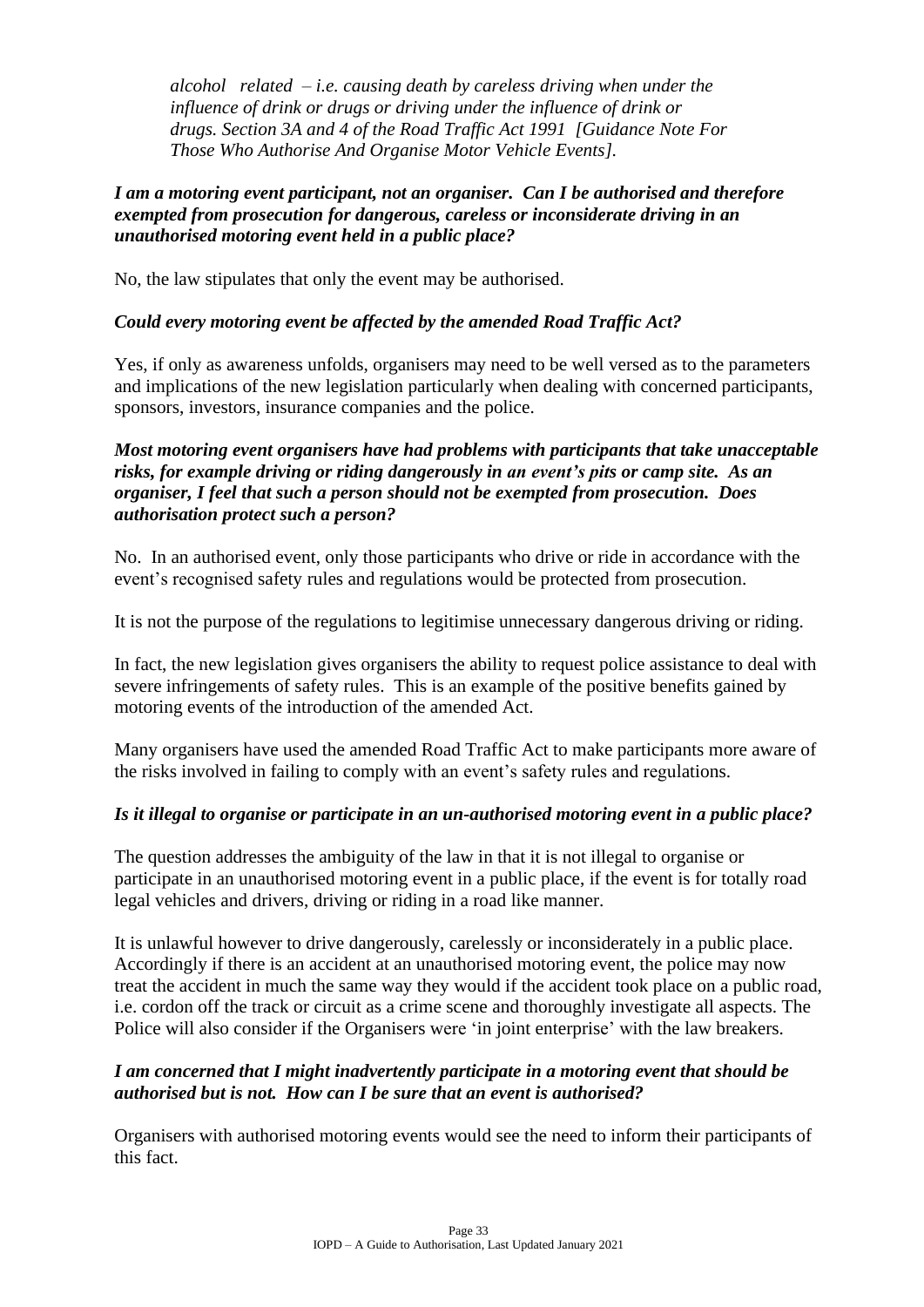Check all the documentation you've received from the organiser. If you find no mention of exemption from prosecution for dangerous, careless and inconsiderate driving, call the organiser and ask if the event is authorised, who has authorised the event and the event authorisation number.

Should you still be concerned, confirm that the event is authorised directly with the authorising body.

#### *The owner of the neighbouring land has been actively trying to stop my motoring events. Would the amended Road Traffic Act provide him with another argument if my event is unauthorised?*

Assume that your event involves driving or riding in a manner that your neighbour, who isn't a motoring enthusiast, would consider as dangerous to the public and he calls the police.

Before the 1<sup>st</sup> of July 1992, the police would have had to consider the matter a civil case and subsequently out of their jurisdiction. Though frustrated your neighbour would have had no option but to accept this or name you in a costly civil action.

The  $1<sup>st</sup>$  of July legislation moved the matter into the realms of criminal law, thus it is now within the Police's jurisdiction to act upon your neighbour's complaint.

#### *I have heard the police may deny an application for authorisation and therefore exemption from prosecution. Is this true?*

It is important to emphasize that the police are not involved in an event's ability to gain authorisation and therefore exemption from prosecution for dangerous, careless or inconsiderate driving.

#### *The definition the law gives of dangerous, careless and inconsiderate driving seems vague. Can you clarify the parameters?*

Dangerous driving is driving in a manner that a competent and careful driver would consider as dangerous and if the standard of driving falls far below what would be expected of a competent and careful driver (The RTA 1991 Section  $1 - 2A$ )

#### *Who would interpret the parameters of dangerous, careless or inconsiderate driving?*

In the first instance, the police and in the second instance the courts.

#### *What are the implications of the new laws governing motoring events in public places to my public liability insurance?*

Again the final answer must come from your insurance company.

However, before the 1<sup>st</sup> of July 1992, if a participant or spectator for example was involved in an accident at your event, it was up to the injured parties to bring a civil action.

This civil action would attempt to prove negligence either on the part of the landowner, the organiser, his staff or participants; in most cases all parties could be drawn in. Most civil actions are costly if not fraught with uncertainty.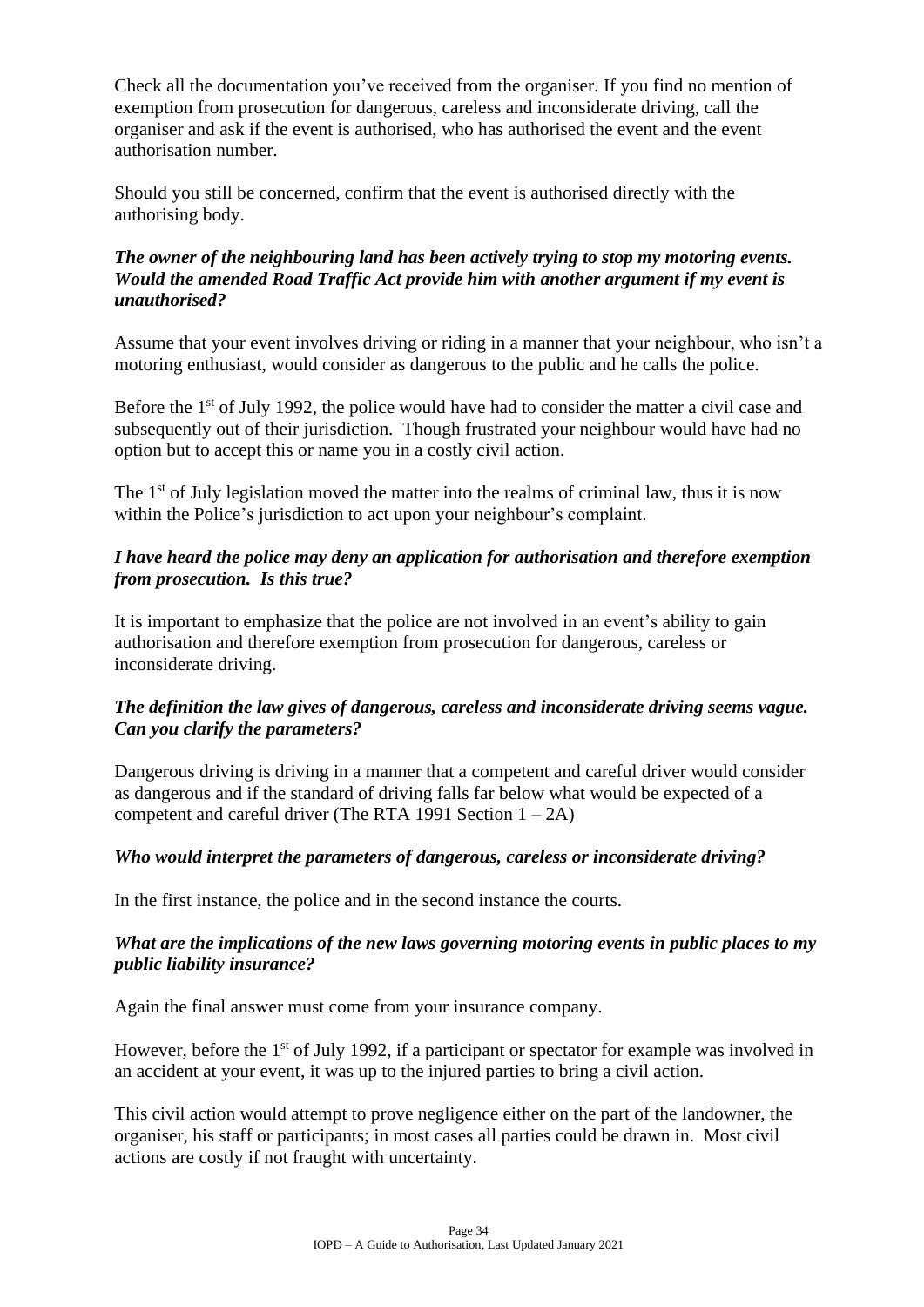After the 1<sup>st</sup> July 1992, the injured party would need only to press the police to take action in the first instance. A successful conviction could fuel the argument that your insurance company is duty bound to provide compensation.

In the long term, insurance companies may request authorisation as a means of controlling such a risk as the status quo is maintained pre  $-1<sup>st</sup>$  July 1992. If this action is not acceptable to the organiser, the most likely response is an increased premium to compensate for the possible increased risk or a refusal to even quote a premium.

#### *How many members of the public would constitute a public place?*

In an attempt to err on the side of caution, it would be best to equate a public place with the presence of just one member of the public.

#### *How is it that I hear different interpretations of the law?*

It is important to remember that in the final analysis only courts can interpret the law with any amount of accuracy because of the courts' access to all the different variables of each particular case.

As mentioned previously, this is why organisers are strongly recommended to seek professional legal advice. Do feel free to use this Discussion Document to introduce your legal advisor to the perceived risks and implications prior to arranging a consultation as this could save you considerable briefing costs.

#### **Landowners and Organisers Liability**

The IOPD have always understood that there was a legal process to hold Landowners suppliers and sellers of Driving and Riding Experiences and Organisers responsible for the serious outcome for a participant in a non-RTA compliant auto recreational activity collision that they may be deemed to control or own. That is by facilitating the activity on land which they control (Granting Access) encouraging participation and controlling the activity.

This has now finally been clarified by the HSE and EHO who will use Health and Safety at work legislation -Section 3 and 33 (1)(a) of the schedule and 3A of the H&S at Work Act 1974. This the IOPD understands carries a custodial sentence of up to 12 months and /or a fine of up to £20,000. The charge reads 'failing to conduct your undertaking in such a way as to ensure so far as is reasonably practical that persons were not exposed to risks to their health and Safety'

The best way forward for landowners, sellers of the experience and organisers, to evidence a defence, is to show an authorising permit for the event and evidence of regular inspections by a Statutory Empowered Authorisation Body before allowing an Auto Activity on land that they own or control. The IOPD have provided defence and documentation on six separate investigations over the past four years.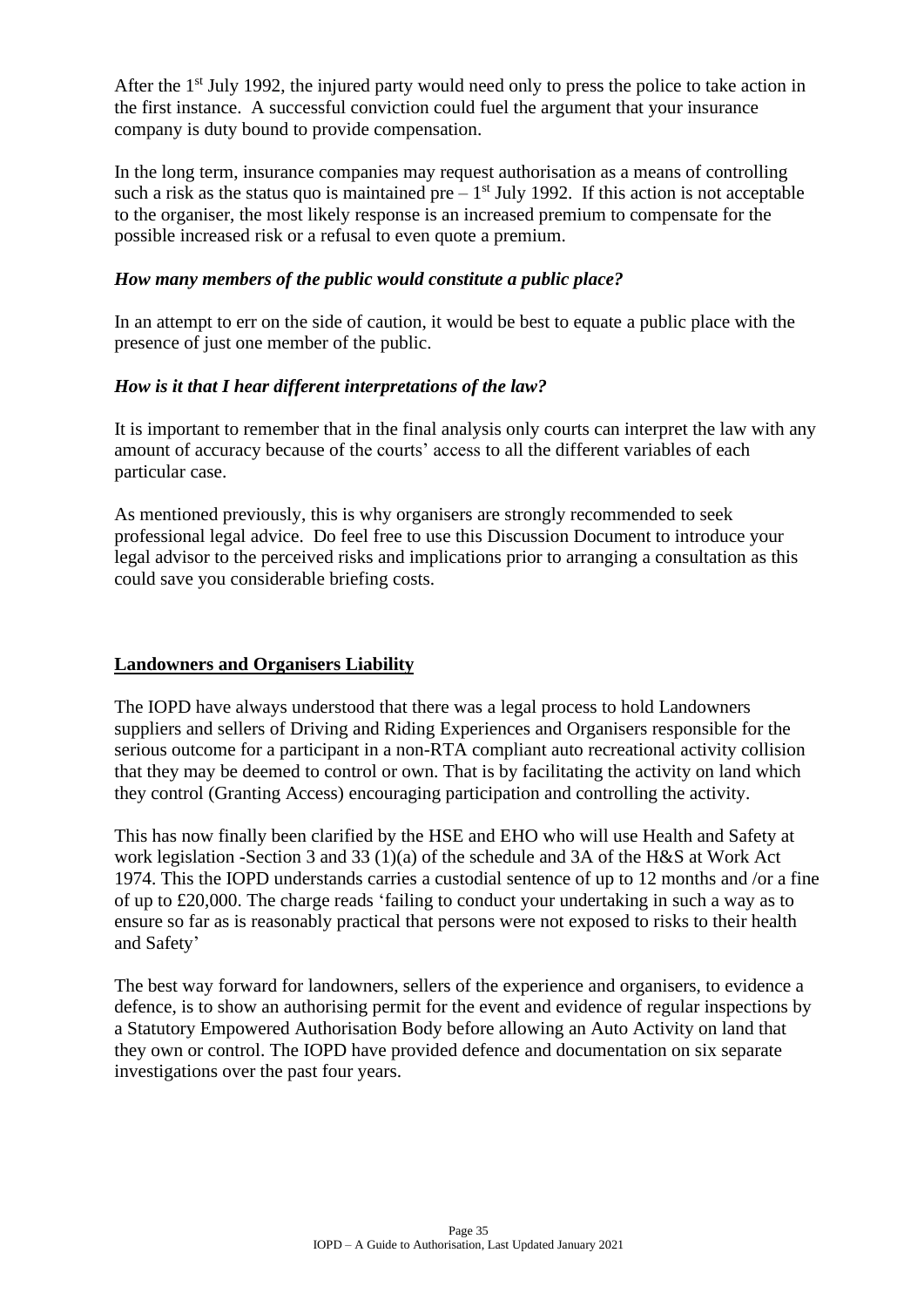## **The Venue Provider / Event Organisers Checklist:**

| <b>Check:</b>                                                                                                                                       | <b>Action:</b>                                                                                                                                                                                                                                                                                                                                                                        |
|-----------------------------------------------------------------------------------------------------------------------------------------------------|---------------------------------------------------------------------------------------------------------------------------------------------------------------------------------------------------------------------------------------------------------------------------------------------------------------------------------------------------------------------------------------|
| Does the event or a part of<br>the event involve any form<br>of Mechanically Propelled<br>Vehicle (MPV)?                                            | If 'no' then there is no problem! If yes ask -<br>a. Are all MPVs registered and covered by a valid Road<br>Traffic Act (RTA) insurance policy and will all driving / use<br>be by licensed drivers and comply with the RTAs?<br>$-$ or $-$<br>b. Will the event run under a 'permit of authorisation' issued<br>under the Motor Vehicles (Off-Road Events) Regulations 1995          |
| If b. above, is the event or<br>part event involving MPVs<br>under the 'umbrella' of a<br>body affiliated to an<br>'authorising governing<br>body'? | If yes ask which one and for their contact details<br>If no suggest that the organiser or sub-organiser approach an<br>appropriate association; or if hard to categorise, non-<br>competitive or commercial approach the IOPD                                                                                                                                                         |
| Does the event organiser<br>have public liability<br>insurance for the proposed<br>event?                                                           | If yes ask to see original and ask for photocopy for filing<br>(Some rogue operators cancel insurances after showing<br>certificates, copy is your evidence of good faith)<br>If no suggest that the organiser ask the 'authorised governing<br>body' of their choice for a list of specialist insurers<br>Where possible specify that insurances specifically indemnify<br>the venue |
| Does the event organiser or<br>sub-organiser have<br>'authorisation' for the<br>proposed event specifically<br>naming your venue?                   | If yes ask to see the original authorisation document and ask<br>for a photocopy for filing.<br>If no insist that 'authorisation' is obtained and do not confirm<br>booking until the document is produced. You may need to<br>assist with maps, plans and planning before authorisation is<br>granted.                                                                               |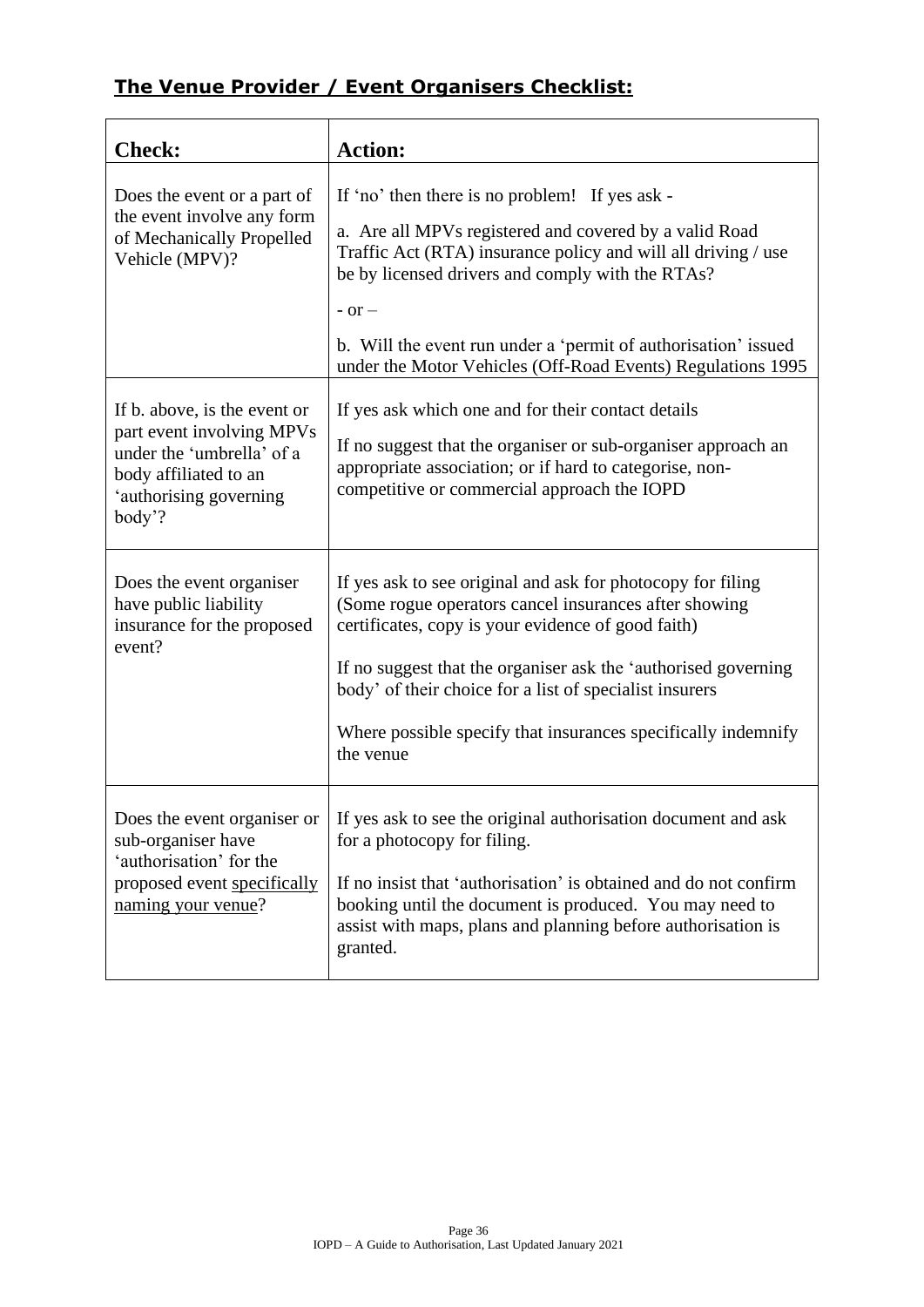#### **Organisers Check Your Authorising Permits**

It has come to our attention that a number of Bogus Authorising Permits may be circulating that appear to be misleading. It may also be deemed that the Authorising Permits were produced fraudulently, to mislead or misappropriate funds and may fail under the Trade Descriptions and The Supply of Goods Act.

Consequently it is advised that should you be relying on an authorising permit you check that the permit is issued by an Authorising Body listed under Statutory Instrument 1370 (1992) and subsequent number 1371 (1995).

Ask yourself: Do all matters conform to the 1995 Off Road Event regulations and associated guidance notes?

As an organiser you should have formally applied for authorisation on a Government recognised Authorising Body's standard form, (not on any form bearing any other organisation brand or details, and not to any other address other than that of the recognised Governing Body listed in the Act.) On the application form you should have been required to declare the organiser's name and address, the date/time of the period of authorisation, venue address, the nature of the event, the number of participants expected. If any one of these criteria were not met then the authorisation could be null and void.

The permit should contain in writing the event date including all practice dates, special conditions including compliance with safety rules.

Check to ensure that the permit was issued from the office of the said Governing Body by an Agent authorised in Law as such (i.e. employed by a DfT recognised Governing Body). The Agent must have been given direction as to the conditions to be complied with, prior to issuing of the Permit of Authorisation and they must have satisfied themselves of the following:

The skill, knowledge and experience of those in charge and hold documented records of this. The suitability of the venue and hold documented evidence of venue inspections. The dates and times when the events will take place.

Where the events will take place, recording the exact curtilage of the site on a plan including the layout and direction of the course, the marshal positions and fire points. Ask yourself has this been formally requested and supplied?

All this information should be held by the Authorising Body, filed and recorded with a

reference number issued by the said Authorising Body.

The Permit should carry the name and the signature of the Authorising Agent, the address of the Authorising Body and a contact number and any special conditions to be adhered to particularly the provision of medical cover, fire and marshal cover.

The Authorising Body must have in place inspection criteria and be able to show a full and complete audit trail of the periodic inspections of all Authorised entities under their direction since empowerment.

The Authorising Body must have in place fully documented procedures for the immediate revocation of an Authorisation and written and recorded procedures to notify the Police and relevant Enforcement Agencies and Insurers which must be timed and dated. The Governing Body must have documented Industry Standards which must be in the possession of the event organisers. The organiser must have provided a set of rules and regulations to all participants which the Governing Body must hold on file.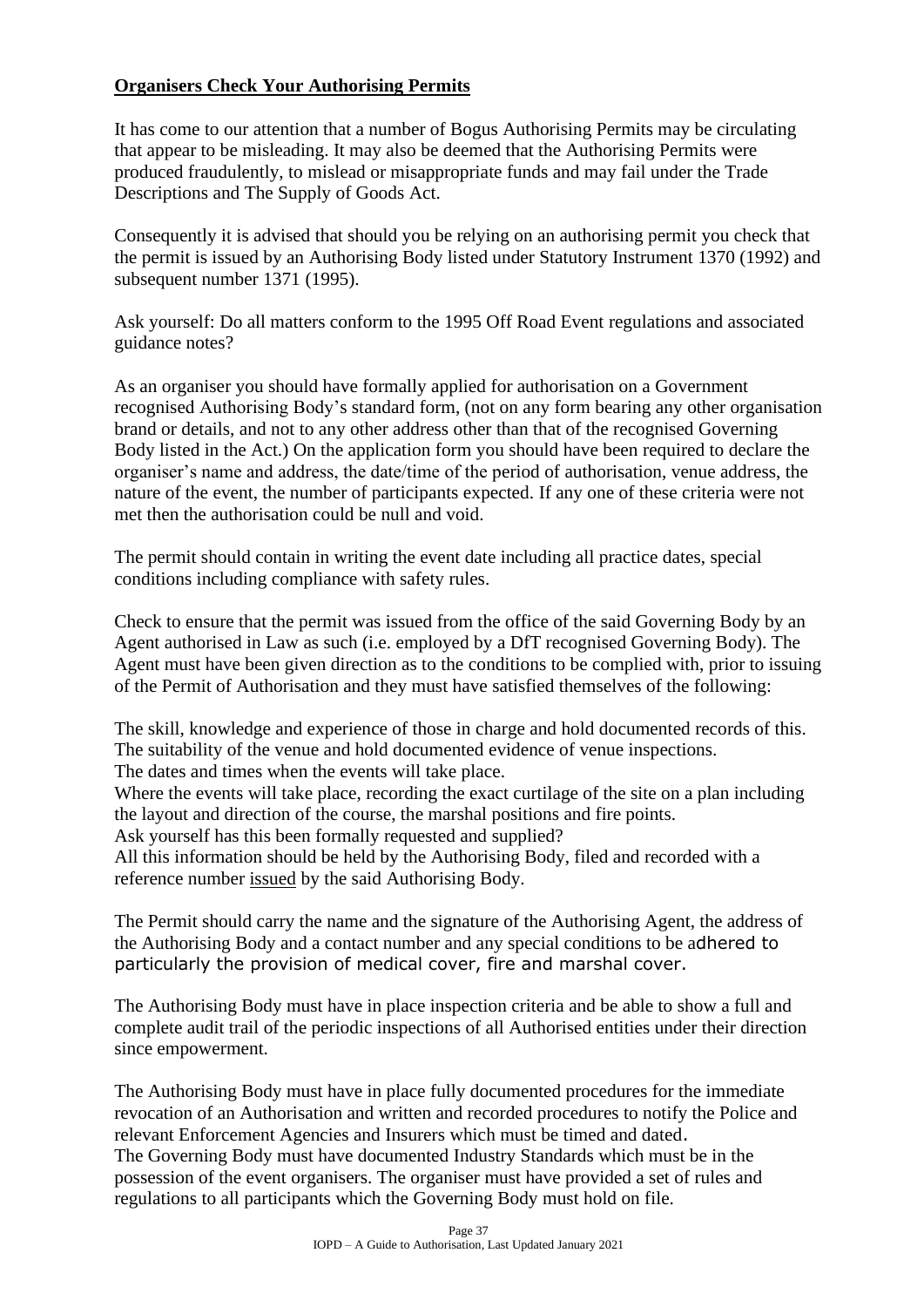Please note the Authorising of Off Road Events can not be delegated to other entities than those specifically listed in the Act, not even to associated entities wholly owned or associated to those listed and bearing similar trading names, without the express permission of the Department for Transport and only prior to it being enshrined in a proposed future amendment to the Act of Parliament. Any Permit of Authorisation not fulfilling the spirit of the above criteria is likely to carry NO legal force thus leaving all concerned with the moving vehicle activity liable to criminal charges by the Police, HSE and EHO prosecutions and Civil prosecutions for negligence resulting in orders for compensation to be paid.

#### **Recreational Motor Sport Collision Injury and Damage Insurance**

*and as a result of reading this document is there a need to take out additional Insurance?*

The character and popularity of Off-Road / Off Highway Driving / Riding is its attraction. Participants who choose to participate in Off-Road driving or riding wish to take that quantum leap from the legal line of riding / driving carefully and considerately on the road (under the confines of the Road Traffic Acts and Highway Code and Road Risk Insurance), to the freedom and increased adrenalin rush, excitement and stimulation of Off-Highway driving.

But for many driving/ riding Off-Highway over extreme terrain for no good reason but recreation, would probably be classified as dangerous, careless and inconsiderate driving / riding. Participants enjoy being on the edge of slipping and gripping bringing with it added risks as it is inevitable that a participant or others may at some point totally lose control of the vehicle. From that point the control of the machine is lost, and the outcome is one of luck and good fortune.

Participating in an Off-Highway Event probably will make any standard Road Risk Insurance policy a participant may have, null and void as Insurers may ask questions along the lines of:

"Was the vehicle being used in a traffic situation that is for transport from A to B? Or was it being used at an event or on a purposely laid out course or circuit?"

Participants should be aware that for those wishing to have compensation for their misfortunes and injuries there are many Insurers offering Vehicle Cover and Personal Accident Insurance Policies, and Collision Policies at a rate balanced on risk. Many participants in extreme recreational activities invest in such a policy before participating, whilst others trust to luck.

What Authorised Events Organisers and Statute Recognised Regulating Bodies, who stand in place of the State on this matter, attempt to do is to reduce and control any risk to that which is reasonable and practical. This is done by means of an Authorisation Permit making the event an Authorised Recreational Motorsport Activity under section 13A of the 1991 RTA. It allows participants, if they choose, to ride more than 15 yards from a road (section 34 of the 1988 RTA), if authorised to do so. It also disapplies the most serious riding and driving offences in the 1988 RTA. And so disapplies a participant from prosecution for dangerous, careless and inconsiderate driving, but not from the risks associated with such transgressions. To sum up: participants may not be charged with criminal offences as a result of losing control, which could be the outcome if the event was un-authorised.

But no participant has a clear-cut route to compensation for property damage unless they have put in place collision damage insurance for their activity.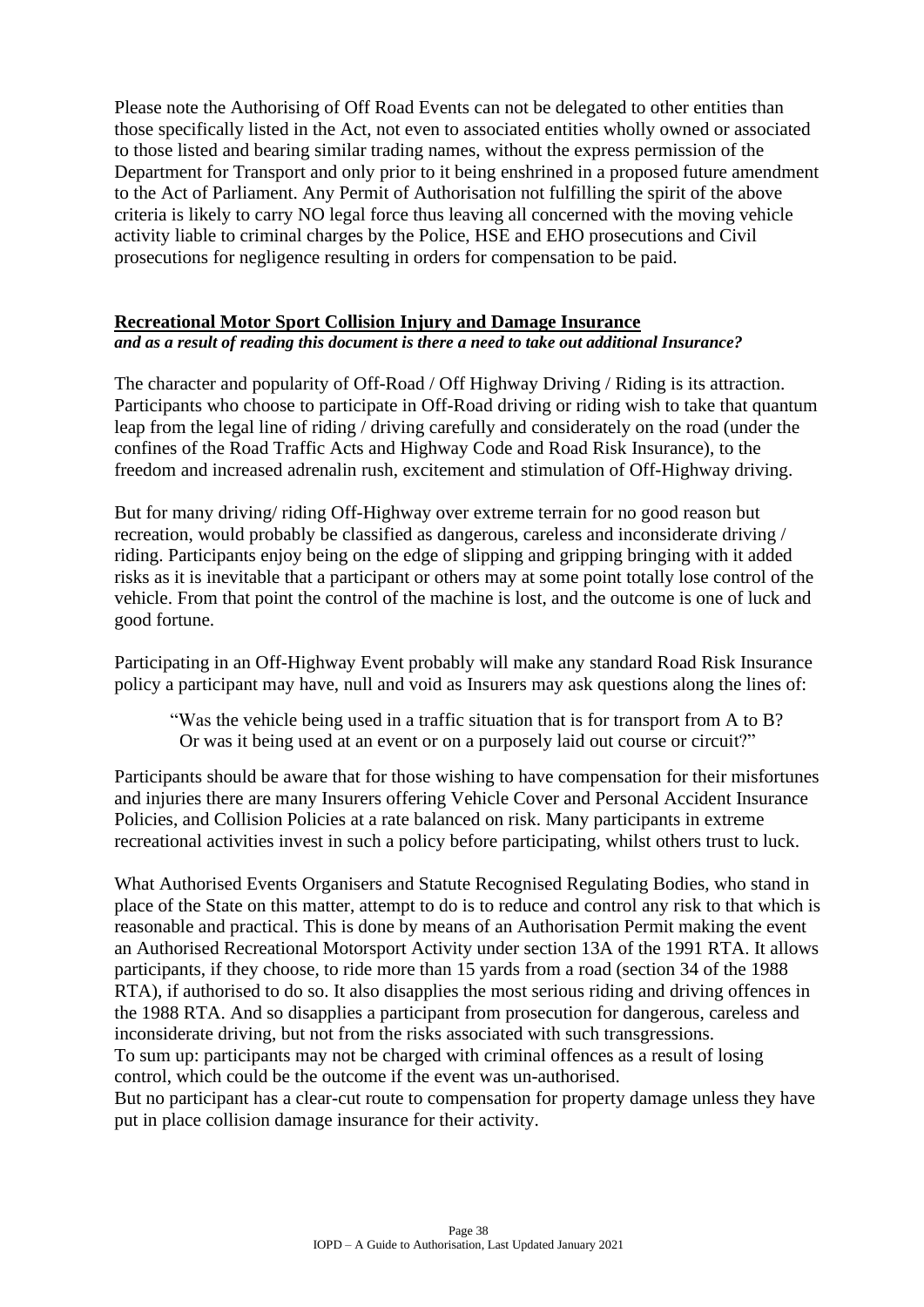Taking part in an Authorised Recreational Motorsport Activity may have, in some cases, specific conditions applied to the event before it can take place. In the case of the IOPD it lays down some 200 pages of regulation and procedures to ensure those in control are experienced, trained and qualified.

How fast a participant chooses to drive in the conditions and the extremes of terrain that they attempt to drive/ ride over are in the main not specified. It is up to the participant to use their own judgement and driving / riding skills to drive at a speed at which they feel safe and over terrain on which they feel confident.

Participants must accept that they are in joint enterprise with others who may also lose control of their vehicle. Therefore, there can be no liability claim either way.

To take part in an Authorised event is a privilege for which the participant pays a premium both in cost and inconvenience as they knowingly step over the line into Authorised Recreational Motorsport and outside Road Risk insurance cover. Those participants wishing to remove the risk of other participants losing control and colliding may negotiate individual course experiences at a premium cost.

As with all injury and damage cases, Regulators look to see where lessons can be learnt. Could we regulate further conditions to reduce the chance of it happening again? Often it seems difficult to see how further significant reductions in risk can be obtained without substantially undermining the character, nature and popularity of the activity. It is accepted that horse riding, mountain biking and particularly off-road motorcycling and Quad riding are statistically amongst the highest risk of any recreational activity. Car and 4X4 activity is less so.

It is felt that the best way for Organisers to manage the expectancies of the participants, should one of them lose control of their machine and suffer an injury or vehicle damage, is by way of a Risk Recognition Form / Signing - On Form and Warning Notices. The Signing -On form should be made as clear and concise as possible and once signed it can be shown that the participant has agreed to abide by the Organiser's Rules and Regulations. Also, that they understand the risks they are exposed to by taking part in the authorised activity. This should then be backed up at a Riders / Drivers briefing and noted on the briefing prompt notes.

Organisers will probably wish to ensure that they and their participants do not stand the cost of any impacts including whip-lash claims. This may be avoided by the participants taking out specialist insurance from the various providers in the market.

#### **Please note:**

To prevent Double Indemnity and increased costs the IOPD and its Affiliates do not provide Personal Accident or Collision Insurance as part of the fee to participate. Further information regarding the limited cover of Motor sport public Liability insurance is available from the IOPD.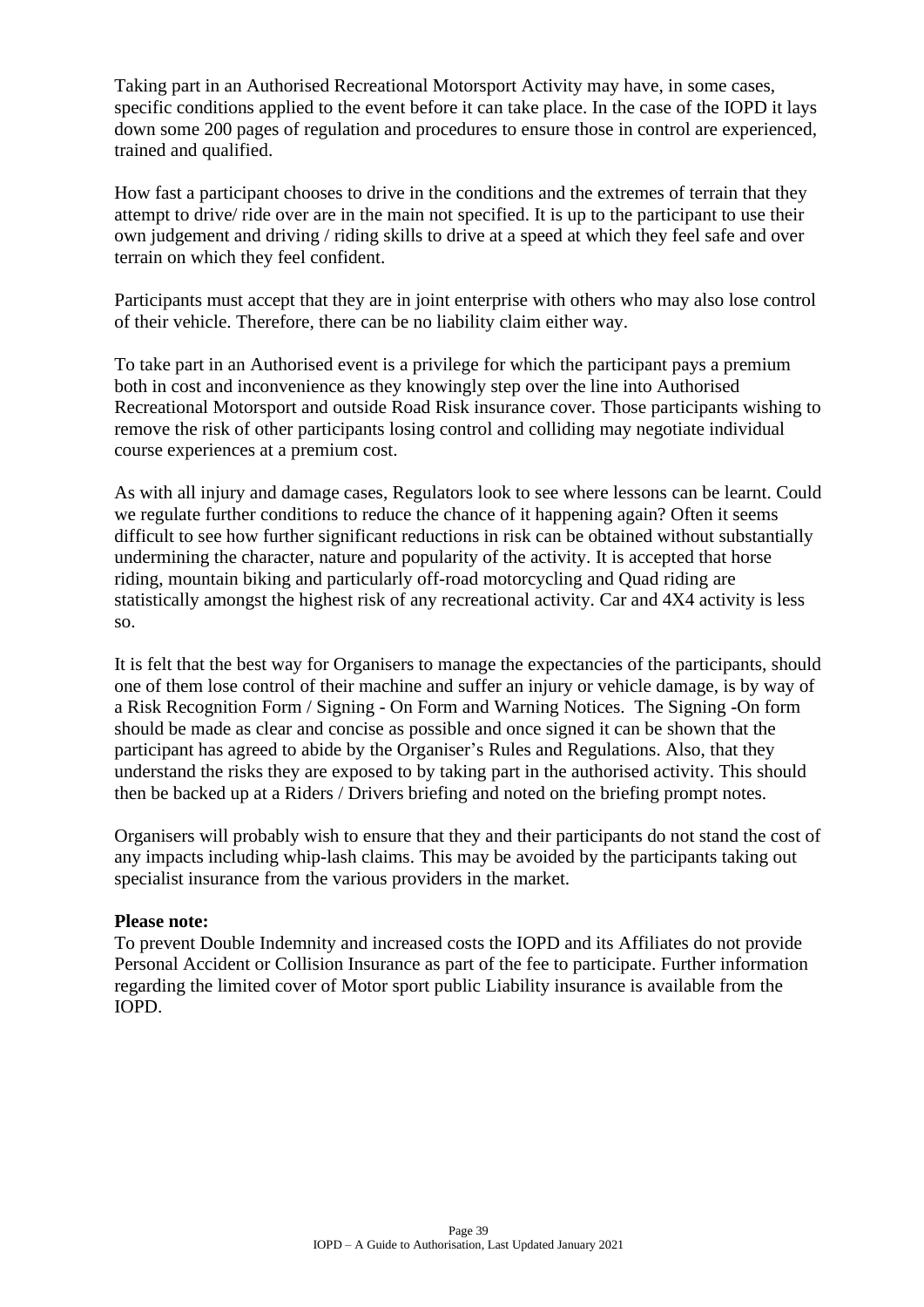**The following is the IOPD's guidance on giving Passenger Rides in** *Non-Competitive* **Off Highway Auto Sport and Leisure Activities.**

**It is the IOPD's view that Authorised Mechanically Propelled Vehicle Activities are normally only authorised and insured for third party claims on the grounds that participant to participant or passenger liabilities are recognised as outside the scope of any insurance or liability claims unless special provisions have been made and confirmed in writing.**

In this document the IOPD sets out to lay down sensible, practical regulations to reduce and control the risks involved in carrying passengers in Off Highway Activities. The IOPD hopes this will formally legitimise the practices by statutory disapplication of the Road Traffic Act (RTA) Regulations under a section 13A Authorising Permit.

Up until the beginning of the  $21<sup>st</sup>$  century there appears to have been no Statutory Regulating Body Guidance specifically permitting the carrying of passengers whilst driving in breach of the current Road Traffic Act on Private Land i.e. dangerously, carelessly and inconsiderately and without Third Party Road Risk Insurance.

The IOPD recognises that the carrying of passengers in many Off Highway related activities like Track Activities and Displays, Drifting and Run What You Brung now takes place on Private Land at virtually every major motor sport facility in the UK today. The numbers involved may be in excess of 500,000 people per year and this generates in excess of twentyfive million pounds of income a year, employing some several thousand people. The IOPD recognises that the procedure has now (after some two decades of expansion) come to be seen as the 'Industry Norm' and 'Custom and Practice' even though the practice is contra to the current and ever expanding RTA Regulations, covering Public Places on Private Land.

The carrying of passengers in motor sport environments is of vast commercial importance to those involved within the Industry including most vehicle manufacturers. Unfortunately, there are widespread and outdated misconceptions that a person may drive how they wish and without Road Risk Insurance once they are on Private Land including participating in a motoring event. However in 1991 the Law was changed to extend the RTA to all Private Land when the Public are present (A Public Place). This includes all unauthorised motoring events.

It is recognised that such activities may involve increased risk and driving styles contra to regular RTA compliant driving which will not be covered under a driver's normal Road Risk Insurance. Statutory Road Risk Insurance will normally exclude participation in Off Highway events on purpose built or laid out tracks thereby leaving all involved in breach of at least section 143 of the 1988 RTA on Insurance and also most likely sections 1,2,and 3 relating to how vehicles are being driven.

Thus the activity should be insured under a Public Liability policy which recognises passenger liabilities. The activity should also be **authorised** and regulated under The Off Road Event Regulations 1995 or there is the potential for multiple Road Traffic Offences to be brought against all concerned.

The Authorisation process under section13A of the RTA relating to how a vehicle may be driven or ridden creates a barrier to prosecution and therefore evidence of negligence. (See the IOPD Guide to Authorisation).

To date the IOPD has found no specific test cases which may be relied upon to assist in clarifying liabilities of carrying passengers whilst not conforming to current Road Traffic and Road Safety Act legislation in a 'public place'. However it is clear that the potential is there on the Statute Books for substantial fines, banning orders and custodial sentences unless the event is Authorised by an Off Highway Event Permit.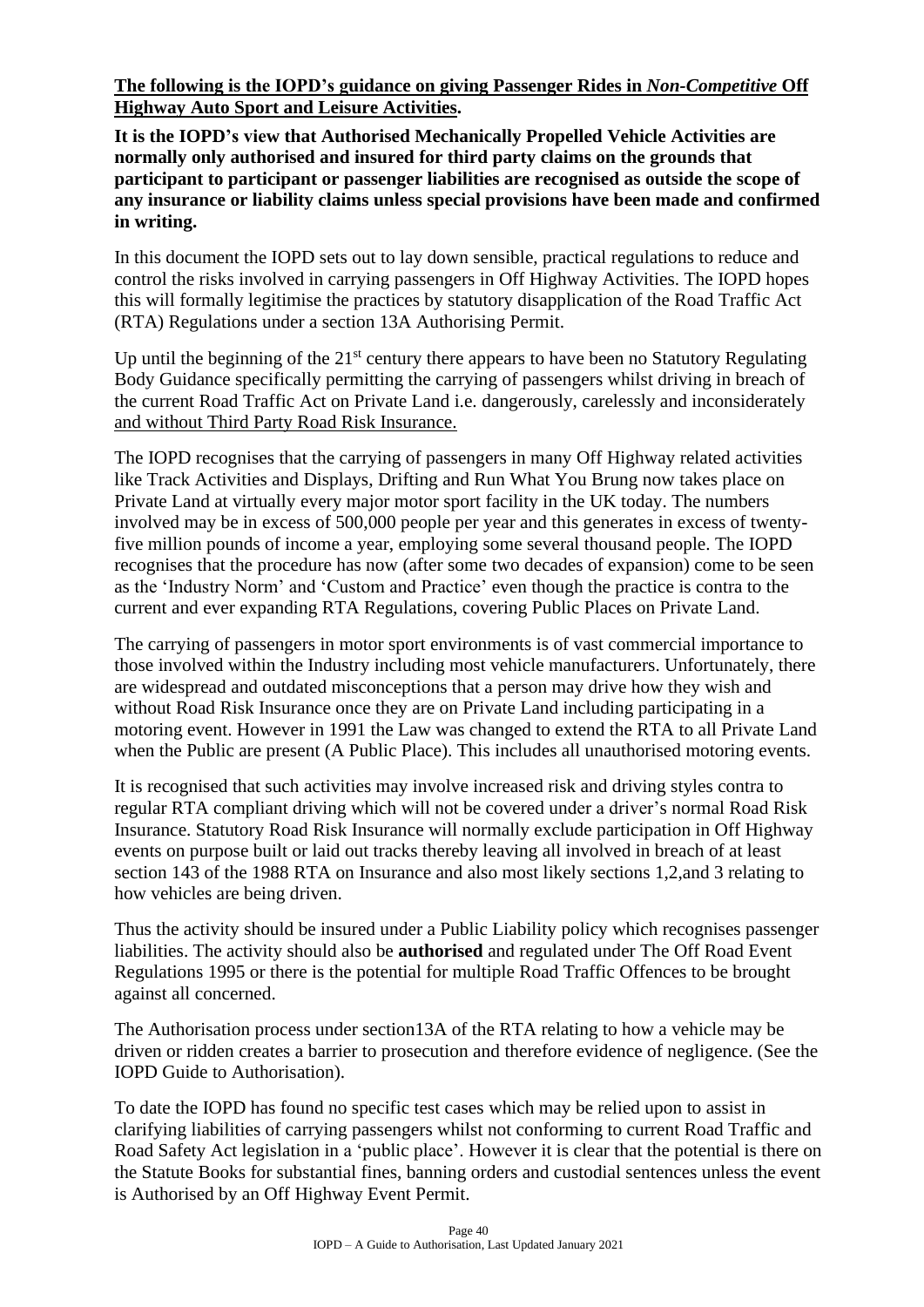The IOPD has continued to authorise passenger carrying Event Organisers that apply to the IOPD. Organisers for non-competitive events must have the appropriate insurance, attitude, commitment and methodology whilst operating at IOPD Approved Venues and whilst following all other IOPD Guidance laid down in the IOPD Black Safety Pack.

Authorisation under the Road Traffic Act may also make provision for the training and instruction of drivers in advanced vehicle control techniques assuming that the Trainer / Coach shows certification of being a superior driver to those being trained and is registered as an Advanced Vehicle Control Trainer with the IOPD. Without evidence that the activity forms part of an Authorised Off Road Training Activity all Driving Instruction for money should only be given by Instructors on the ADI Register (sections 1,2 and 3 of the RTA).

To this end the IOPD may authorise and make provision for passengers to be carried in vehicles which are participating in a recognised activity, which might normally be perceived as challenging or unacceptable on the Highway e.g. young people without a DVLA Provisional Licence, supervised by a coach or other competent professional driver. Authorisation is on the assumption that the supervisor has an acceptable degree of competence and adequate control measures are in place to limit the risk. Insurers must be informed and be prepared to underwrite the risk of a claim by providing Insurance Cover for the passengers and under age drivers.

The IOPD believes that the Authorisation system may also allow for the carrying of bonafide members of the media and press under controlled conditions. This is justified as a necessary and acceptable risk in order to achieve a record, a report or the training of others.

Road Risk Insurance is required by law whilst driving on Private Land when the Public are present particularly for those vehicles carrying passengers (section 143 RTA 1988). It is the responsibility of the driver, or any person who causes or permits the activity, to ensure that good passenger insurance is in place for the activity. This can be obtained from all good Motor Sports Insurers.

The IOPD hopes this helps with an understanding of liability to oneself and others and what may well be deemed as irresponsible and negligent actions thus creating a potential liability on the Driver, Event Organisers and Landowners, if the events are not authorised. See the IOPD Guide to Authorisation.

The IOPD has identified four separate Enforcement Sectors in the UK with an interest in auto related recreational activities.

- The first being Health and Safety.
- The second being Environmental Health.
- The third the Police.
- The fourth Claims Solicitors.

After years of consultation with the above listed parties the IOPD now amends all previously dated advice on the matters of Off Highway Passenger Rides with this Guidance dated November 2018.

The IOPD has identified five categories of legitimate and Authorisable Passenger Experience Events taking place 'off the Highway':

1. All wheel drive type of activities on challenging un-metalled surfaces (non tarmac or 'loose' surfaces) involving passengers of all ages on designated 'Green Level' Courses. (See the IOPD Guide to Off Roading). Passengers under 12 years of age must be seated to current D f T requirements.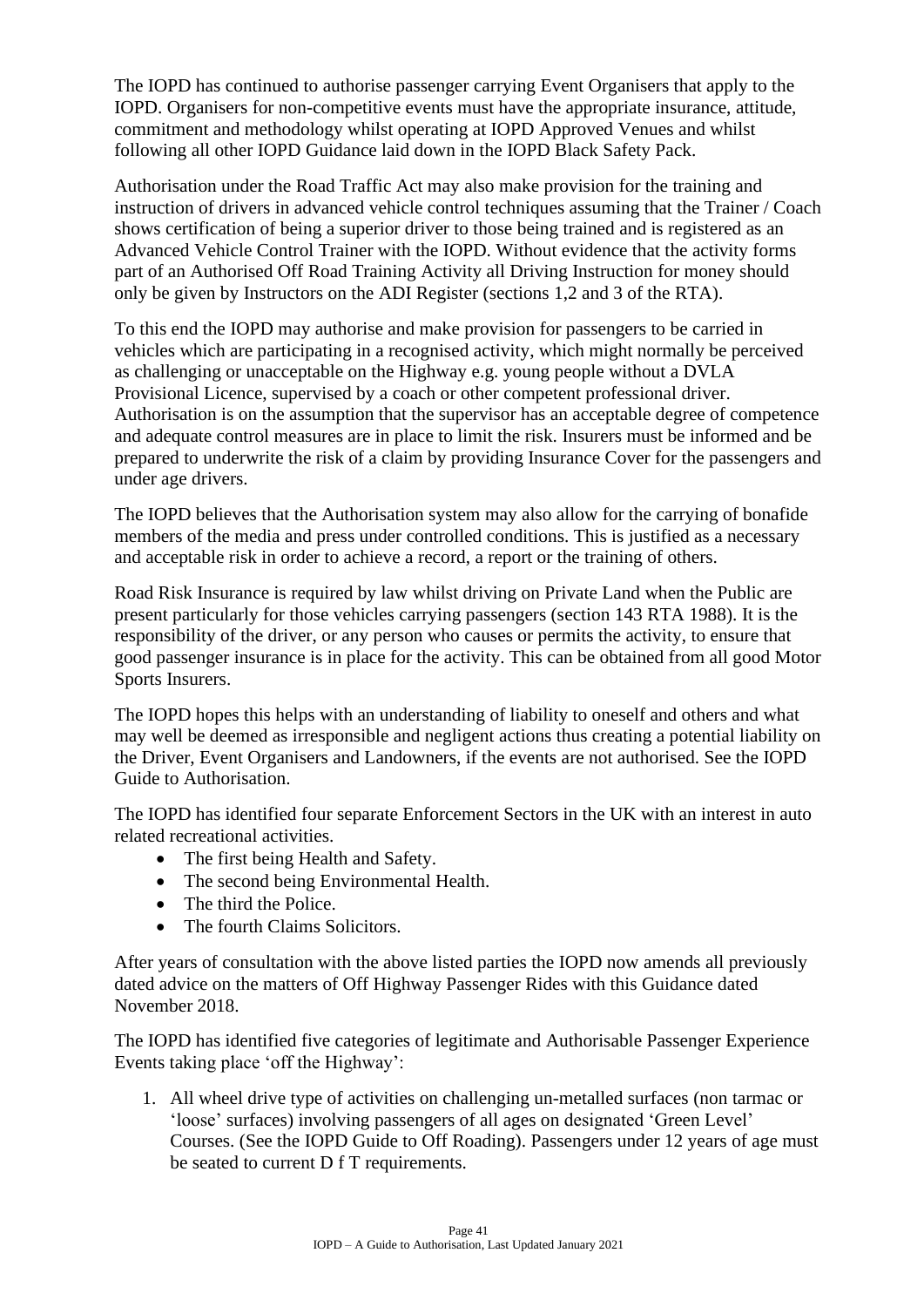- 2. As above but taking place on 'Green and Orange/Amber Level' courses, limited to passengers of 12+ years and who must be 'signed on' (that is signing a Risk Recognition Form).
- 3. As above but taking place on 'Orange/Amber Level' designated courses with 'navigators' (Note not passengers) over the age of 17 and 'signed on' as a competitor due to the extreme and challenging nature of the course.
- 4. Off Highway metalled (tarmac) surface driving on a purpose built track or circuit, where the passengers are all aged over 6 years and the driving is in all respects conforming to the Road Traffic Act Regulations except Section 143 (Third Party Insurance). Therefore overtaking on the right, no aggressive driving or overtaking, no speeding above 60 mph, etc, etc.
- 5. Off Highway Metalled surface driving on a purpose built track or circuit (i.e. Track Test Type Activities, Run what you Brung or drifting) where passengers are over 18 years of age, appropriately 'signed on' and the style of driving is contra to the RTA in respect to RTA driving behaviour regulations (sections 1,2 and 3). For example speeding, overtaking on the left, aggressively driving and overtaking, driving without Third Party Insurance etc. All participants must be protected by both front and side Air Bags or Crash Helmets plus after market protection as deemed appropriate through a Risk Assessment.

In order to minimise the likelihood of a successful prosecution or claim the IOPD advises its authorised Off Road Event Regulated Organisers of Passenger carrying Driving Experience Activities to follow the Guidance now listed below. By doing so they will be providing evidence of risk reduction procedures and evidence of compliance, to recognised Industry Codes of Practice.

Organisers:

- 1. Must ensure that the activity is covered by an Authorising Permit under the Off Road Event Regulations. Thereby disapplying the Road Traffic Act Regulations covering the way in which the person is driving and therefore legitimising the unavoidable risk taking practices and to ensure that participants and spectators are not put at unnecessary risk.
- 2. Must ensure there are in place Rules and Regulations.
- 3. Must have an adequate 'paper trail' of this and other operational ethics. This is largely satisfied by following the IOPD Black Safety Pack and completing the declaration enclosed.
- 4. Must ensure that no passengers are carried where the driver is timed, paced or judged and awards are given, unless supervised by a qualified coach who can operate the controls that are fitted to the vehicle or a radio/ignition intercept or additional control measures are in place.
- 5. Ensure that a paid Coach / Trainer is qualified and holds a certificate to coach / train for the specific type of vehicle and type of activity.
- 6. Ensure that the Driver / Coach / Trainer has a current RTA Driving or Competition Licence and has held it for three years or more or that additional control measures are in place.
- 7. Ensure that Drivers/ Coaches /Trainers who are 'pure volunteers' (see IOPD Guidance on Volunteers in Auto Recreational Leisure Activities) and are not being paid, are over 21 years and have held a full licence for three years or more, or the holder of a Competition Licence or an IOPD Advanced Vehicle Control Qualification or similar training qualification.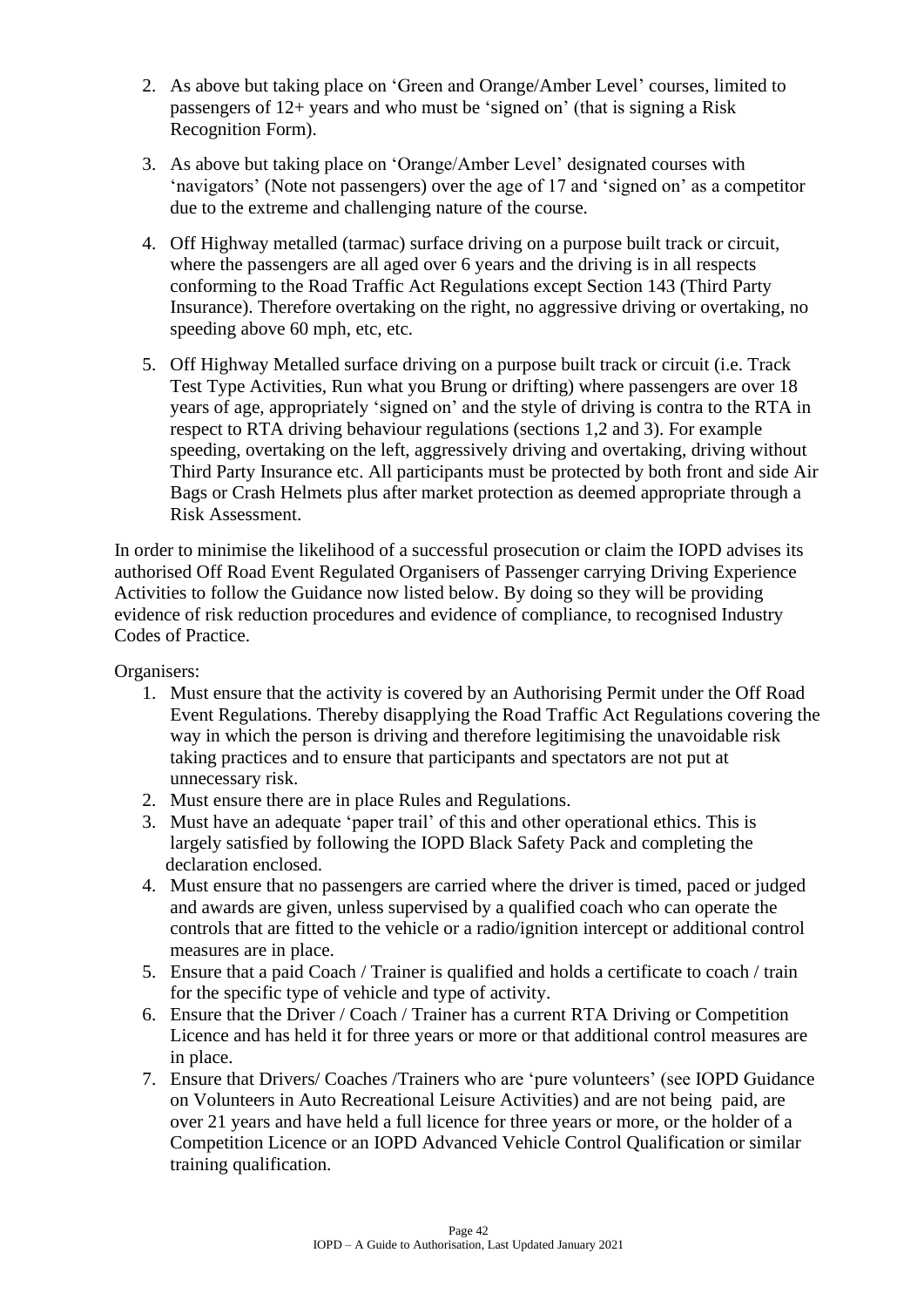- 8. Must ensure that all paid Coaches / Trainers are holders of a current IOPD Advanced Vehicle Control Certification, or an ADI, ARDS, SDSA BORDA< LANTRA , Land Rover, Jaguar or similar recognised training qualification.
- 9. Vehicles must be scrutineered (inspected) to ensure they have adequate safety provisions.
- 10. Must provide trained and certified key personnel e.g. Clerk of Course /Event Director for metalled surface activities to ensure discipline is maintained.
- 11. Must have appropriate medical cover.
- 12. Must ensure that all drivers, coach/ trainers and passengers are covered by appropriate Insurance to at least 1 million euros.
- 13. Must ensure that there is no lower age limit on the Insurance Policy for passengers (This can be 16 with some Insurers.) or that the stated limit is adhered to.
- 14. Must ensure that all participants are given and understand (through a participant briefing or leaflet) the risks listed on the IOPD Passenger Risk Recognition Contract Forms i.e. the Signing on Form, before entering onto the track.
- 15. Must ensure all passengers have signed the Risk Recognition Contract Form.
- 16. Must ensure that for all passengers under the age of 18 and over 12 years of age there is a completed IOPD parent/ guardian form (or equivalent) and that, when volunteer drivers are in control of the vehicle, they participate only at a time when all other passengers on the metalled surface track are over 12 and under 18.
- 17. Must ensure that all passengers wear seat belts and are appropriately restrained.
- 18. Must ensure that passengers on metalled surface courses wear crash helmets when cars do not have air bags and when speeds are in excess of 60 mph.
- 19. All passengers involved with drifting must wear a helmet.
- 20. Must ensure that if drives take place in 'competition vehicles' (non registered) these vehicles have a 4 or 5 point harness fitted for all participants and that these are worn during the experience.
- 21. Must ensure that open sided, open wheeled vehicles have rollover protection, window nets or arm restraints fitted.
- 22. Must ensure that on unmetalled surface tracks where speeds do not exceed 30 mph, i.e. 'off roading' the lower age limit for passengers is 6 years for tracks designated 'Green Status'. On tracks designated 'green and amber' the lower limit is 12 years and passengers must sign on with parent / guardian signing on form.'Amber' status tracks must be limited to signed on 'navigators' over the age of 17.

#### PLEASE NOTE:

#### **Organisers may apply to the IOPD for a dispensation to the above guidance in certain circumstances eg Historic or Classic vehicles. This will be added to the Authorisation Permit Special Conditions when appropriate**.

In summary:

Basic Law states*: 'that a person is responsible for their actions and inactions;'* i.e. the driver.

If a driver carries passengers not only are they responsible for their own actions, but these actions which could harm others. Thereby creating a potential liability on the driver or the insurers to pay compensation for any harm the driver may cause. This is why it would be crucial to have good comprehensive passenger insurance in place for all Off Highway activities.

The European Court of Justice ruling Feb 2014 involving Mr Vnuk, found that Motor Insurance should be in place for all motor vehicles irrespective of whether the vehicle operates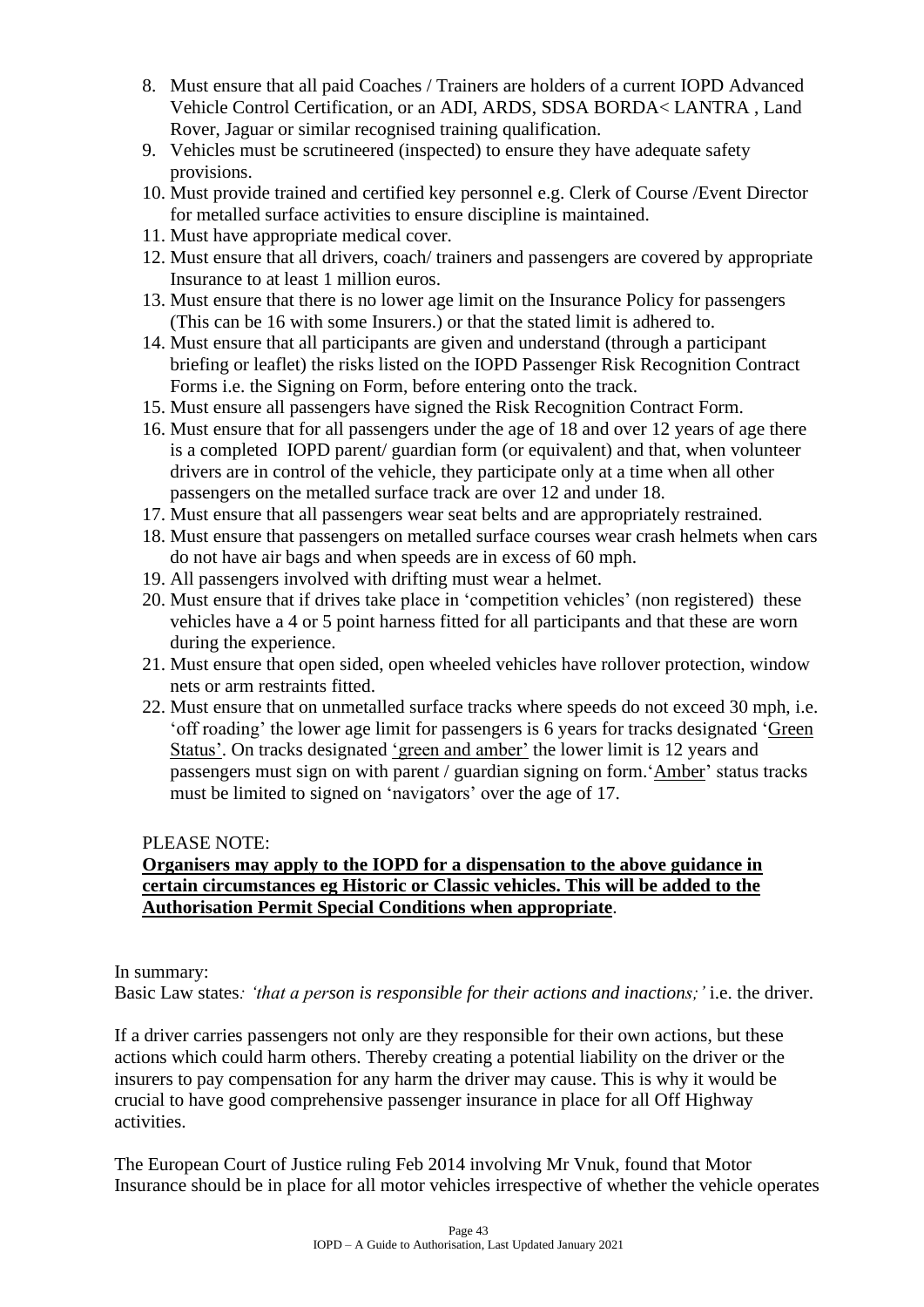in a 'public place' or 'private place'. A number of Member States including Ireland sought to impose limits on the effect of the judgement but without success. The Department for Transport is examining the implications! In the meantime the Road Traffic Act 1988 expressly confirms compulsory Public Liability Insurance is mandatory on a road or public place e.g. on a Circuit, Drag Strip or Off Road Track.

Authorisation in effect creates a third place in law which is not a 'public place' or a 'private place' but an 'authorised place' and so may offer some defence in the British Courts, but as yet this is untested.

Activities on metalled surfaced tracks which conform to the RTA with regards to how the vehicles are being driven i.e. within the speed limit of 60mph, overtaking carefully on the right, careful cornering etc may take properly restrained passengers from 6 years upwards and do not require passengers to be signed on but still require Authorisation to offer a defence to section 143 compulsory Third Party Road Risk Insurance by providing Public Liability Insurance covering Passenger and Third Party Liabilities.

#### **The following is the IOPD's guidance on giving passenger rides in** *Competitive* **Off Highway Auto Sport and Leisure Activities.**

The IOPD recommends Land Owners, Organisers and Drivers should seek professional legal advice and confirmation of Third-Party Insurance for passengers when 'pure passengers' are being carried in or on a vehicle taking part in a *competitive* activity i.e. one that is timed, paced or judged to determine a winner in the activity. **This is particularly important in respect to incidents where a loss of control of a vehicle could feasibly result in injury to the passenger.**

#### **The IOPD does not authorise pure passengers being carried in a vehicle in a competition. This therefore leaves the activity unauthorised and open to the full Road Traffic Act and driving penalties including possible life prison terms.**

The IOPD believes that under Health and Safety and Police Regulations such an action could be seen as putting passengers at an unnecessary risk. However, it is believed that a fully consenting and signed on co-driver or sidecar rider is not a passenger. It is believed that they are a participant and are part of a team controlling a vehicle with driver and co-driver being responsible for each other and jointly sharing in the control of the vehicle and would therefore be recognised by the Organisers Public Liability Policy for motor sport.

#### **It is the IOPD's view that Authorised Mechanically Propelled Vehicle Activities are normally only authorised and insured for third party claims on the grounds that participant to participant or passenger liabilities are recognised as outside the scope of any insurance or liability claims unless special provisions have been made and confirmed in writing.**

When a person enters into an Auto related activity the person in control of the vehicle must assume responsibility for their actions and any resultant injury or loss sustained as a result of their actions. (See Gorringe v Calderdale, Hall v Brooklands, Tomlinson v Congleton, Poppleton v P.Y.A.C., Parker v TUI Ltd, Uren v Corporate Leisure Ltd.)

When a person takes a passenger in a motor vehicle they must also take responsibility for that person. The driver therefore has a duty of care not to drive in a way which may foreseeably result in the passenger being injured even though the event may be authorised. (See Donague v Stevens and more recently Darnley v Croydon NHS Trust 2015 uksc50).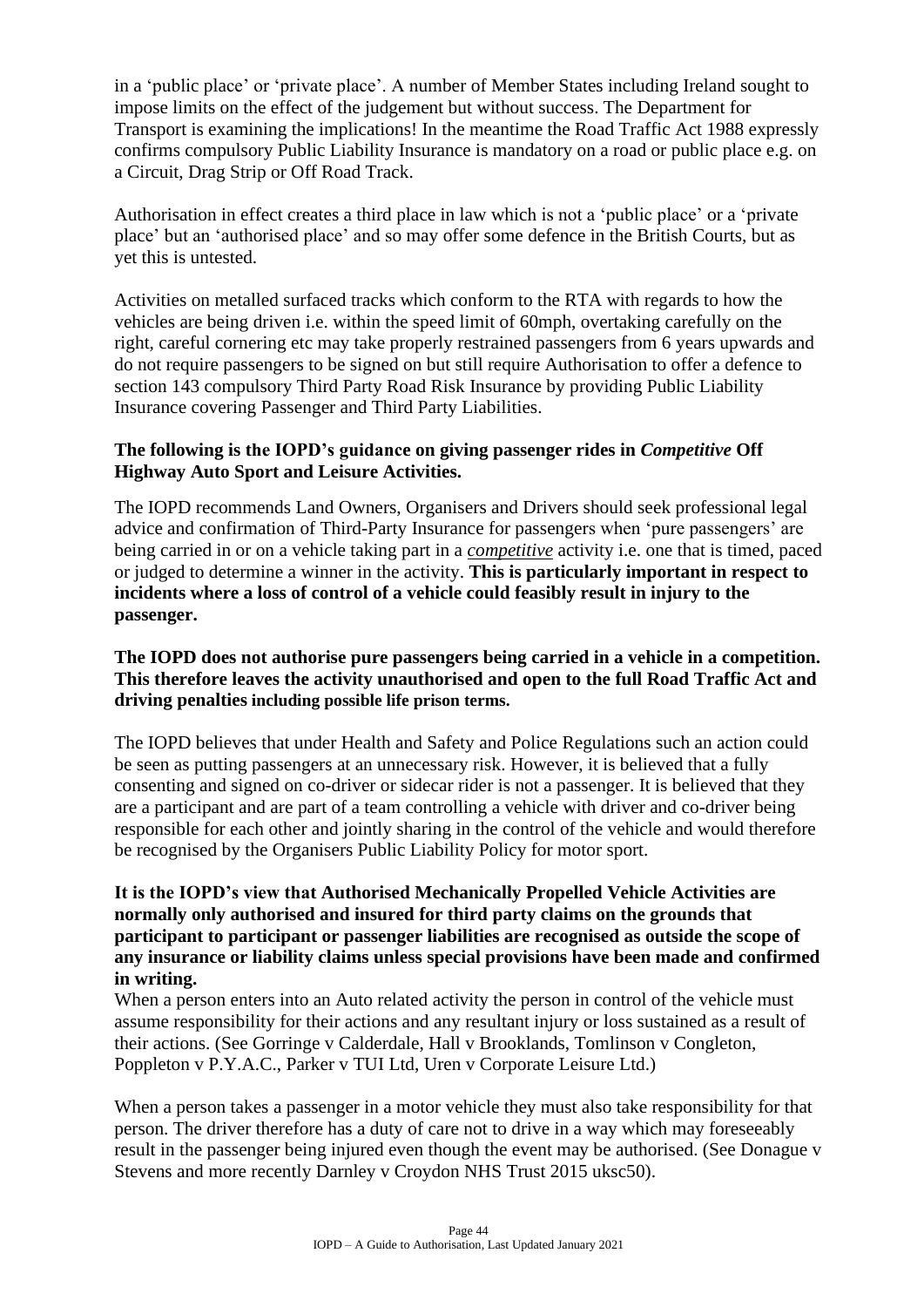Remember a Circuit or a Dragstrip may be deemed a Road for the purpose of the Road Traffic Act. Even though the venue is on Private Land it would still be deemed a Public Place and therefore covered by the most serious offences in the Road Traffic Acts unless the organiser has in place an Authorisation Permit issued under section 13A of the Road Traffic Act.

An Authorisation Permit disapplies the sections of the Road Traffic Act relating to dangerous, careless and inconsiderate driving assuming that the driver and organisers are conforming to Governing Body regulations.

Authorisation may restrict a criminal offence prosecution under RTA regulations but not a civil claim for compensation.

#### **Age Issues summarised:**

In all places – except private places and with the agreed curtilage of 'authorised events'- the usual Road Traffic Act age restrictions apply. In addition various regulations for the protection of children also apply.

Children and young persons can legitimately take part in 'authorised' activities and competitions in an 'authorised place', indeed entire authorising bodies and sections of authorising bodies exist to properly regulate children's' motor sport and activities.

Competition machines used in private places and in authorised events or venues are exempt from the British standard BS7407;1991 which applies to MPVs for children powered by combustion engines.

References : RTA 1988 Section 87 and 164. DEFRA Guide 2005 section 9 page 21 paragraph 8 and section 10 page 32 (13). Road Safety Act 2006 page 30 (5). Please also see the IOPD 'Guide to Children and Events Involving Mechanically Propelled Vehicles'.